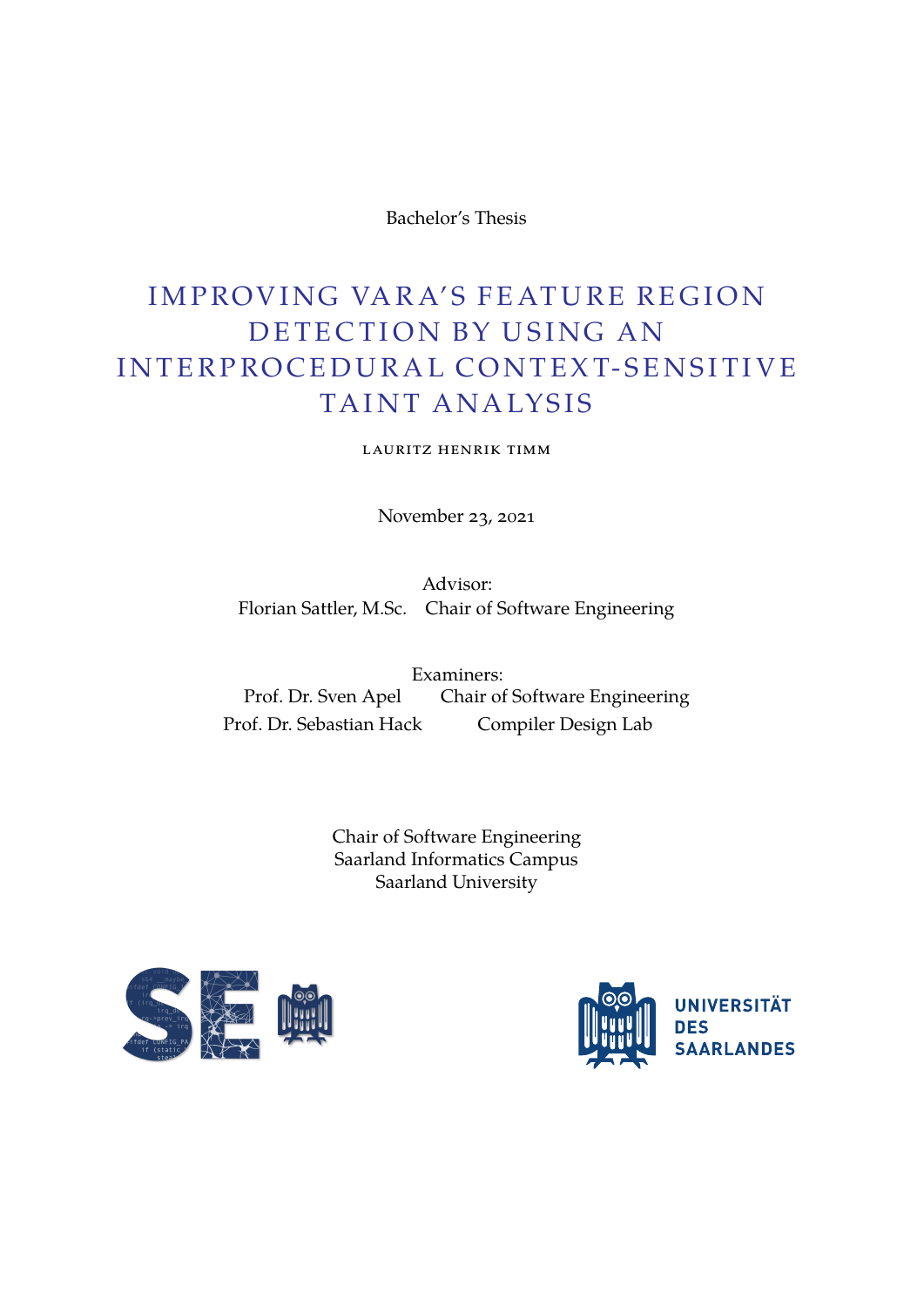Lauritz Henrik Timm: *Improving VaRA's Feature Region Detection by Using an Interprocedural Context-Sensitive Taint Analysis,* © November 2021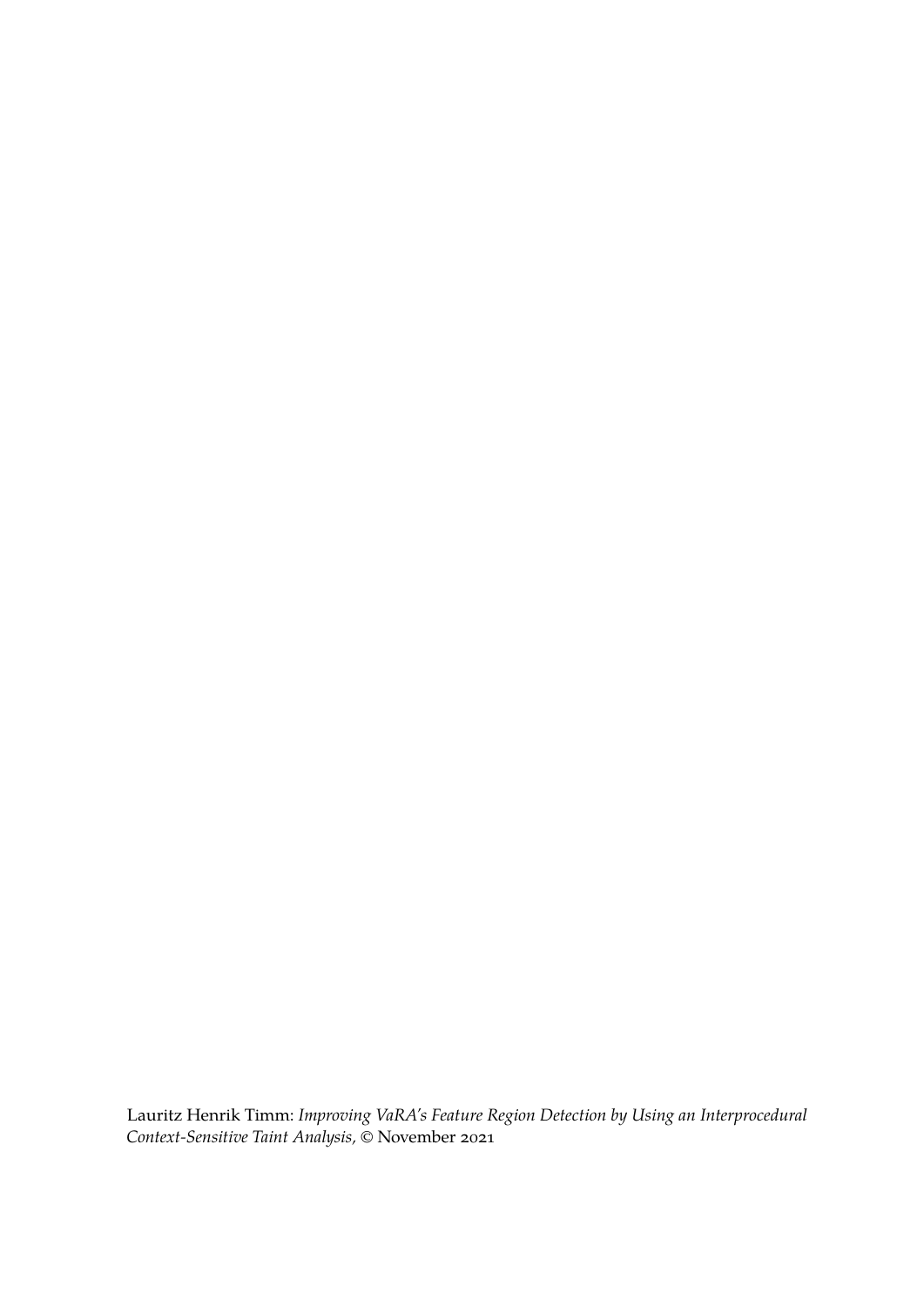## **Erklärung**

Ich erkläre hiermit, dass ich die vorliegende Arbeit selbständig verfasst und keine anderen als die angegebenen Quellen und Hilfsmittel verwendet habe.

### **Statement**

I hereby confirm that I have written this thesis on my own and that I have not used any other media or materials than the ones referred to in this thesis

## **Einverständniserklärung**

Ich bin damit einverstanden, dass meine (bestandene) Arbeit in beiden Versionen in die Bibliothek der Informatik aufgenommen und damit veröffentlicht wird.

### **Declaration of Consent**

I agree to make both versions of my thesis (with a passing grade) accessible to the public by having them added to the library of the Computer Science Department.

Saarbrücken,

(Datum/Date) (Unterschrift/Signature)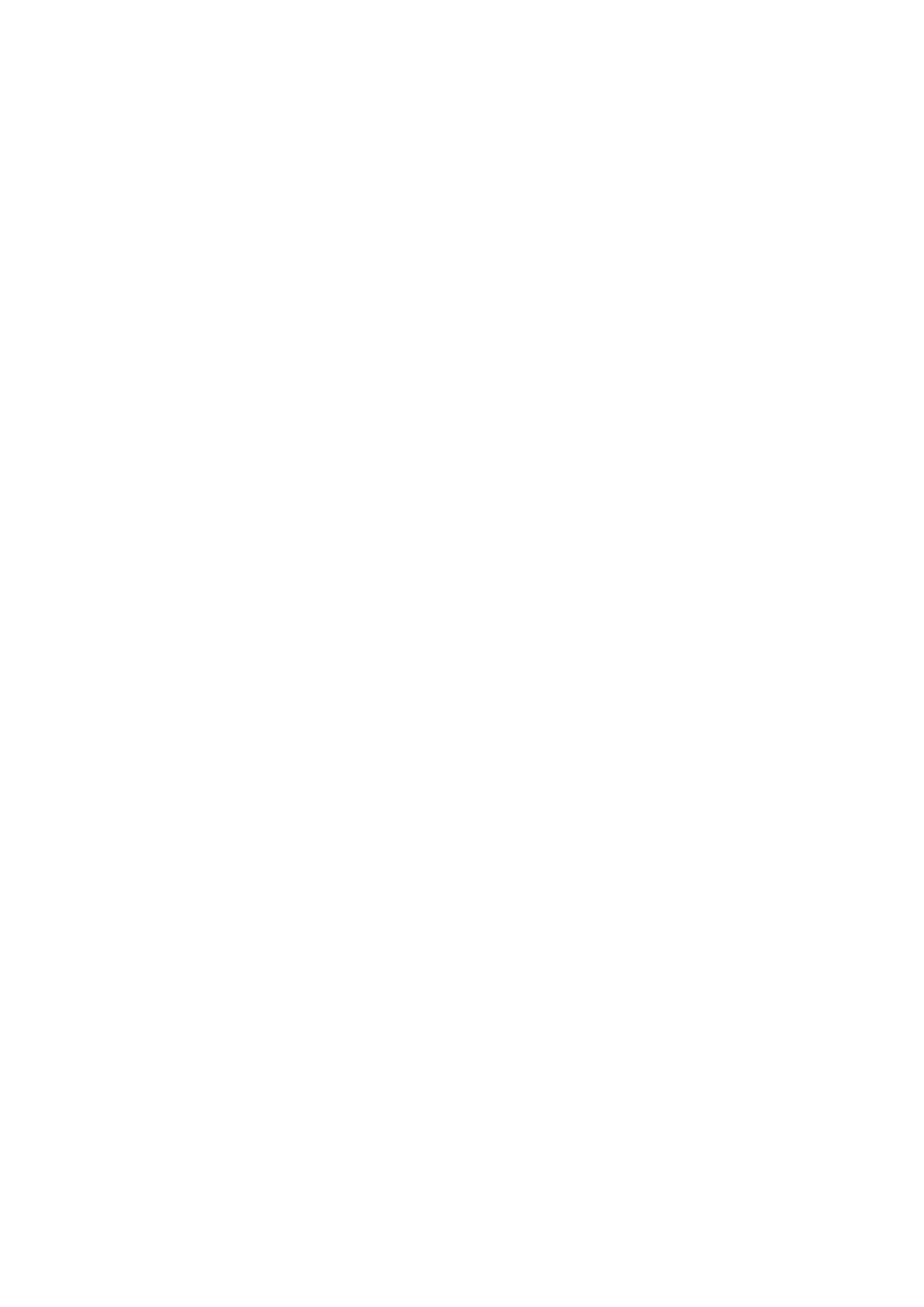#### **ABSTRACT**

Most modern software allows users to adapt the behaviour of a program during compilation or run-time. In our work, we focus on run-time configurability and refer to code that depends on configuration options as features. Using a certain set of features may greatly affect the performance of a program compared to a different selection / configuration.

Researchers are often interested in specific code regions with a certain criterion. VaRA is a tool, which was developed to analyse those regions. The current implementation of VaRA already provides us with a rudimentary detection, allowing us to identify which parts of the program are feature regions. However, the analysis used by the current detection algorithm is too imprecise, as it may not find all regions related to features, or (even worse) may attribute unrelated code to a feature.

The region detection in VaRA is based on a data-flow analysis, which allows us to annotate code with feature taints. Therefore, our results are highly dependent on the accuracy of the used analysis. We replace the current one with a more elaborate implementation from the static analysis framework PhASAR which utilizes the [IDE](#page-8-0) algorithm. The new data-flow analysis improves the precision of our algorithm so that we can now detect feature regions more accurately.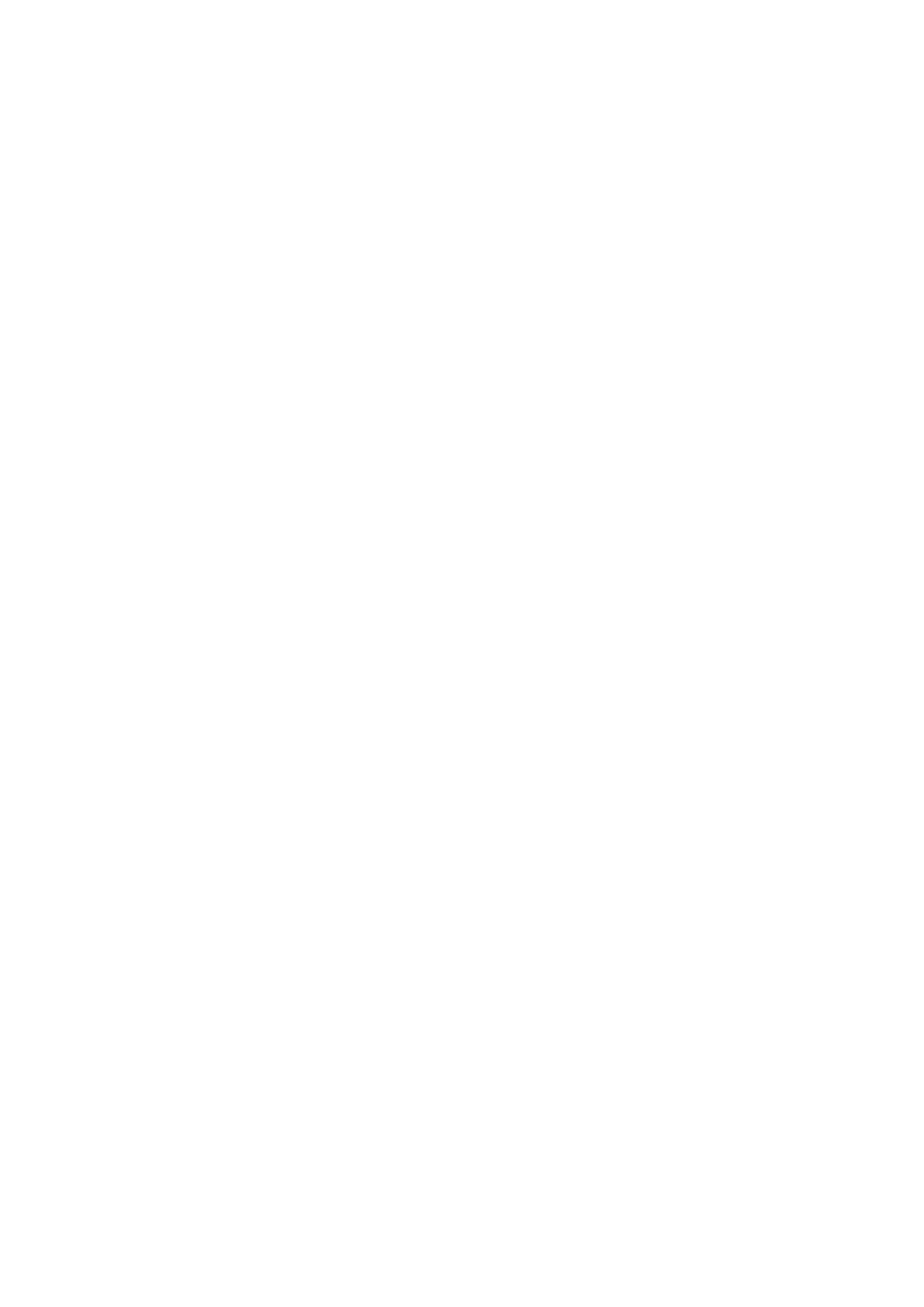### CONTENTS

| 1            |     | <b>INTRODUCTION</b>         | 1              |
|--------------|-----|-----------------------------|----------------|
|              | 1.1 |                             | 1              |
| $\mathbf{2}$ |     | <b>BACKGROUND</b>           | 3              |
|              | 2.1 |                             | 3              |
|              |     | 2.1.1                       | 3              |
|              |     | 2.1.2                       | $\overline{4}$ |
|              | 2.2 |                             | 5              |
|              | 2.3 |                             | 6              |
|              | 2.4 |                             | 7              |
|              | 2.5 |                             | 7              |
|              |     | 2.5.1                       | 8              |
|              |     | 2.5.2                       | 8              |
|              |     | 2.5.3                       | 8              |
|              | 2.6 |                             | 13             |
|              |     | 2.6.1                       | 13             |
| 3            |     | DETECTING FEATURE REGIONS   | 15             |
|              | 3.1 |                             | 15             |
|              | 3.2 |                             | 16             |
|              |     | 3.2.1                       | 16             |
|              |     | 3.2.2                       | 16             |
|              | 3.3 |                             | 17             |
| 4            |     | MEASURING ANALYSIS ACCURACY | 19             |
|              | 4.1 |                             | 19             |
|              | 4.2 |                             | 20             |
|              | 4.3 |                             | 27             |
| 5            |     | <b>EVALUATION</b>           | 29             |
|              | 5.1 |                             | 29             |
|              | 5.2 |                             | 31             |
|              | 5.3 |                             | 3 <sup>2</sup> |
|              | 5.4 |                             | 33             |
| 6            |     | <b>RELATED WORK</b>         | 35             |
| 7            |     | CONCLUSION AND OUTLOOK      | 37             |
|              | 7.1 |                             | 37             |
|              | 7.2 |                             | 37             |
| A            |     | APPENDIX                    | 39             |
|              |     |                             |                |
|              |     | <b>BIBLIOGRAPHY</b>         | 41             |
|              |     |                             |                |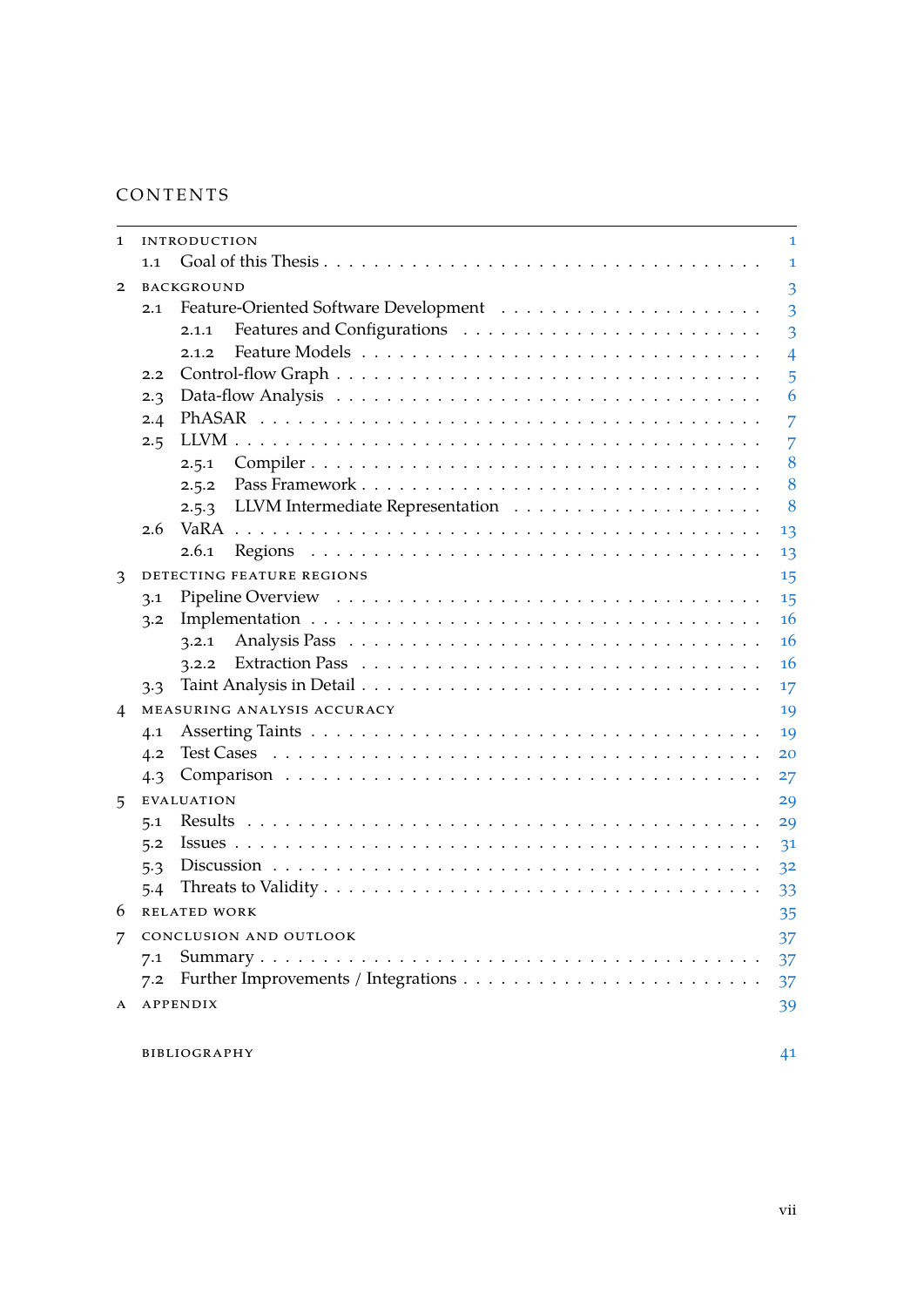#### LIST OF FIGURES

| Figure 2.1 | Problem and solution space. $\dots \dots \dots \dots \dots \dots \dots \dots \dots$                       |
|------------|-----------------------------------------------------------------------------------------------------------|
| Figure 2.2 | Example of a feature diagram. $\ldots \ldots \ldots \ldots \ldots \ldots \ldots$                          |
| Figure 2.3 | - 5                                                                                                       |
| Figure 2.4 | Function representation in IFDS. $\ldots \ldots \ldots \ldots \ldots \ldots \ldots \ldots$                |
| Figure 2.5 | Example of an exploded super graph. $\ldots \ldots \ldots \ldots \ldots$                                  |
| Figure 2.6 |                                                                                                           |
| Figure 2.7 | Example for global value numbering. $\dots \dots \dots \dots \dots \dots \dots$ 9                         |
| Figure 2.8 | Example of a CFG $\ldots \ldots \ldots \ldots \ldots \ldots \ldots \ldots \ldots \ldots \ldots \ldots$ 12 |
| Figure 3.1 | Pipeline to detect feature regions. $\ldots \ldots \ldots \ldots \ldots \ldots \ldots \ldots \ldots$      |
| Figure 4.1 | Excerpt of side-by-side view of analysis output. 28                                                       |
|            |                                                                                                           |

#### LIST OF TABLES

|  | Table A.1 Overview of all test cases. $\ldots \ldots \ldots \ldots \ldots \ldots \ldots \ldots \ldots$ 39 |  |  |  |  |  |  |  |  |  |  |  |  |  |  |  |  |  |  |  |  |  |  |  |  |
|--|-----------------------------------------------------------------------------------------------------------|--|--|--|--|--|--|--|--|--|--|--|--|--|--|--|--|--|--|--|--|--|--|--|--|
|--|-----------------------------------------------------------------------------------------------------------|--|--|--|--|--|--|--|--|--|--|--|--|--|--|--|--|--|--|--|--|--|--|--|--|

#### LISTINGS

| Listing 2.1   |                                                                                        | $-5$    |
|---------------|----------------------------------------------------------------------------------------|---------|
| Listing 2.2   |                                                                                        | 12      |
| Listing $2.3$ |                                                                                        | 13      |
| Listing 2.4   |                                                                                        | 14      |
| Listing $3.1$ |                                                                                        | $17 \,$ |
| Listing 3.2   | Example with if-regions. $\dots \dots \dots \dots \dots \dots \dots \dots \dots \dots$ | $17 \,$ |
| Listing $3.3$ |                                                                                        | 18      |
| Listing 4.1   |                                                                                        | 19      |
| Listing 4.2   | C++ program with assertions for a single FILECHECK pass.                               | 19      |
| Listing $4.3$ | C++ program with assertions for multiple FILECHECK passes.                             | 20      |
| Listing 4.4   |                                                                                        | 21      |
| Listing $4.5$ |                                                                                        | 22      |
| Listing 4.6   | Use of bitmask                                                                         | 22      |
| Listing 4.7   |                                                                                        | 22      |
| Listing $4.8$ |                                                                                        | 24      |
| Listing 4.9   |                                                                                        |         |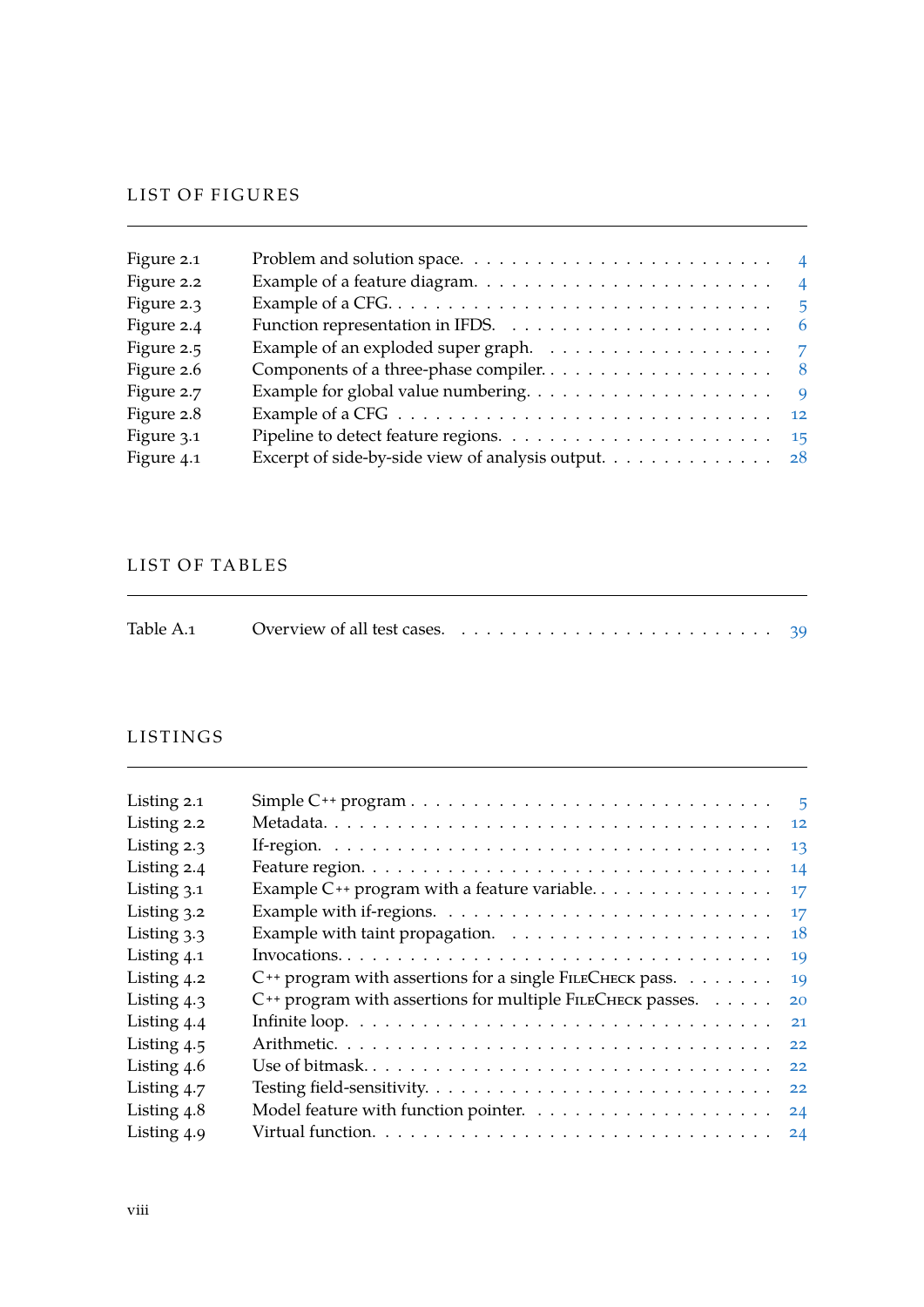| Listing 4.10   |                                                                                           |  |
|----------------|-------------------------------------------------------------------------------------------|--|
| Listing $4.11$ |                                                                                           |  |
| Listing 4.12   | Template with type prameter. $\ldots \ldots \ldots \ldots \ldots \ldots \ldots \ldots 26$ |  |
| Listing $4.13$ |                                                                                           |  |
| Listing $5.1$  |                                                                                           |  |

#### **ACRONYMS**

- <span id="page-8-6"></span>ESG exploded super-graph
- <span id="page-8-2"></span>FOSD feature-oriented software development
- <span id="page-8-0"></span>IDE interprocedural distributive environment
- <span id="page-8-5"></span>IFDS interprocedural finite distributive subset
- <span id="page-8-1"></span>IR intermediate representation
- <span id="page-8-3"></span>SPL software product line
- <span id="page-8-4"></span>CFG control-flow graph
- <span id="page-8-7"></span>SSA static single assignment
- <span id="page-8-8"></span>CI continuous integration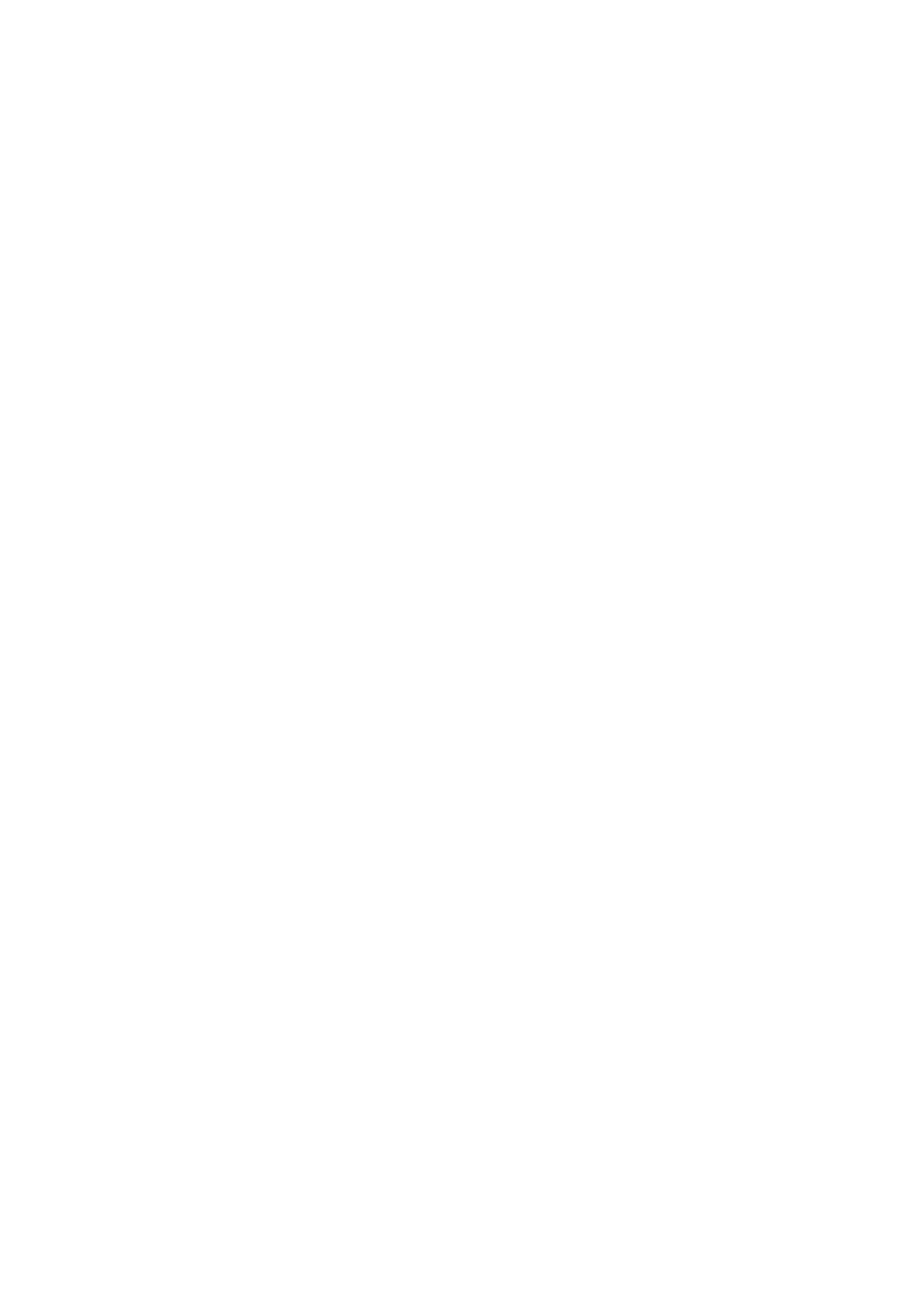# <span id="page-10-0"></span>INTRODUCTION

Modern software is often large in scale and highly configurable. This allows users to create sets of configurations, which are each tailored to a specific task. A good example of this is LLVM and its CLANG compiler, which provides a vast range of configurable options<sup>1</sup> for compiling C **++** source files. We will look into details of this framework in [Section 2.5 \(](#page-16-1)*LLVM*), but as it is way too complex to provide a comprehensible example on configurability, we consider a more approachable task instead:

Assume that we have implemented some software with messaging capability, for example a chat client (like TELEGRAM<sup>2</sup>). To what extent will the speed of sending a message be affected, if we turn on encryption?

Our main idea is, that we want to find code, which is related to a specific feature. In this example, we want to detect all parts of our implementation, which are only executed, if we enable encryption. To achieve this, we need to trace the data flow from a parsed command-line argument, which enables the given feature, to some conditional statements. This way we may find consecutive lines of code, which are only executed, if we enable encryption. With those code regions, we can now precisely measure performance through instrumentation. For this thesis, we will only focus on the precision of the described analysis.

Our main tool for region detection is VARA<sup>3</sup>, while we will use together with PHASAR to solve data-flow problems, in particular to improve the propagation of feature taints. Both frameworks are based on LLVM and use the same intermediate representation  $(IR)$  $(IR)$  $(IR)$ , allowing us to easily integrate PhASAR into our analysis pipeline.

#### <span id="page-10-1"></span>1.1 goal of this thesis

We want to show, that if we replace the old data-flow analysis of VaRA with one from PhASAR, we improve the precision of our algorithm to detect feature-related code. To guide the comparison of the analyses, we formulate three research questions:

- $RQ<sub>1</sub>$  Can we improve the detection accuracy of the rudimentary data-flow analysis used in VaRA with an external tool?
- RQ<sub>2</sub> Can our new analysis correctly model common feature and implementation patterns used in  $C/C$  ++?
- $RQ<sub>3</sub>$  To what extent does our new analysis support different static analysis properties, such as flow-, context-, or field-sensitivity?

<sup>1</sup> <https://clang.llvm.org/docs/ClangCommandLineReference.html> (visited on 21/11/2021)

<sup>2</sup> <https://telegram.org/> (visited on 21/11/2021)

<sup>3</sup> <https://github.com/se-sic/VaRA-Tool-Suite> (visited on 21/11/2021)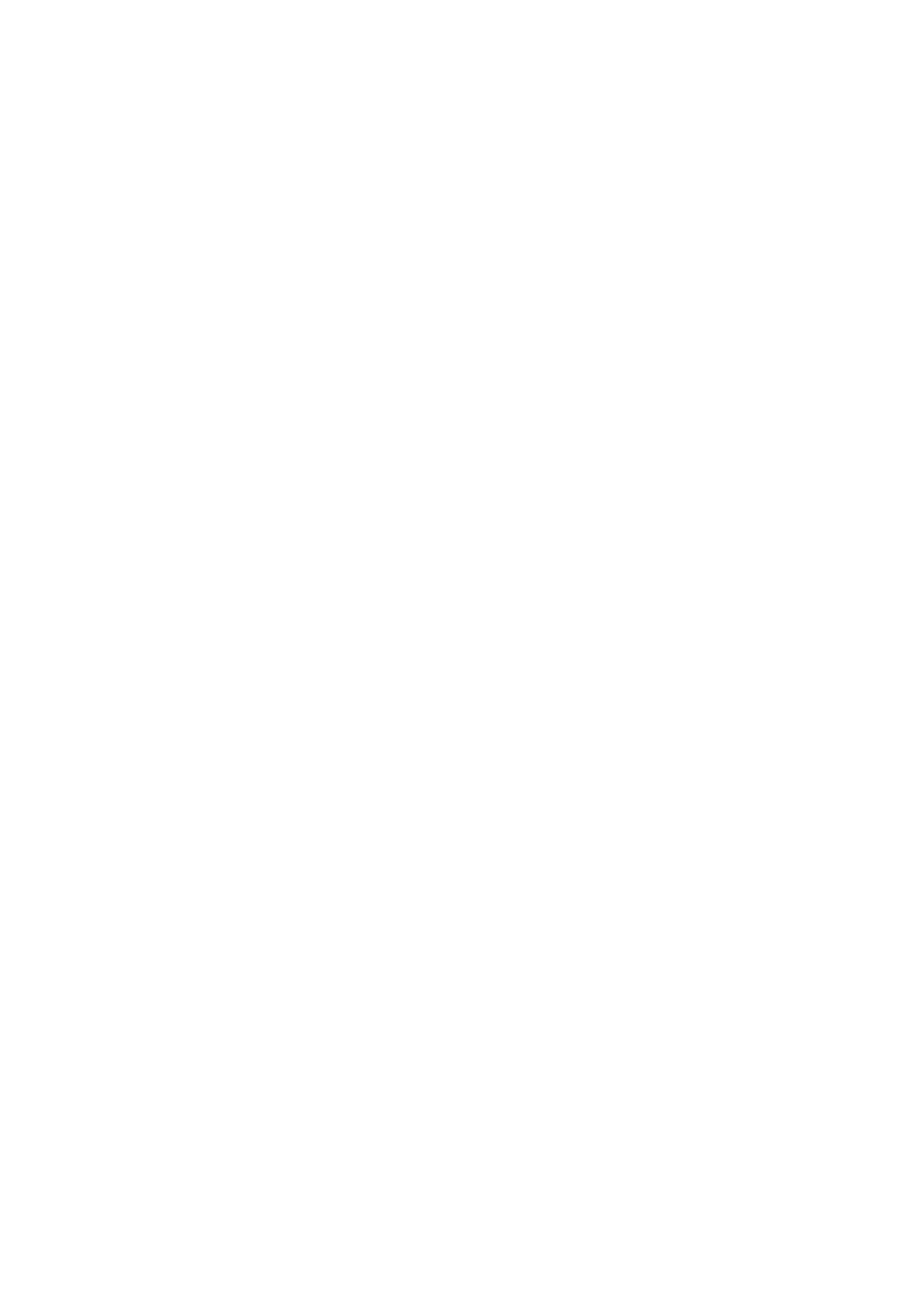#### <span id="page-12-0"></span>**BACKGROUND**

In this chapter, we introduce the theoretical foundations of our analysis. First, we establish specific terms and definitions. We start with describing feature models and their components, continue on how we analyse data flow using taint propagation with PhASAR, and look into details of the LLVM framework. In the last section, we will see how we can use VaRA to bring everything together to detect feature regions.

#### <span id="page-12-1"></span>2.1 feature-oriented software development

As software gets more complex, the number of configuration options for large projects increases. To handle requirements and configurability on those systems, Apel et al. [\[3\]](#page-50-1) introduce an encapsulating concept:

Feature-oriented software development is a paradigm for the construction, customization, and synthesis of large-scale software systems.

The concept of feature-oriented software development ([FOSD](#page-8-2)) provides a way to tailor software to the needs of the user and the possible application. Therefore, a software product line ([SPL](#page-8-3)) consists of different software systems generated from a common set of features.

#### <span id="page-12-2"></span>2.1.1 *Features and Configurations*

A software system may offer a set of features, which makes it configurable. Those configuration options may be selectable either during compilation or at run-time.

The general concept of a feature is driven by the distinction of problem and solution space [\[6\]](#page-50-2). The set of all valid system specifications in a domain (for example all valid feature combinations) is referred to as the problem space, and the set of all concrete systems in the domain is called the solution space. A goal of domain engineering is to automate the mapping as seen in [Figure 2.1](#page-13-1) between specifications and concrete implementations.

The term feature was first introduced as an abstract term to describe aspects, quality, or characteristics of software systems, which are visible to the user  $[8]$ . Instead of this very broad definition, we again refer to Apel et al. [\[3\]](#page-50-1), who define a feature in a more technical way as a structural modification of a given program in order to satisfy a user requirement, or to implement a design decision, while offering a configuration option.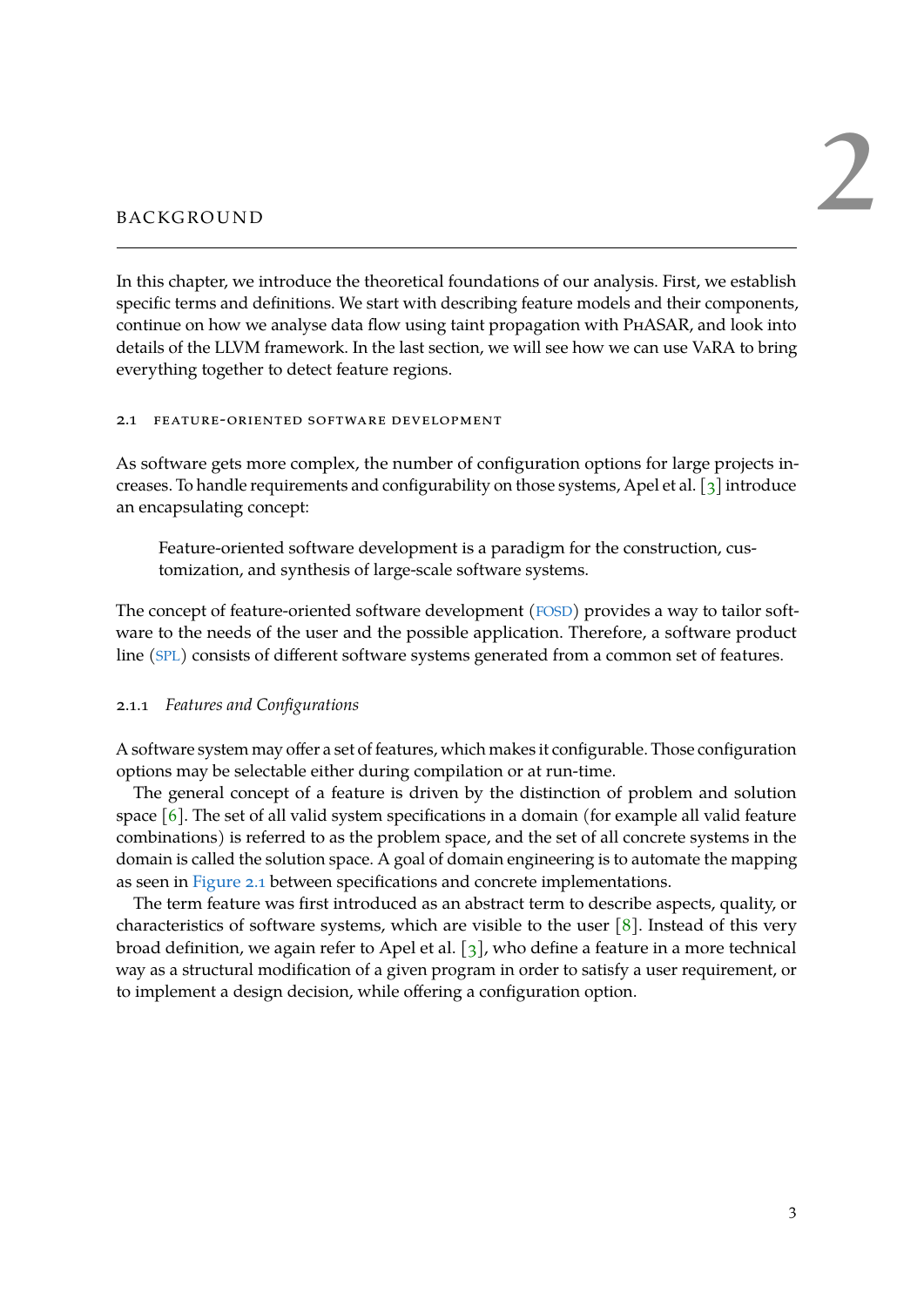<span id="page-13-1"></span>

Figure 2.1: Problem and solution space, reproduced from Czarnecki, Østerbye, and Völter [\[6\]](#page-50-2).

#### <span id="page-13-2"></span><span id="page-13-0"></span>2.1.2 *Feature Models*



Figure 2.2: Example of a feature diagram, showing exemplary configuration options of a car.

Kang et al. [\[8\]](#page-50-3) introduce feature models to describe an entire [SPL](#page-8-3):

A feature model represents the standard features of a family of systems in the domain and relationships between them.

A feature diagram is a human-readable way to represent all features of a model as a graph. We see in [Figure 2.2,](#page-13-2) that this visualization is easily comprehensible, while containing most relevant information about feature relations. For this example we require either an automatic or manual transmission for the car, represented as an alternative group. The engine can be petroleum, electric or hydrogen based, or any combination of these, expressed with a disjunction. A multimedia system is just optional.

This graph must not be empty, as we always require some kind of root feature representing the part of the system, which is independent of any feature. We distinguish relationships as optional or mandatory. If the relation between a feature and a subfeature is mandatory, the child is required to be present in any configuration containing the parent  $[7]$ . On the other hand, if the relationship is optional, the subfeature is not required to be present. In addition,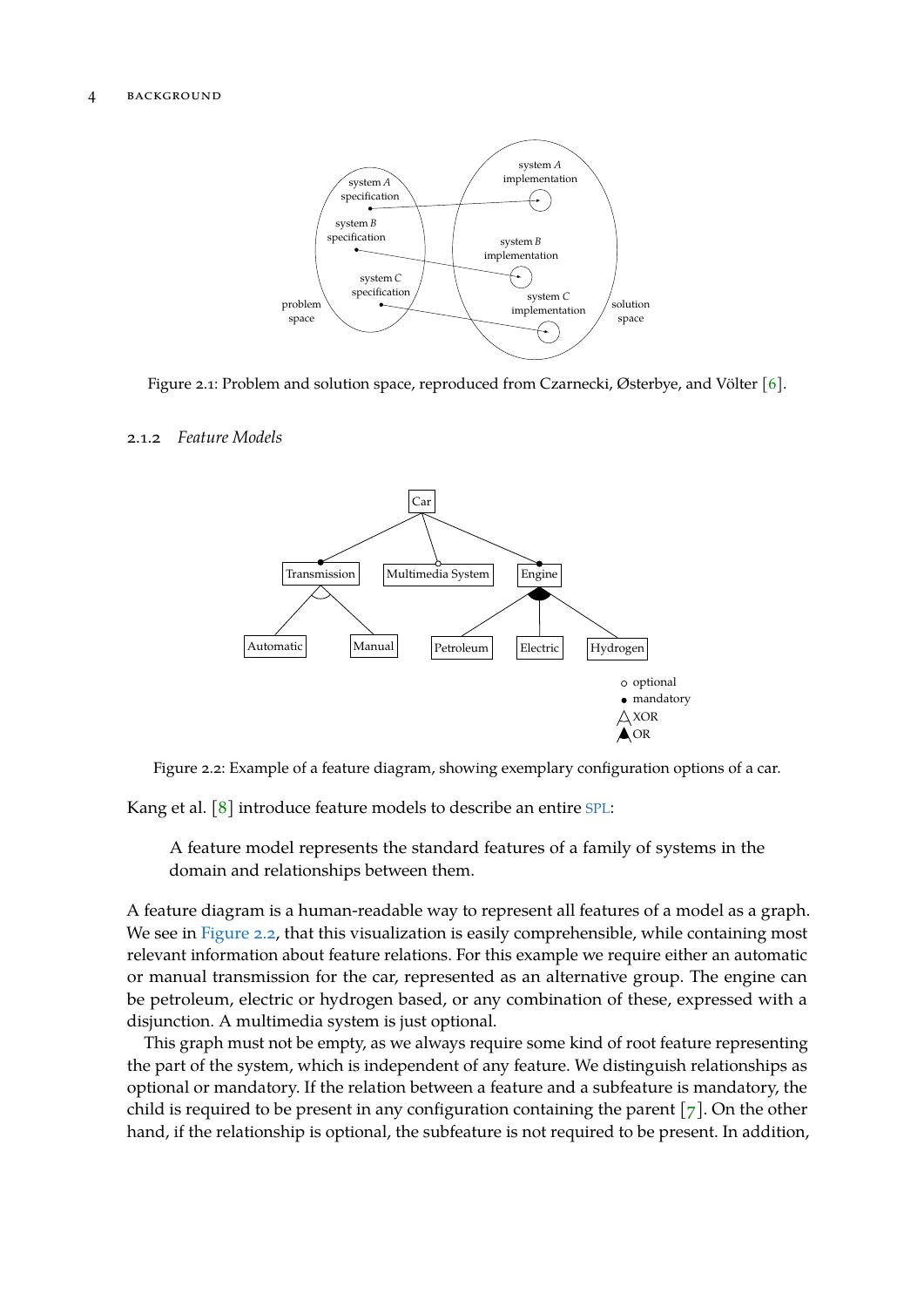we introduce two groupings, or-groups where any subset of subfeatures may be selected, but the selection must not be empty, and alternative-groups, of which only one child is allowed to be selected at any time  $[8]$ .

In addition to these parental relationships, Kang et al. [\[8\]](#page-50-3) introduce composition rules, which we can draw through cross-tree constraints. For the sake of simplicity, we do not go into detail on this topic, but they can be used with the VARA feature library<sup>1</sup>.

We will see, that our analysis does not require much information about features except from their name and occurrences as feature variables in source code.

<span id="page-14-0"></span>2.2 control-flow graph

A control-flow graph ([CFG](#page-8-4)) (or simply "flow graph" according to Aho, Sethi, and Ullman [\[1\]](#page-50-5)) is a way of representing execution paths of a program.

```
1 \mid \text{int } \text{main}() \mid2 \int \int \frac{\pi}{1} \, dx = 0;
3 \mid \text{int } y = 42;4
5 while (x < 10) {
6 x = x + 1;7 y = y + x;
8 }
9
10 return y;
11}
```
<span id="page-14-1"></span>



Figure 2.3: Example of a CFG with a simple loop.

<sup>1</sup> <https://github.com/se-sic/vara-feature> (visited on 21/11/2021)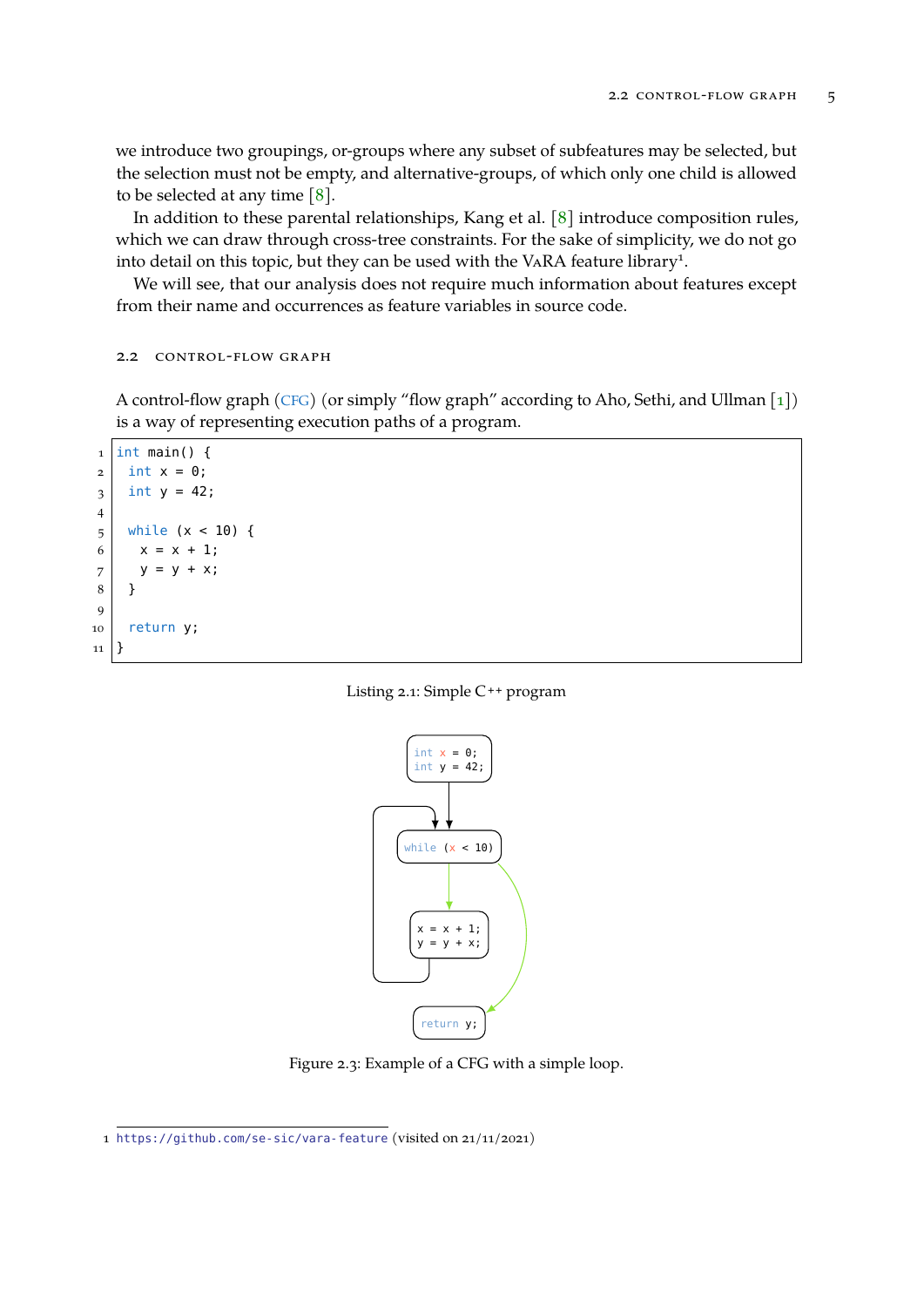[Figure 2.3](#page-14-1) is the [CFG](#page-8-4) of the C<sup>++</sup> program in [Listing 2.1.](#page-14-2) We decided to use a program with a while-loop, as this shows how the control flow of a loop is represented in the graph. If we use an if-statement instead, the program becomes sequential.

In addition, we highlighted the initialization and first use of the variable x in the condition of the while-loop. This shows, that whether we continue looping is dependent on the value of x. Green edges indicate possible branches, as we consider if x is less than 10.

#### <span id="page-15-0"></span>2.3 data-flow analysis

A data-flow analysis aims at solving the question, where variables are used in a program and how their values are propagated. Therefore, we need a way to detect how the values of variables changes throughout a program. This can be achieved by tracing flow facts for a selected set of variables [\[12\]](#page-50-6).

The interprocedural finite distributive subset ([IFDS](#page-8-5)) framework  $\lceil 14 \rceil$  defines a general way to solve interprocedural, flow-sensitive and context-sensitive analyses of subset problems [\[4\]](#page-50-8). With this algorithm, we try to reduce any program-analysis problem to a graph-reachability problem.

Let  $f: 2^D \rightarrow 2^D$  be an arbitrary distributive function on some domain of variables D. We define a set  $S \subseteq \{\Lambda\} \cup D$  and represent f as a graph.

Representations of exemplary functions are shown in [Figure 2.4.](#page-15-1) The identity  $\Lambda \mapsto \Lambda$  is always present, as  $\Lambda$  represents an empty set of live variables. An edge  $\Lambda \mapsto d$  means  $d \in f(S)$ for all *S*, and an edge  $d_1 \mapsto d_2$  means  $d_2 \in f(S)$  if  $d_1 \in S$ , therefore  $d_2 \notin f(\emptyset)$ .

<span id="page-15-4"></span><span id="page-15-3"></span><span id="page-15-2"></span><span id="page-15-1"></span>

Figure 2.4: Function representation in [IFDS](#page-8-5), reproduced from Reps, Horwitz, and Sagiv [\[14\]](#page-50-7). [\(a\)](#page-15-2) is the identity function. [\(b\)](#page-15-3) generates  $a$  and kills  $b$ . [\(c\)](#page-15-4) kills  $a$ , generates  $b$ , and leaves  $c$  untouched.

An interprocedural distributive environment ([IDE](#page-8-0)) is very similar to an [IFDS](#page-8-5), but we may additionally annotate edges with micro-functions for each variable. Instead of only checking whether a node is reachable, the [IDE](#page-8-0) algorithm can propagate information along a path.

To solve an arbitrary data-flow problem with a preselected set of variables, we taint these variable and assign a unique identifier to each declarative instruction. If a tainted variable  $v$  is used in the program, we taint this instruction as well. We can propagate the taint throughout the program for usages of  $v$ , meaning, we find data flow from the initialization of  $v$ .

We will see with PHASAR that we can encode any interprocedural [CFG](#page-8-4) into an exploded super-graph ( $ESG$ ) (see the example in [Figure 2.5\)](#page-16-2) and use the [IDE](#page-8-0) algorithm to propagate taints. A node  $s$  in the [ESG](#page-8-6) is reachable from a start node  $s_0$ , if it is in the set of live variables at this point  $[4]$ .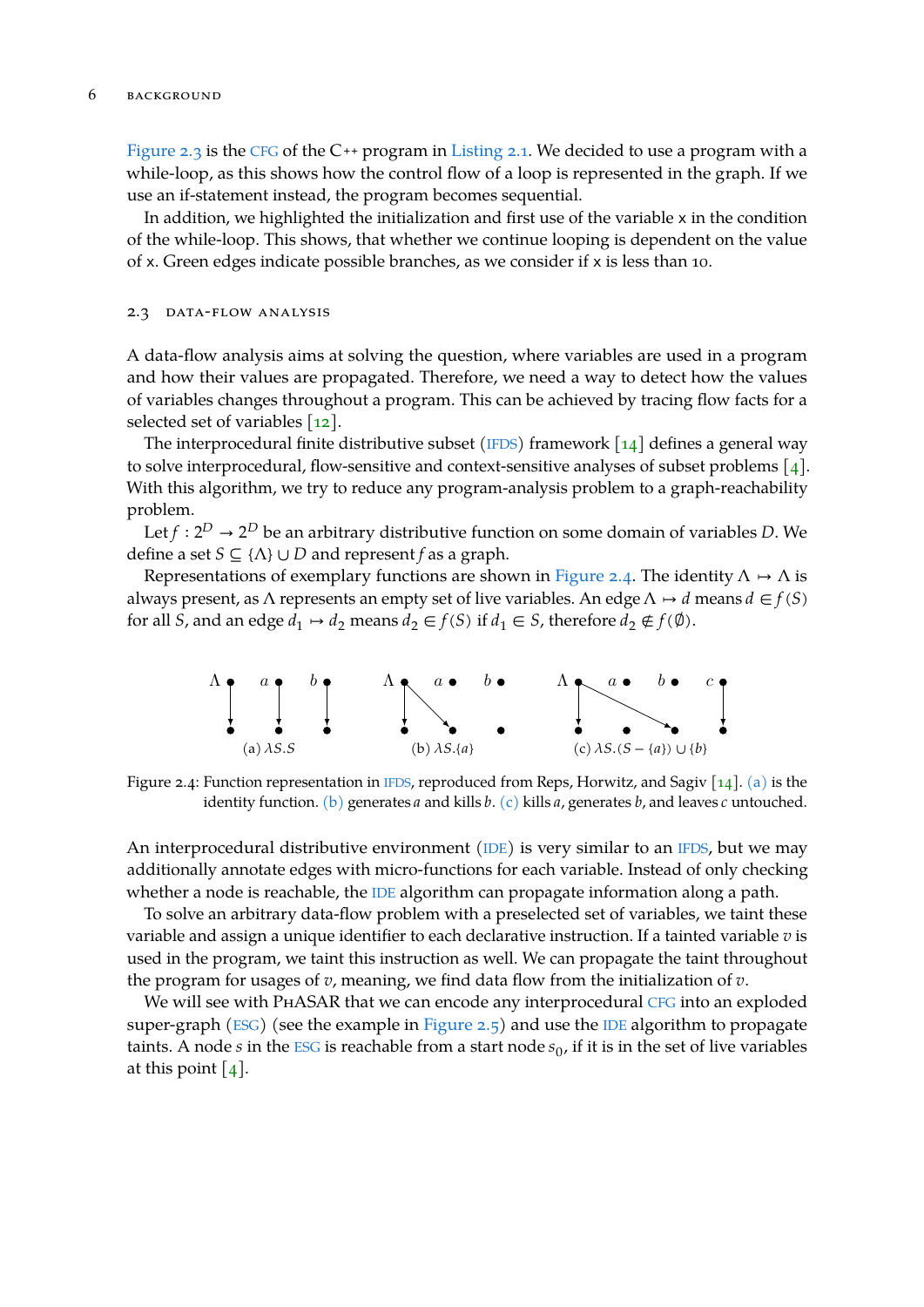<span id="page-16-2"></span>

Figure 2.5: Example of an [ESG](#page-8-6) with a main method and a simple sub-procedure, reproduced from Schubert, Hermann, and Bodden [\[16\]](#page-51-0). Black Edges indicate intraprocedural data-flow through transition functions, colored edges show interprocedural dataflow.

#### <span id="page-16-0"></span>2.4 phasar

PHASAR<sup>2</sup> is a static analysis framework developed at Paderborn University, which focuses on solving data-flow problems with LLVM. First, we construct an [ESG](#page-8-6) from the interprocedural [CFG](#page-8-4) with the [IDE](#page-8-0) algorithm. Any analysis on this graph is fully context-sensitive by construction. An example of such a graph is [Figure 2.5,](#page-16-2) where we see two procedures connected by edges, which visualize the interprocedural data flow. With this representation, we are able to encode an arbitrary data-flow problem as a graph-reachability problem with edge annotations  $[16]$ , and solve it as we build the [ESG](#page-8-6).

As we will see with our evaluation, the analysis is currently not field-sensitive, but this property is already in development and may be added in the future.

Additionally PhASAR supports an alias analysis, which detects pointers / addresses of the same object in memory and track them accordingly.

#### <span id="page-16-1"></span>2.5 llvm

LLVM is an umbrella term used to describe a framework, which provides tools and projects related to compiler infrastructure and code optimization / generation  $\lceil$ 11]. In [Section 2.5.3](#page-17-2) (*[LLVM Intermediate Representation](#page-17-2)*)), we will look into details of the LLVM-[IR](#page-8-1), which enables the framework to work independent of any specific programming language.

<sup>2</sup> <https://phasar.org> (visited on 20/11/2021)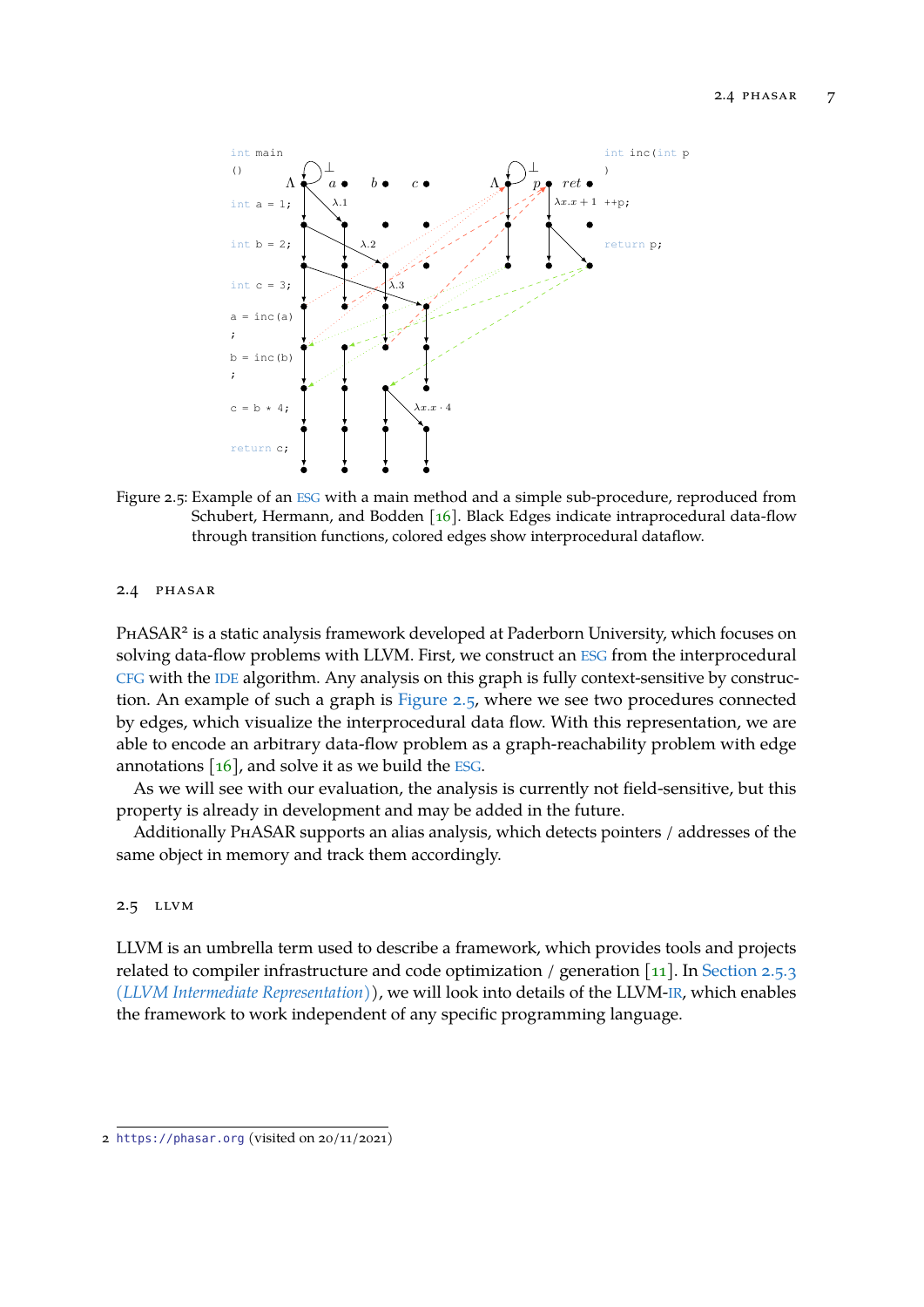<span id="page-17-0"></span>2.5.1 *Compiler*

<span id="page-17-3"></span>

Figure 2.6: Components of a three-phase compiler [\[10\]](#page-50-10).

In abstract terms, a compiler works as a translator between source code written in a high level programming language and a low level machine language  $\lceil 1 \rceil$ . As we drew out in [Figure 2.6,](#page-17-3) LLVM uses a three-way compiler to process arbitrary source code, for example  $C^{++}$ , into machine code, for example AMD64 [\[10\]](#page-50-10). LLVM is not limited on these languages, but supports a variety of languages as source or target language. The compilation is divided into processing a source with the frontend, optimization and the code generation with the backend. For the internal steps, LLVM utilises its own [IR](#page-8-1), which we will introduce in [Section 2.5.3 \(](#page-17-2)*LLVM [Intermediate Representation](#page-17-2)*).

In general, we distinguish single-pass and multi-pass compilation [\[1\]](#page-50-5). While a single-pass compiler runs over the source code only once and directly outputs machine code, multi-pass compilation produces intermediate results, which can be transformed before generating output. We use the multi-pass design of LLVM to run our analysis in the optimization step on the intermediate results generated with the frontend.

The C<sup>++</sup> compiler of LLVM is CLANG, and the optimizer, which works independent of the source language, is called OPT.

#### <span id="page-17-1"></span>2.5.2 *Pass Framework*

We want to use the optimization step of LLVM to run our analysis on its [IR](#page-8-1).

LLVM provides two pass interfaces for either modules of function. A module pass is run over a whole translation unit and may access all members of the module, function passes process each function individually. We can use a pass to extract and insert information into the [IR](#page-8-1).

Only after running arbitrary passes, the result is finalized into an executable. While CLang can produce LLVM-[IR](#page-8-1) when invoked with the arguments -S -emit-llvm, we can call Opt in succession to run our pass over the intermediate result from the first compilation step.

#### <span id="page-17-2"></span>2.5.3 *LLVM Intermediate Representation*

Our framework and tests are written in C **++**, but performing the actual analysis on any higher language can be hard because of the complex structure, syntax and type system. Instead, we use an assembly like representation, which limits the number of instructions and syntax as well as provides a more linear program structure.

LLVM-[IR](#page-8-1) (also often referred to as LLVM assembly language) is a human-readable low-level language, which is the common intermediate representation throughout all phases of the LLVM toolchain [\[11\]](#page-50-9).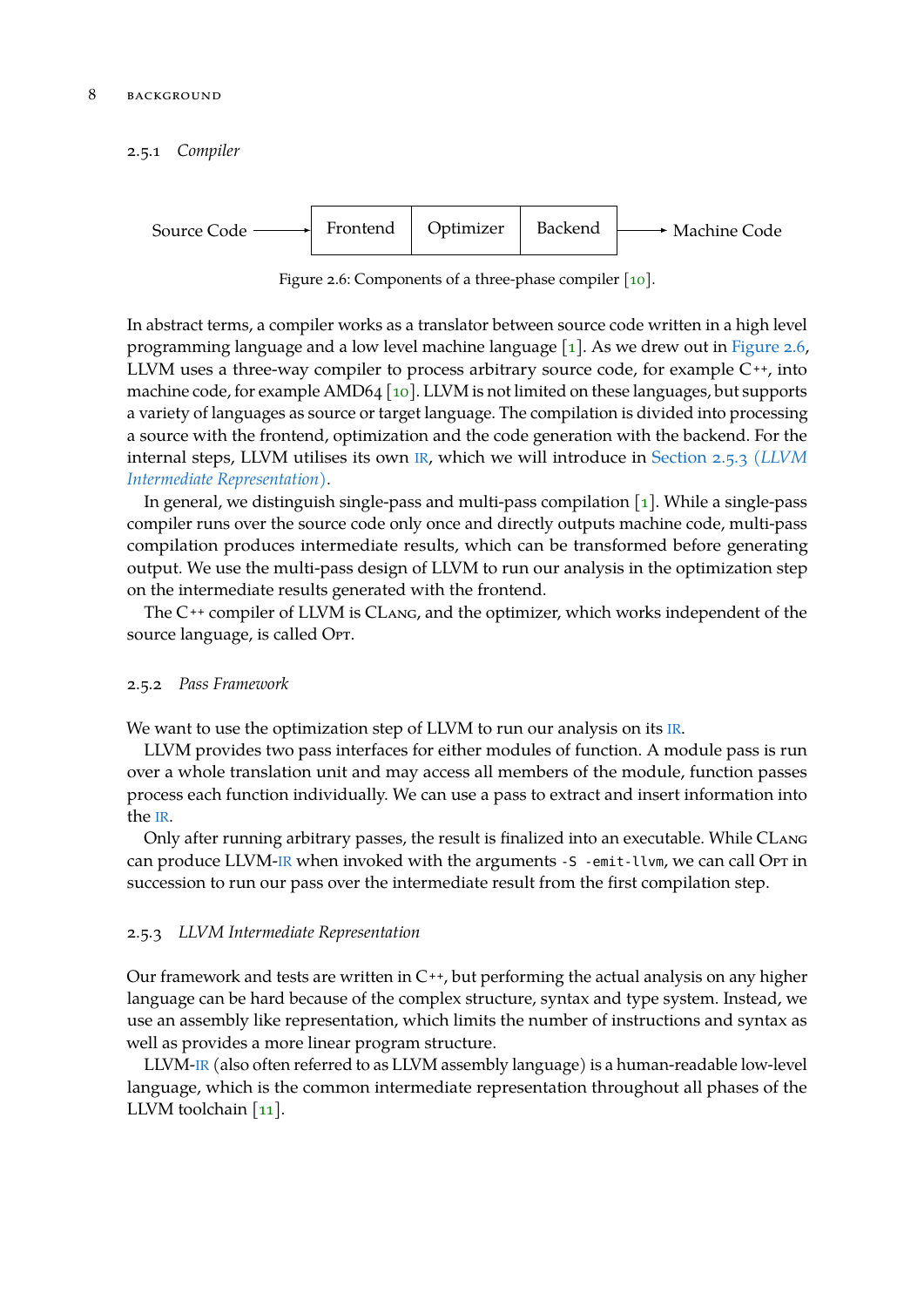#### 2.5.3.1 *Static Single Assignment*

To help with flow insensitive analyses, [LLVM](#page-16-1) uses static single assignment ([SSA](#page-8-7)) with its intermediate representation. In this form, each variable has only a single program point, at which it occurs at the left-hand side of an assignment. To construct SSA from a given program, we need to make variable definitions unique and insert  $\phi$ -functions to resolve conflicts at control-flow joins. The transformed program has the same semantics as the original code. As shown in [Figure 2.7,](#page-18-0) we can efficiently compute node dominance with the [CFG](#page-8-4) of a program and deduce joins where we reach a node by two different definitions of a (non-[SSA](#page-8-7)) variable  $\lceil 5 \rceil$ . An fast way to construct unique identifiers is by adding indices to the original variable name.

<span id="page-18-2"></span><span id="page-18-1"></span><span id="page-18-0"></span>

Figure 2.7: Example for global value numbering for a simplified [CFG](#page-8-4). [\(a\)](#page-18-1) represents a program with a simple loop, conditional branching and a variable  $x$ . [\(b\)](#page-18-2) is the same program in [SSA](#page-8-7) form with  $\phi$ -functions to select proper definitions for *x* at joins.

#### 2.5.3.2 *Basic Blocks*

Most assembly languages only allow rudimentary control-flow manipulation with jumps to predefined memory locations.

LLVM-[IR](#page-8-1) groups all statements into blocks<sup>3</sup> labeled with an unique identifier. Each block can be executed by either jumping to its label or continuing from a previous block (as the program is stored sequentially in memory).

#### 2.5.3.3 *Functions*

Like most common languages LLVM-[IR](#page-8-1) provides callable functions at a global scope. They consist of an unique identifier, which may be a mangled name<sup>4</sup> and a list of parameters. Functions can be called similar to higher languages and change the control flow to a corresponding implementation.

<sup>3</sup> <https://llvm.org/docs/ProgrammersManual.html#the-basicblock-class> (visited on 22/11/2021)

<sup>4</sup> <https://itanium-cxx-abi.github.io/cxx-abi/abi.html#mangling> (visited on 22/11/2021)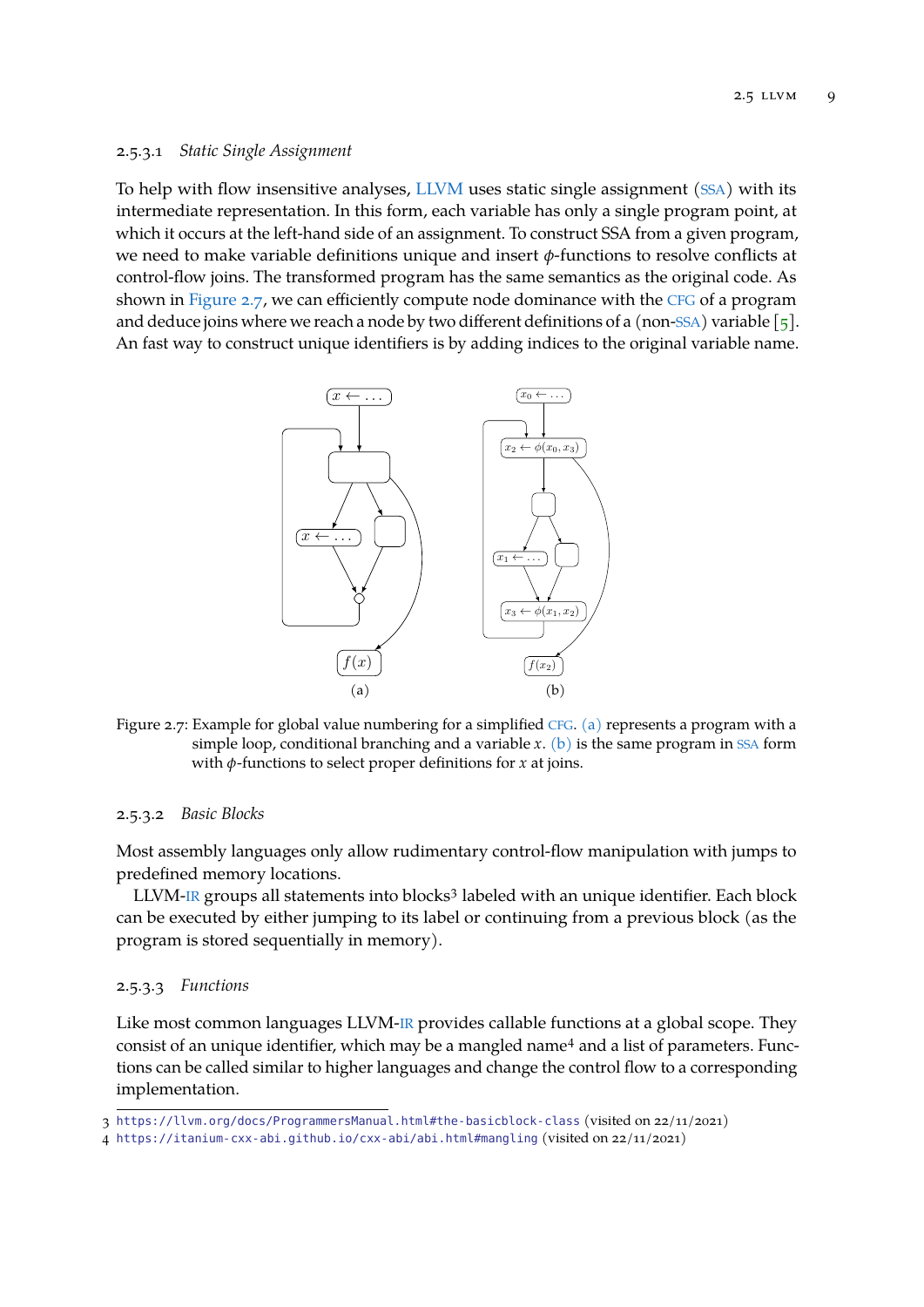#### 2.5.3.4 *Global Variables*

In addition to functions, LLVM is able to handle globally defined variables<sup>5</sup>. Global variables use memory, which is allocated at compile time. Usage of these variables is similar to any identifier in LLVM-[IR](#page-8-1) and will be shown in the next section.

#### 2.5.3.5 *Common Instructions*

In the following we introduce some common syntactical constructs of LLVM-[IR](#page-8-1). Note that this is only a small excerpt of the language, more detailed specifications of all instructions can be found in the *LLVM Language Reference Manual* [\[13\]](#page-50-12).

#### $ALLOCA$ <sup>6</sup>

This instruction allocates memory for a variable on the stack frame with a given type, which determines the allocations size.

```
<result> = alloca <type>
```
Example:

 $\$1 =$ alloca i32

Allocate space for a 32-bit integer on the stack, which can be referred to as %1.

LOAD<sup>7</sup>

We read from memory and assign this value to new variable. This can be used, for example, to load a globally defined variable, or the value stored at %1, from our previous example.

<result> = load <ty>, <ty>\* <pointer>

Example:

 $\textdegree 2 = \textdegree \textdegree 18$ , i $\textdegree 8$   $\textdegree \textdegree 6$   $\textdegree$ 

Load the 8-bit integer stored in the global variable @Foo into %2.

store <sup>8</sup>

Write value to memory of given variable.

```
store <ty> <value>, <ty>* <pointer>
```
Example:

store i8 %3, i8\* %4

Store the 8-bit integer of %3 in %4.

<sup>5</sup> <https://llvm.org/docs/LangRef.html#global-variables> (visited on 22/11/2021)

<sup>6</sup> <https://llvm.org/docs/LangRef.html#alloca-instruction> (visited on 21/11/2021)

<sup>7</sup> <https://llvm.org/docs/LangRef.html#load-instruction> (visited on 22/11/2021)

<sup>8</sup> <https://llvm.org/docs/LangRef.html#store-instruction> (visited on 21/11/2021)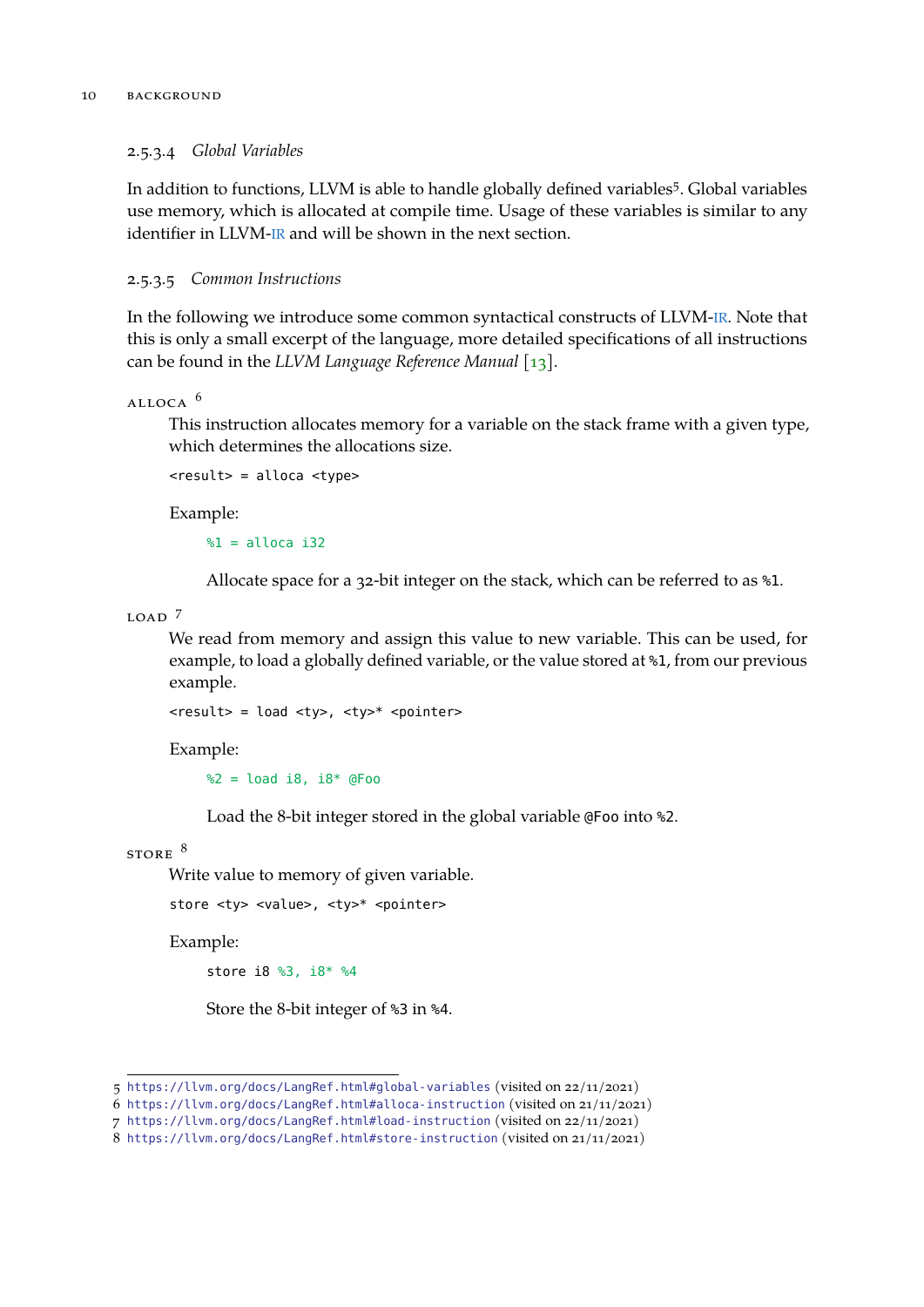$BR<sup>9</sup>$ 

To provide basic control-flow manipulation, this instruction transfers control flow to another basic block based on a condition. The semantic is very similar to a if-elsestatement in  $C^{++}$ .

br i1 <cond>, label <iftrue>, label <iffalse>

Example:

br i1 %5, label %6, label %7

Continue with either block %6 or %7 dependend on the boolean value of %5,

ICMP  $10$ 

Also very important are integer comparisons, which are evaluated in regard to the specifier <cond>.

<result> = icmp <cond> <ty> <op1>, <op2>

Example:

%9 = icmp slt i32 %8, 10

Determine if the value of %8 is signed less than (slt) 10 and, respectively, set %9 to either true or false.

 $ADD$ <sup>11</sup>

LLVM-[IR](#page-8-1) allows us to perform arithmetic calculation, in this case the addition of two integers. With the keyword nsw ("No Signed Wrap"), the result value is undefined if signed overflow occurs.

<result> = add nsw <ty> <op1>, <op2>

Example:

 $\$11 =$  add nsw i32  $\$10$ , 1

Increment the value of %10 by the constant 1 and store the result in %11.

 $RET$ <sup>12</sup>

If we reach the end of a method, we always return the control from the current position back to the caller. Similar to C<sup>++</sup>, we may additionally return a value instead of void.

ret <type> <value> ret void

Example:

ret i32 %12

Return the integer stored in %12 as return value to the caller.

<sup>9</sup> <https://llvm.org/docs/LangRef.html#br-instruction> (visited on 22/11/2021)

<sup>10</sup> <https://llvm.org/docs/LangRef.html#icmp-instruction> (visited on 22/11/2021)

<sup>11</sup> <https://llvm.org/docs/LangRef.html#add-instruction> (visited on 22/11/2021)

<sup>12</sup> <https://llvm.org/docs/LangRef.html#ret-instruction> (visited on 22/11/2021)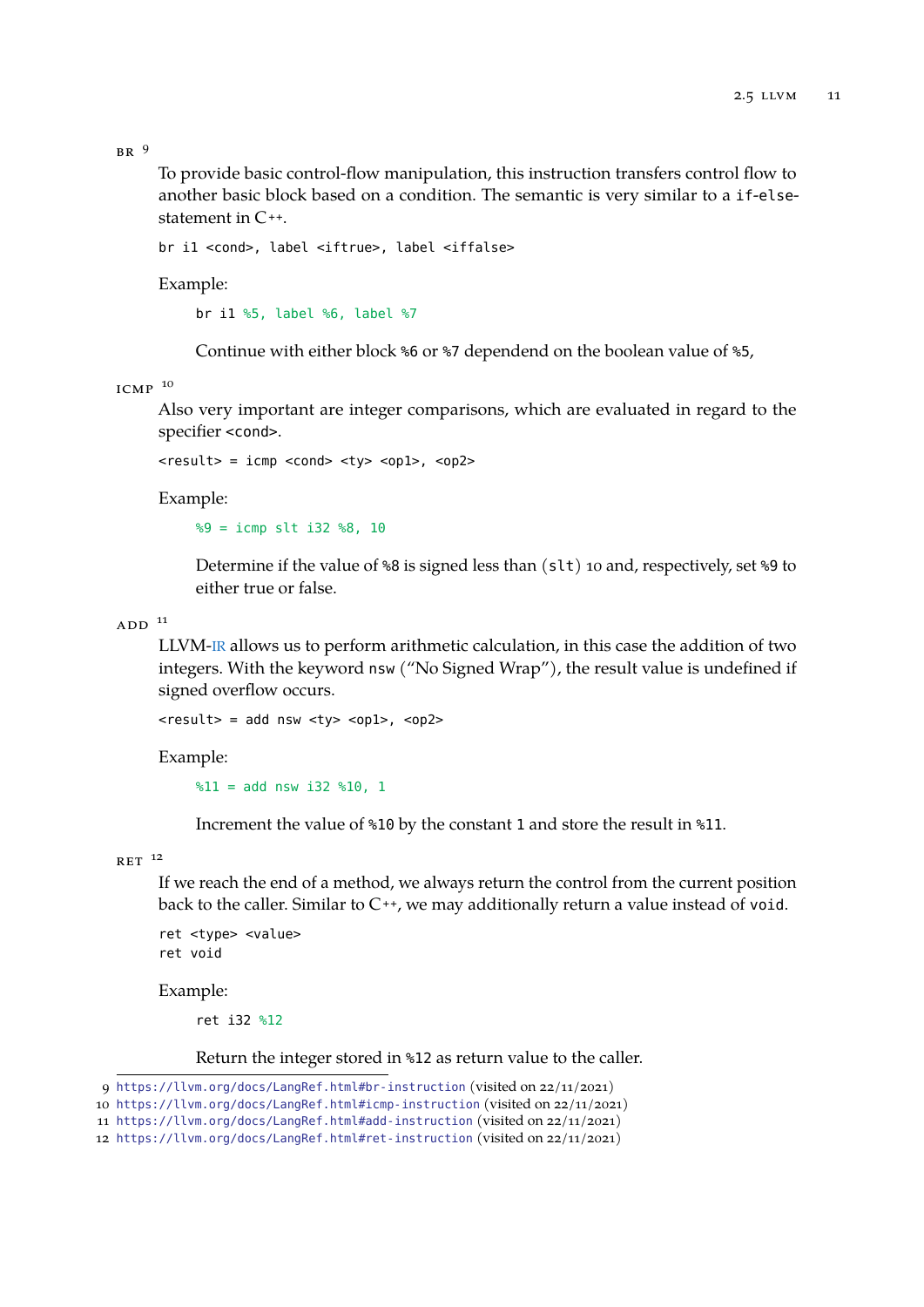#### 2.5.3.6 *Metadata*

LLVM-[IR](#page-8-1) provides us with an extensible metadata format, which allows to attach additional information to instructions. Those metadata nodes are very useful to store intermediate results or pass information between different compile / optimization steps. [Listing 2.2](#page-21-1) shows a global variable Foo. The notation of metadata always starts with an exclamation mark. The instruction has for one a named metadata node !FVar, and a second references !0, which is a metadata declaration at the end of the program. The later approach allows reuse of metadata nodes and saves space. In this example, this resolves to the name of the feature "Foo".

```
1 \vert \mathbb{O}Foo = dso_local global i8 1, align 1, !FVar !0
2
3 \mid 0 = 1 {!"Foo"}
```
Listing 2.2: Metadata.

In the LLVM library, metadata nodes of an instruction are accessible as MDNode with an MDString holding the name of the node, allowing us to easily parse the contained data. As we have already seen through our example, metadata nodes allows us to attach information about features, but we will later use them to also store intermediate analysis results.

#### 2.5.3.7 *Control Flow in LLVM*

In [Section 2.2,](#page-14-0) we have already seen a [CFG](#page-8-4) for the simple C **++**-program from [Listing 3.1.](#page-26-1) The same way we may construct a flow graph from the corresponding LLVM-[IR](#page-8-1) basic blocks. We see in [Figure 2.8](#page-21-0) that the resulting graph is isomorphic to the one seen in [Figure 2.3.](#page-14-1)

<span id="page-21-0"></span>Again, we highlighted the variable %2. Similar to the data flow in [Figure 2.3,](#page-14-1) branching to either %7 or %13 depends on the current value of %2.



Figure 2.8: Example of a [CFG](#page-8-4) with a simple loop.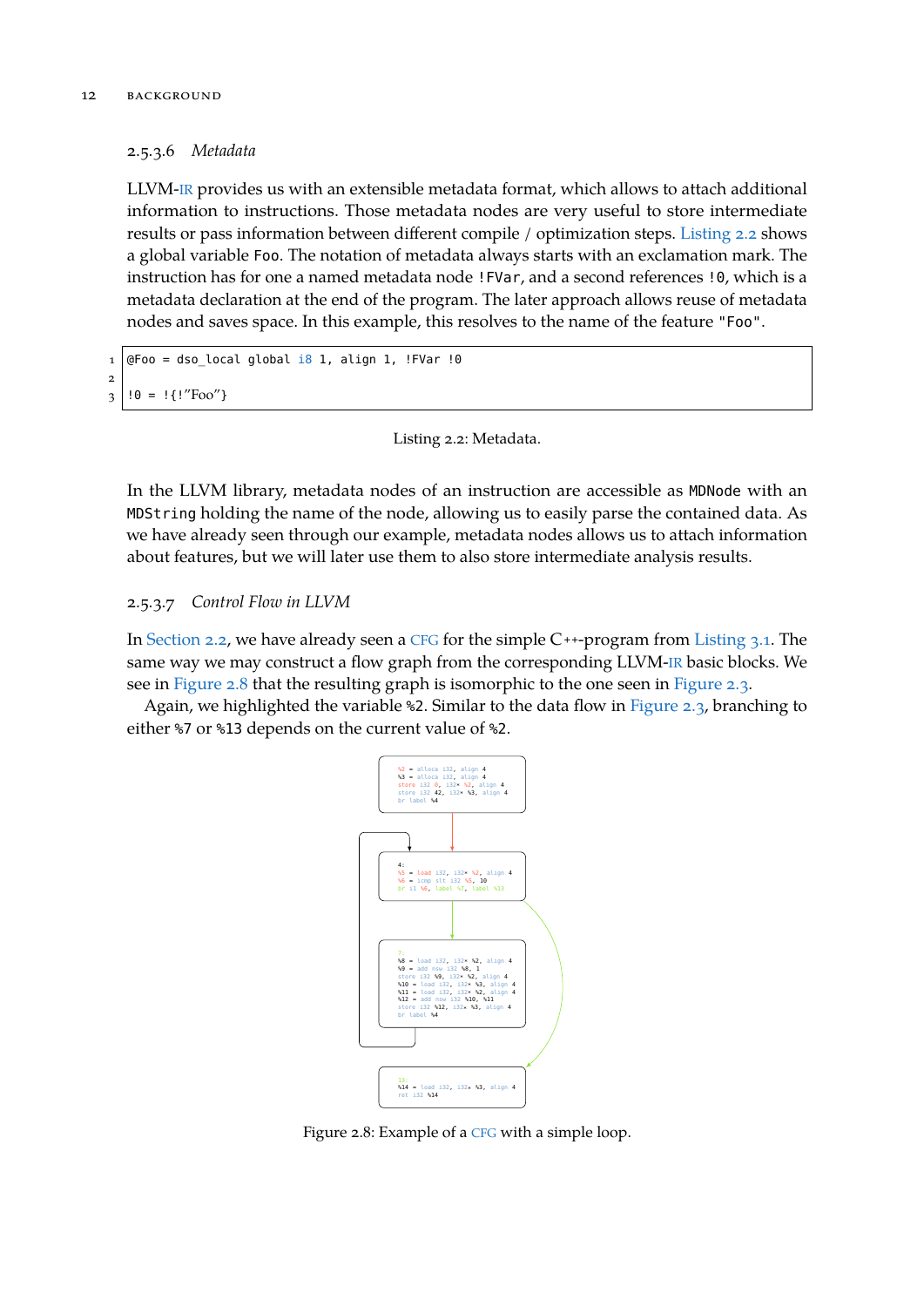#### <span id="page-22-0"></span>2.6 vara

VARA is a variablity aware region analyzer and part of the VARA Tool Surre<sup>13</sup> developed at Saarland University. This tool provides a framework based on LLVM to detect code regions of several kinds, and to analyse interactions between them  $\lceil 15 \rceil$ .

#### <span id="page-22-1"></span>2.6.1 *Regions*

Our approach is based on detecting code regions, meaning consecutive statements, which share a common analysis property.

For our analysis, we need two different region concepts. Feature regions are basically ifregions with a condition, which has data-flow from a prior defined feature variable. We will see in [Chapter 4](#page-28-0) how we can combine feature variables and if-regions into a feature region.

if-regions If-Regions are an important intermediate step for our analysis. VaRA already provides this analysis $\lceil 15 \rceil$  and uses metadata nodes to identify instructions as either conditions or branch regions.

If we look at the excerpt in [Listing 2.3,](#page-22-2) we see the instructions annotated with !IfRegion and an unique identifier, which contains information about whether the region is a condition or branch. Those regions are identified by a tuple of either C for condition, T for then-branch or E for else-branch, and the number of the if-region.

We refer to regions of both branching options as branch-regions.

```
1 entry:
2
3 \vdots4
5 \mid %tobool = ..., !IfRegion !3
6 br il %tobool, label %if.then, label %if.else, !IfRegion !3
7
8 \mid \text{if.then:}9 \mid ..., !IfRegion !4
10
11 if.else:
12 …, !IfRegion !5
13
14 :
15
_{16} | !3 = !\{!''[C,1]''}
_{17} | !4 = !{!''[T,1]''}
18 | !5 = !\{!''[E,1]''}
```
#### Listing 2.3: If-region.

<sup>13</sup> <https://github.com/se-sic/VaRA-Tool-Suite> (visited on 22/11/2021)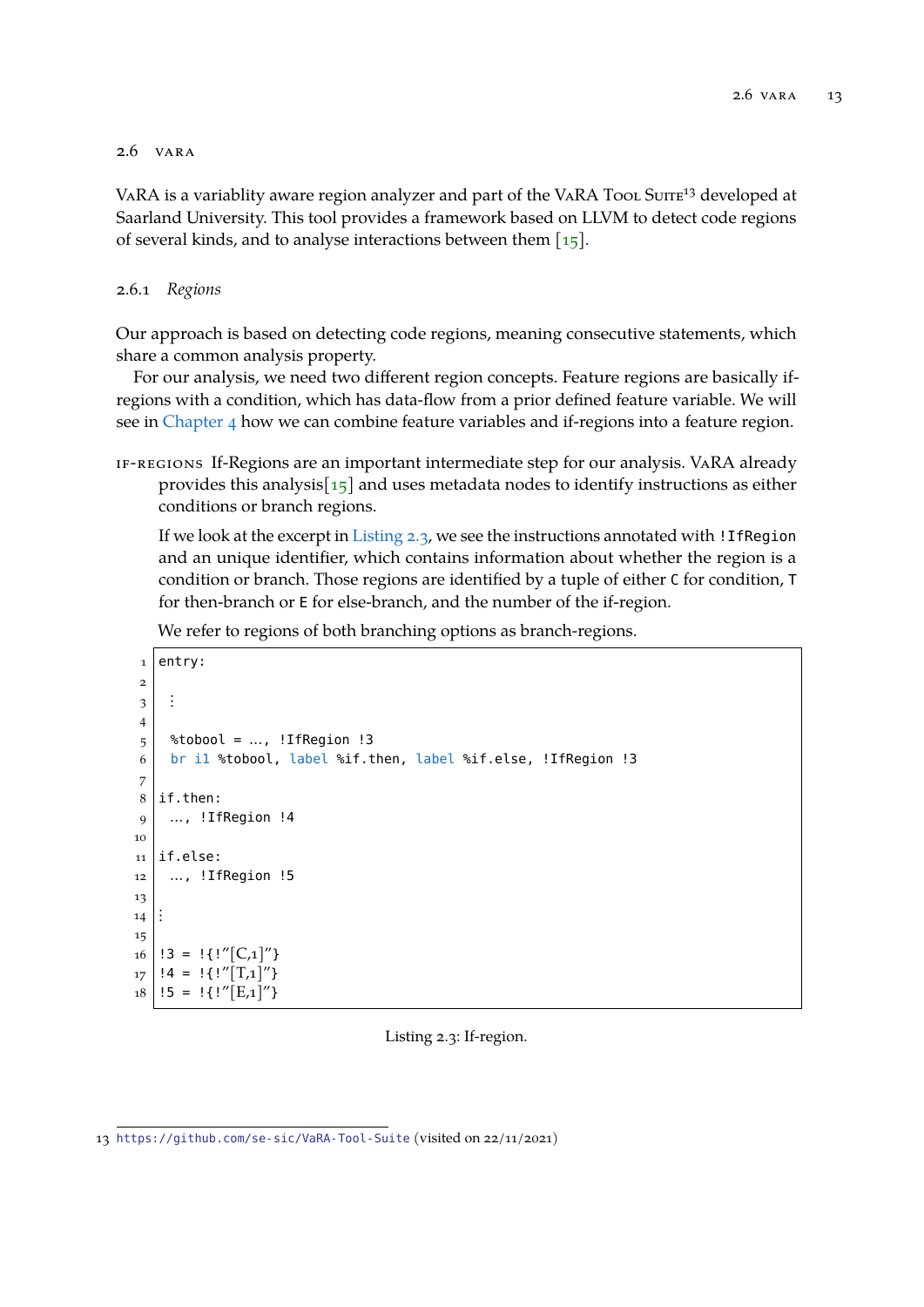feature-regions Feature regions are part of a program, which is the implementation of a certain configuration option.

In [Listing 2.4,](#page-23-0) we see a common way to enable a feature, in this case Foo, with a feature variable. We assign some value calculated from, for example, the command line arguments to the variable Foo. Dependent on the value of Foo only one of the branches is executed. Both branches together form the feature region of Foo.

```
1 bool Foo = ...
2 \mid \text{if (FoO)} \mid3 …
4 } else {
5 …
6 }
```
Listing 2.4: Feature region.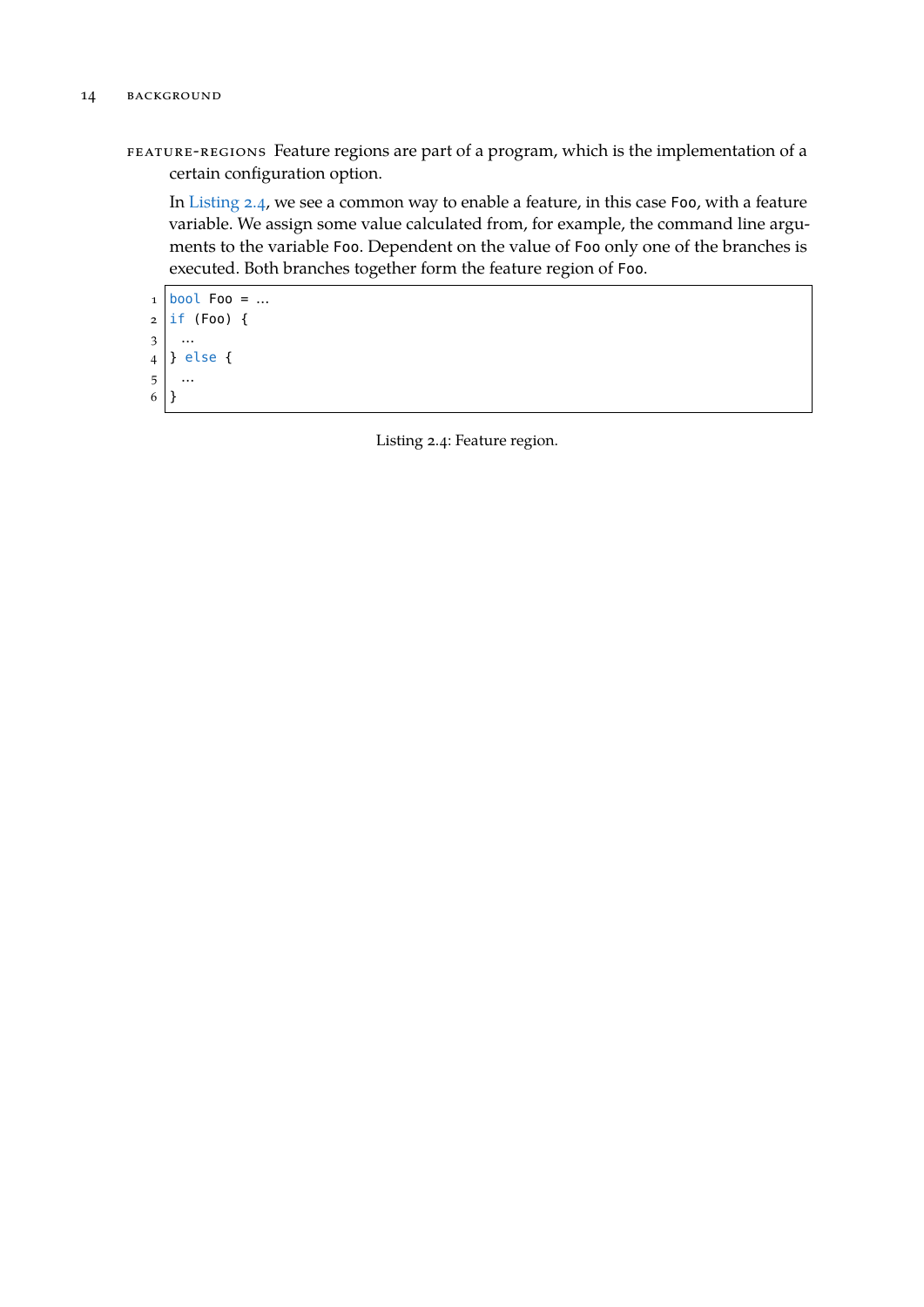# <span id="page-24-0"></span>DETECTING FEATURE REGIONS

So far we only covered the fundamental principles of VaRA, PhASAR and our analysis, but now we now want to go into detail how to detect feature regions in code.

#### <span id="page-24-2"></span><span id="page-24-1"></span>3.1 pipeline overview



Figure 3.1: Pipeline to detect feature regions.

[Figure 3.1](#page-24-2) shows how our feature detection is divided into multiple steps.

First, VLANG, a modified version of CLANG that utilizes VARA, detects feature variables and if-regions. We annotate the resulting  $IR$  with this information as metadata.

With this LLVM-[IR](#page-8-1) and metadata, we now apply our improved data-flow analysis, which in the background uses PhASAR to propagate taints of feature variables throughout the program. Finally, we can bring everything together and map features to conditional regions, so we identify the corresponding branch regions as feature regions, whose execution therefore depends on the value of given feature variable.

VARA already provides VLANG, so we only had to implement the feature taint propagation with PhASAR (highlighted in red), and a second pass to construct feature regions.

Section 3.3 (*[Taint Analysis in Detail](#page-26-0)*) will show in detail how we annotate feature variables and how the metadata is represented in LLVM-[IR](#page-8-1).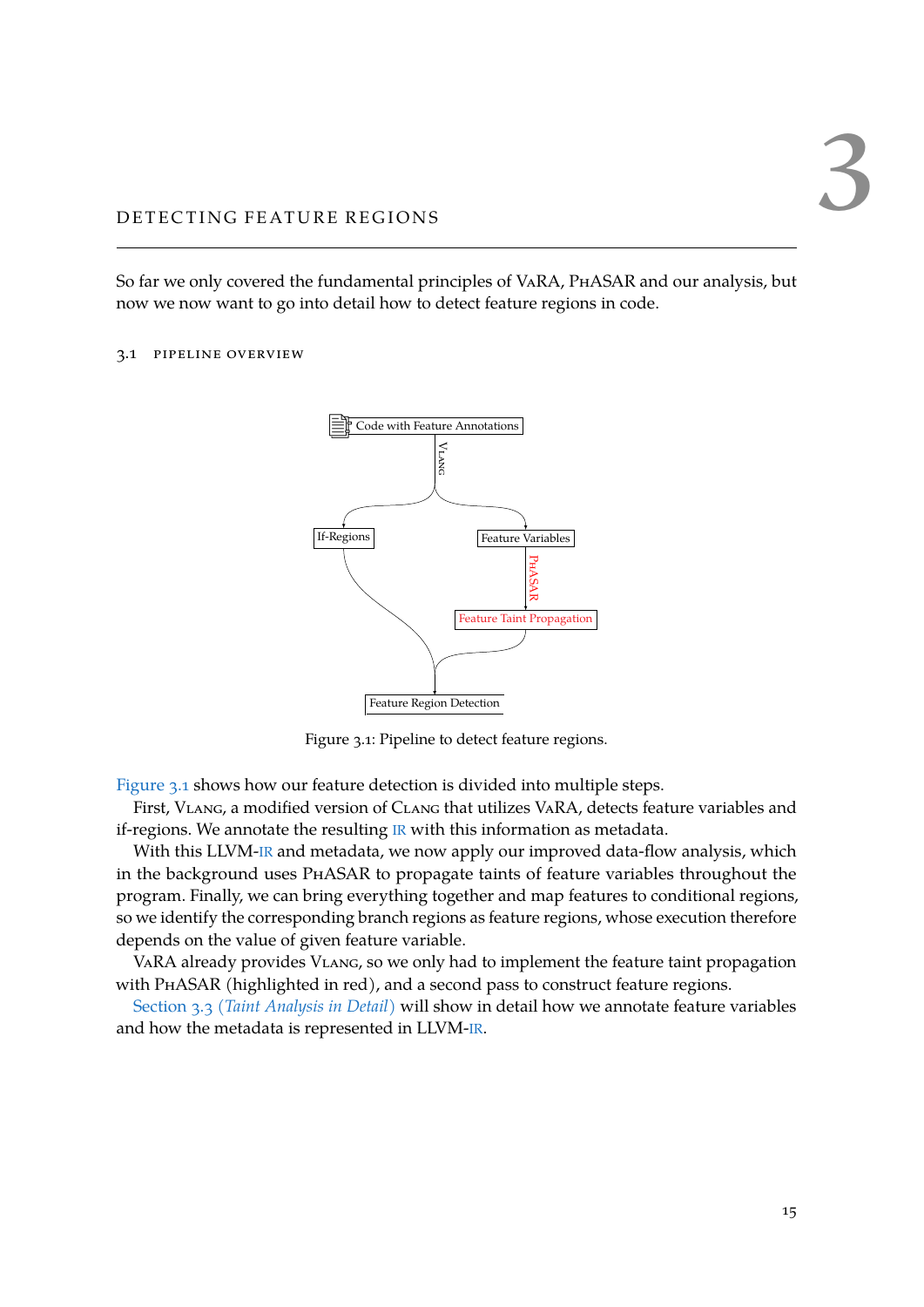#### <span id="page-25-0"></span>3.2 implementation

In this section we will give a short summary of how we implemented our analysis. This part is split into initializing and using the PhASAR analysis with feature taints / variables, and detecting / extracting feature regions.

#### <span id="page-25-1"></span>3.2.1 *Analysis Pass*

We implement the class PhasarTaintAnalysis from the PhASAR library in PhasarFTA as a module pass.

First, we need to initialize feature variables in VaRA's singleton FeatureManager. On one hand we call initializeGlobalFeatures on the module to initialize globally defined feature variables, on the other hand initializeFunctionFeatures for each function.

Next, we need to provide an EdgeFactGenerator, which computes for either a GlobalVariable or an Instruction the corresponding taints.

We need to add some special handling to look up !FVar metadata.

If we handle a global variable, we can simply look for metadata with !FVar For load and alloca instruction, we process metadata of the operand instead.

With the extracted metadata, we can now look up any corresponding feature by name and construct a corresponding feature taint. We collect all taints for possible features and return this set.

The pass PhasarFeatureTestAnalysis runs the analysis on a module and prints taints for each instruction of the LLVM-[IR](#page-8-1). PhasarFTAWrapperPass runs only the analysis and can be used in other analyses.

#### <span id="page-25-2"></span>3.2.2 *Extraction Pass*

We implement a module pass to extract feature regions from our analysis. As described in our general overview of the detection pipeline in [Figure 3.1,](#page-24-2) we first need to run both the PhasarFTAWrapperPass and VaRA's IfRegionDetection.

We take the analysis data from the data-flow analysis and iterate over the function list of the module, and get analysis data from the IfRegionDetection for ech function.

For each if-region, we combine features of detected taints with condition and branch regions to create feature regions. We store those results in the VaRA's IRegionStore allowing us to either print all regions in a human-readable way or use the data in other analyses.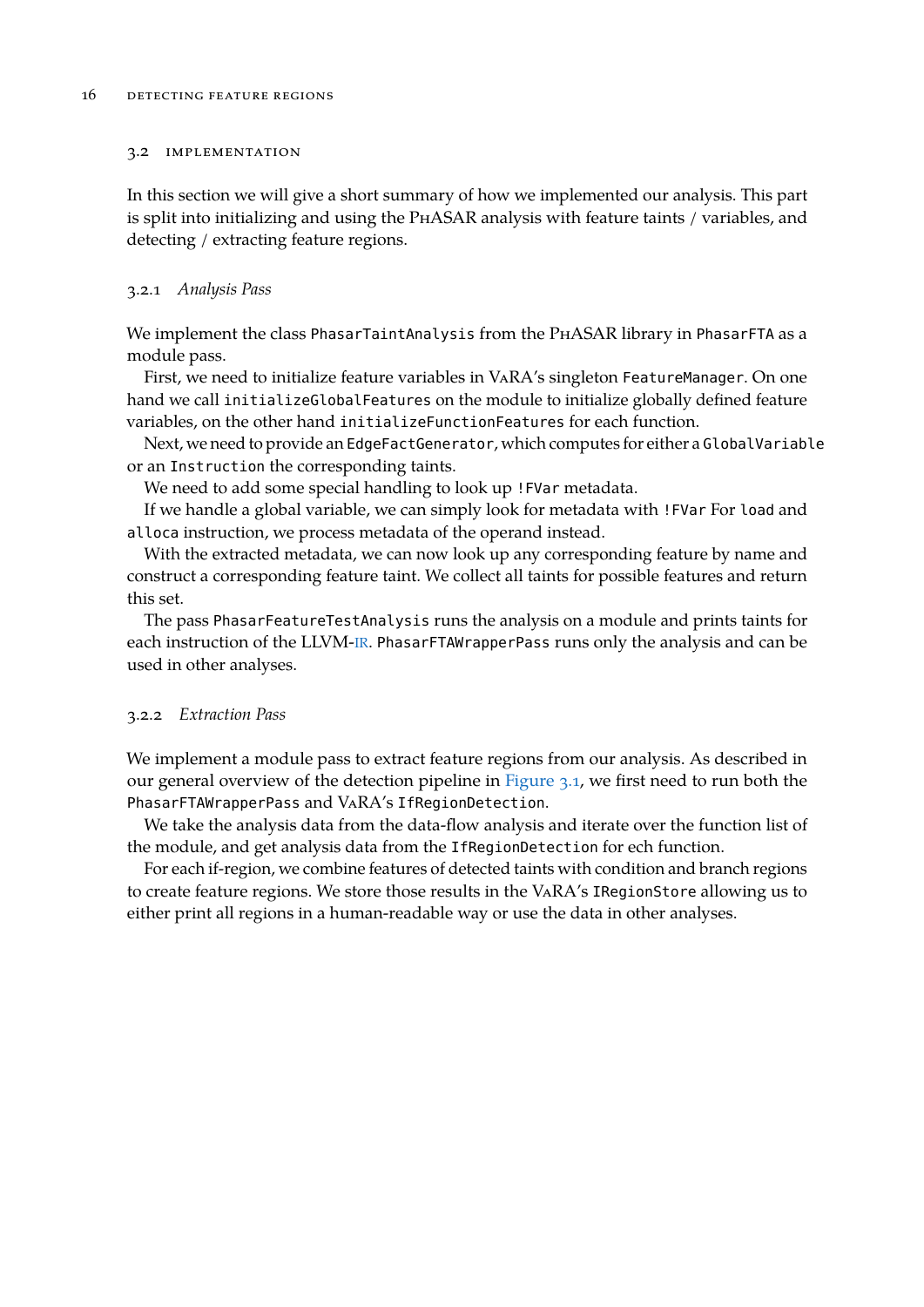#### <span id="page-26-0"></span>3.3 taint analysis in detail

Up to now, we only covered, on a high level, how our analysis pipeline works. Next, we depict in detail how the specific analysis steps work and demonstrate each step on the example in [Listing 3.1.](#page-26-1) This very simple C<sup>++</sup> program has only a single globally defined feature variable.

```
1 | bool Foo __attribute_((feature_variable("Foo"))) = true;
2
3 \mid \text{int main()} {
4 if (Foo) {
5 return 42;
6 } else {
7 return 0;
8 }
9 }
```

```
Listing 3.1: Example C ++ program with a feature variable.
```
We notice, that dependent on the value of Foo, we execute one of the return statements. Therefore, we expect to detect those statements as a feature regions of Foo with our analysis.

The following steps work on the LLVM intermediate representation of given program, therefore we compile it with Vlang to the following code while already inserting information about If-Regions.

```
1 \vert \overline{Q}Foo = dso_local global i8 1, align 1, !FVar !0
2
3 define dso_local i32 @main() {
4 entry:
5 %retval = alloca i32, align 4
6 store i32 0, i32* %retval, align 4
7 %0 = load i8, i8* @Foo, align 1, !IfRegion !3
8 %tobool = trunc i8 %0 to i1, !IfRegion !3
9 br il %tobool, label %if.then, label %if.else, !IfRegion !3
10
11 if.then:
12 store i32 42, i32* %retval, align 4, !IfRegion !4
13 br label %return, !IfRegion !4
14
15 if.else:
16 store i32 0, i32* %retval, align 4, !IfRegion !5
17 br label %return, !IfRegion !5
18
19 return:
20 \mid 81 = load i32, i32* %retval, align 4
21 ret i32 %1
22 }
23
24 | !0 = !{!"Foo"}
25
26 | !3 = !\{!''[C,1]''}
27 | !4 = !{!"[T,1]"}
28 | !5 = !{!"[E,1]"}
```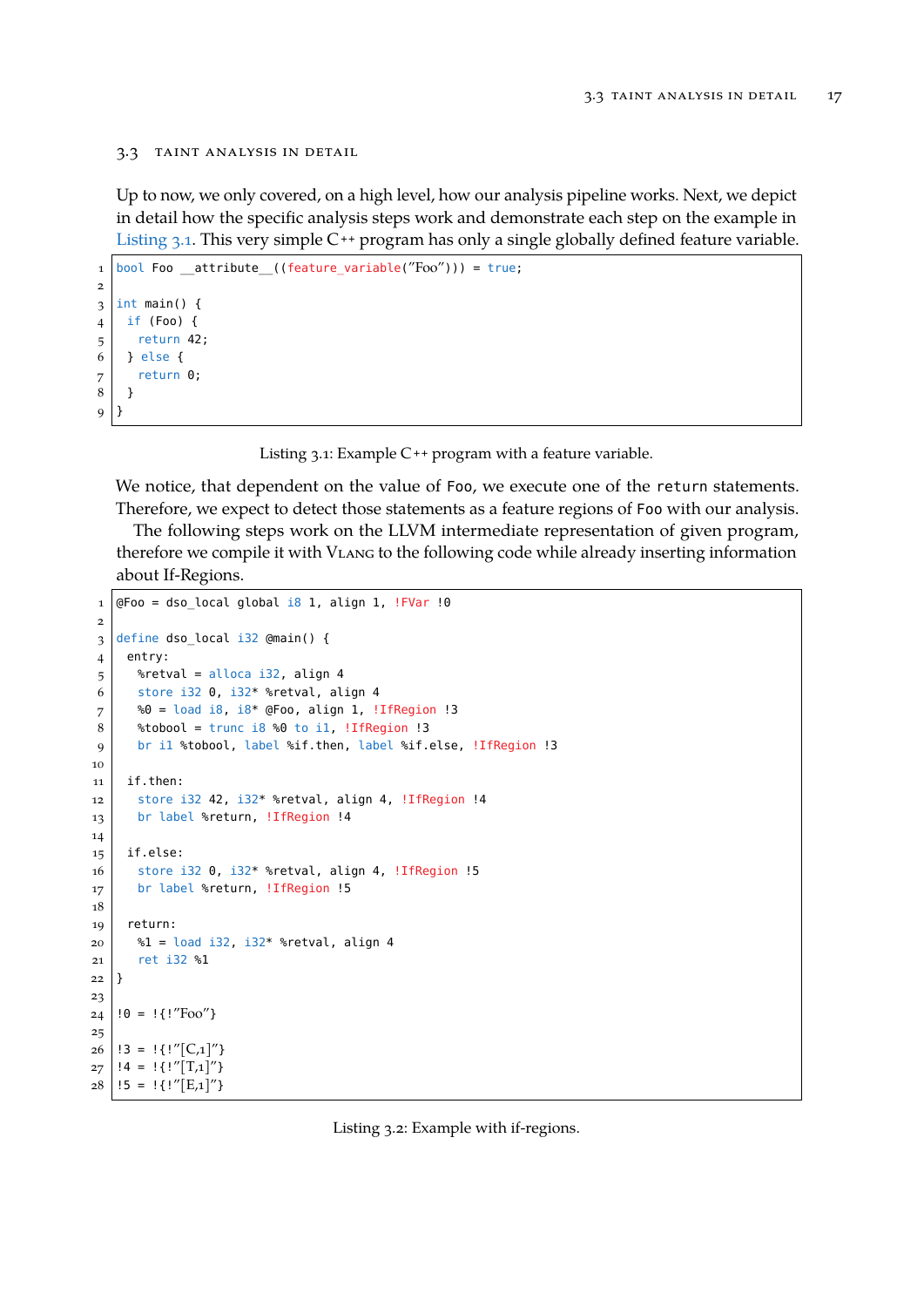We notice, that our feature variable is now present as a global allocation, whereas the name of the feature itself becomes a metadata node !FVar (highlighted in red) which value is present in the symbol table. At the same time, Vlang adds !IfRegion metadata to certain statements, annotated with either condition  $(C)$ , then-branch  $(T)$  or else-branch  $(E)$ , and a region identifier. Those annotations can be parsed and stored easily as if-regions.

We now have LLVM-[IR](#page-8-1) with a lot of annotations. In the next step, we can run our analysis (including PhASAR) pass over this code and use the present information. This step is shown in the following example.

In [Listing 3.3,](#page-27-0) we initialize PhASAR to taint the data flow of the feature variable Foo. We highlighted the usage of Foo and propagated taints in red. The conditional part of the if-region is colored in blue and both brach-region also red.

```
1 \overline{6} = dso local global i8 1, align 1, !FVar !0
\overline{2}3 \mid \text{main}4 entry
5 %retval = alloca i32, align 4, !psr.id !4 FTaints: {}
6 store i32 0, i32* %retval, align 4, !psr.id !5 FTaints: {}
7 \approx 80 = load i8, i8* @Foo, align 1, !IfRegion !6, !psr.id !7 FTaints: {Foo}
8 \bullet *tobool = trunc i8 %0 to i1, !IfRegion !6, !psr.id !8 FTaints: {Foo}
9 br i1 %tobool, label %if.then, label %if.else, !IfRegion !6, !psr.id !9 FTaints: {Foo}
10 if.then
11 store i32 42, i32* %retval, align 4, !IfRegion !10, !psr.id !11 FTaints: {}
12 br label %return, !IfRegion !10, !psr.id !12 FTaints: {}
13 if.else
14 store i32 0, i32* %retval, align 4, !IfRegion !13, !psr.id !14 FTaints: {}
15 br label %return, !IfRegion !13, !psr.id !15 FTaints: {}
16 return
17 %1 = load i32, i32* %retval, align 4, !psr.id !16 FTaints: {}
18 ret i32 %1, !psr.id !17 FTaints: {}
```
Listing 3.3: Example with taint propagation.

With all required information now present, we are able to construct a feature region for Foo. The region consists of both branch regions (colored in red), as the condition of the if-region was tainted with Foo. Following up, we can now use our results in further analyses, for example, we can add instrumentation points for both branch regions and measure feature performance precisely.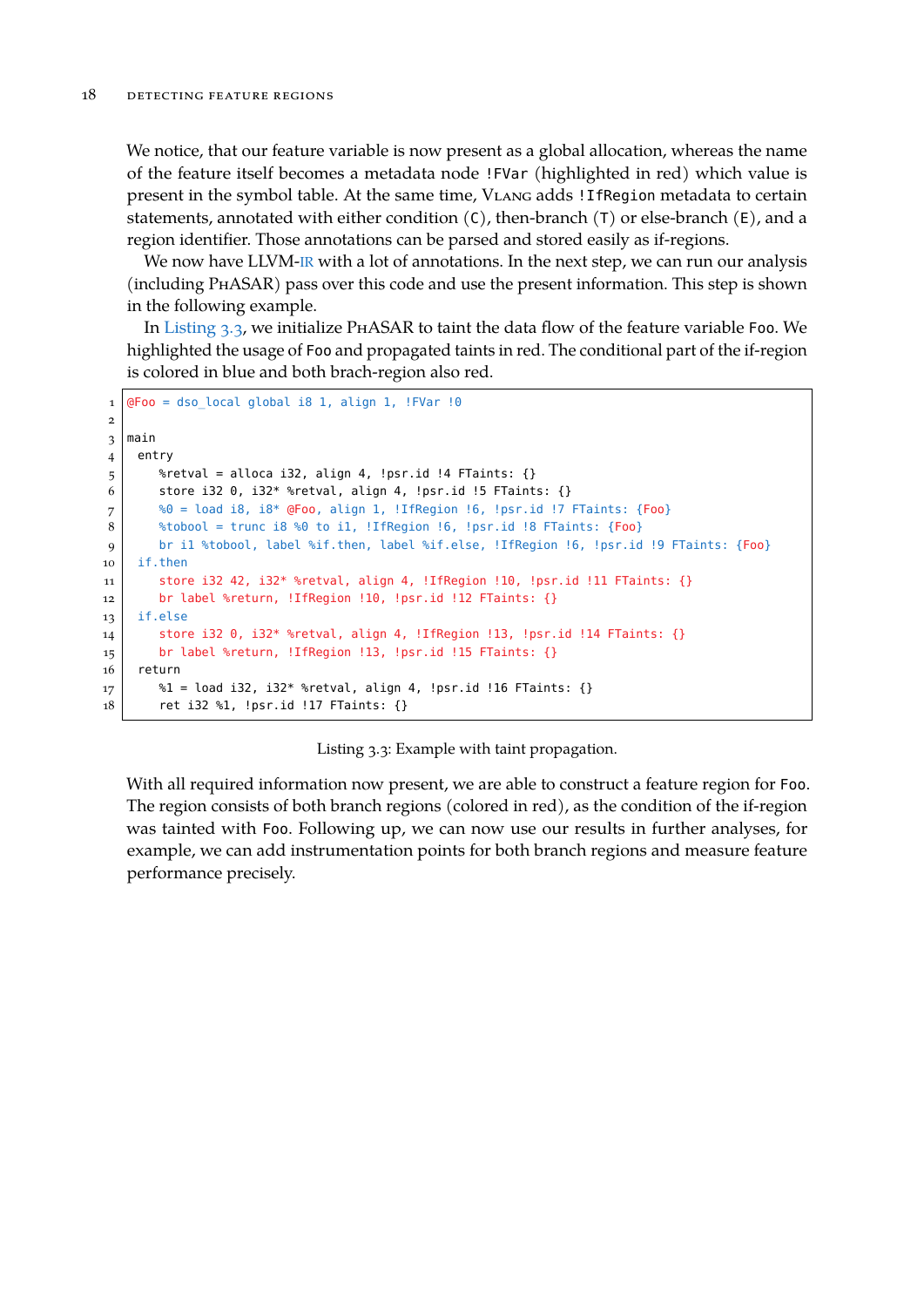# <span id="page-28-0"></span>MEASURING ANALYSIS ACCURACY

We need to construct a set of test cases, to determine the properties of our analysis based on this test suite. This allows us to answer our research question from [Section 1.1 \(](#page-10-1)*Goal of this [Thesis](#page-10-1)*) and measure the precision of our analysis. To achieve a good coverage of common C<sup>++</sup> features, we based our test suite on the work of Labrenz  $\lceil 9 \rceil$ , who already implemented a similar analysis.

#### <span id="page-28-1"></span>4.1 asserting taints

How do we practically apply those analyses described in previous overview given a C **++** file? Initially, we need to compile source code to LLVM-[IR](#page-8-1), which already injects meta information about if-regions and feature variables. To enable this, Vlang provides the flag fvara-IFA. Afterwards, we can apply the PHASAR based data-flow analysis by calling Opt on the compiled file with vara-PFA, which runs our pass over the LLVM-[IR](#page-8-1) and prints results to stdout.

The detection results can now be extracted, but for the sake of a detailed look into the actual taint propagation, we only look at the resulting LLVM-[IR](#page-8-1) and propagated taints.

```
1 \mid$ clang -fvara-IFA -S -emit-llvm <filename>.cpp -o <filename>.ll
2 \times 2 s opt -vara-PFA -S <filename>.ll}
```
#### Listing 4.1: Invocations.

All tests use a set of feature variables and are injected with the expected output (a ground truth, which we build by hand) so that LLVM's file checker (FILECHECK) could be used to determine whether the output of our analysis is correct. Most assertions use regular expressions so that they may work independent of concrete values (for example region IDs or labels). These expressions result from the LLVM-[IR](#page-8-1) a perfect analysis would produce.

```
1 // RUN: %clang -fvara-IFA -S -emit-llvm %s -o %t
 2 // RUN: %opt -vara-PFA -S %t -o /dev/null | FileCheck %s
 3
 4 \vert bool Foo __attribute_((feature_variable("Foo"))) = true;
 5
 6 \text{ int } \text{main}() {
7 if (Foo) {
8 // CHECK: [[L0:%,*]] = load 18, 18* @Food, align 1, !IfRegion [[RID:!.*]], !psr.id !({.}*)]  \nFinally, FTaints: {Foo}9 // CHECK: [[ToBool:%,*]] = trunc i8 [[L0]] to il, !IfRegion [[RID]], !psr.id !\{(-,*)\} FTaints: \{Foo\}10 // CHECK: br i1 [[ToBool]], label %{{.*}}, label %{{.*}}, !IfRegion [[RID]], !psr.id !{{.*}} FTaints: {Foo}
11 return 42;
12 } else {
13 return 0;
14 }
15 }
```
Listing 4.2: C<sup>++</sup> program with assertions for a single FILECHECK pass.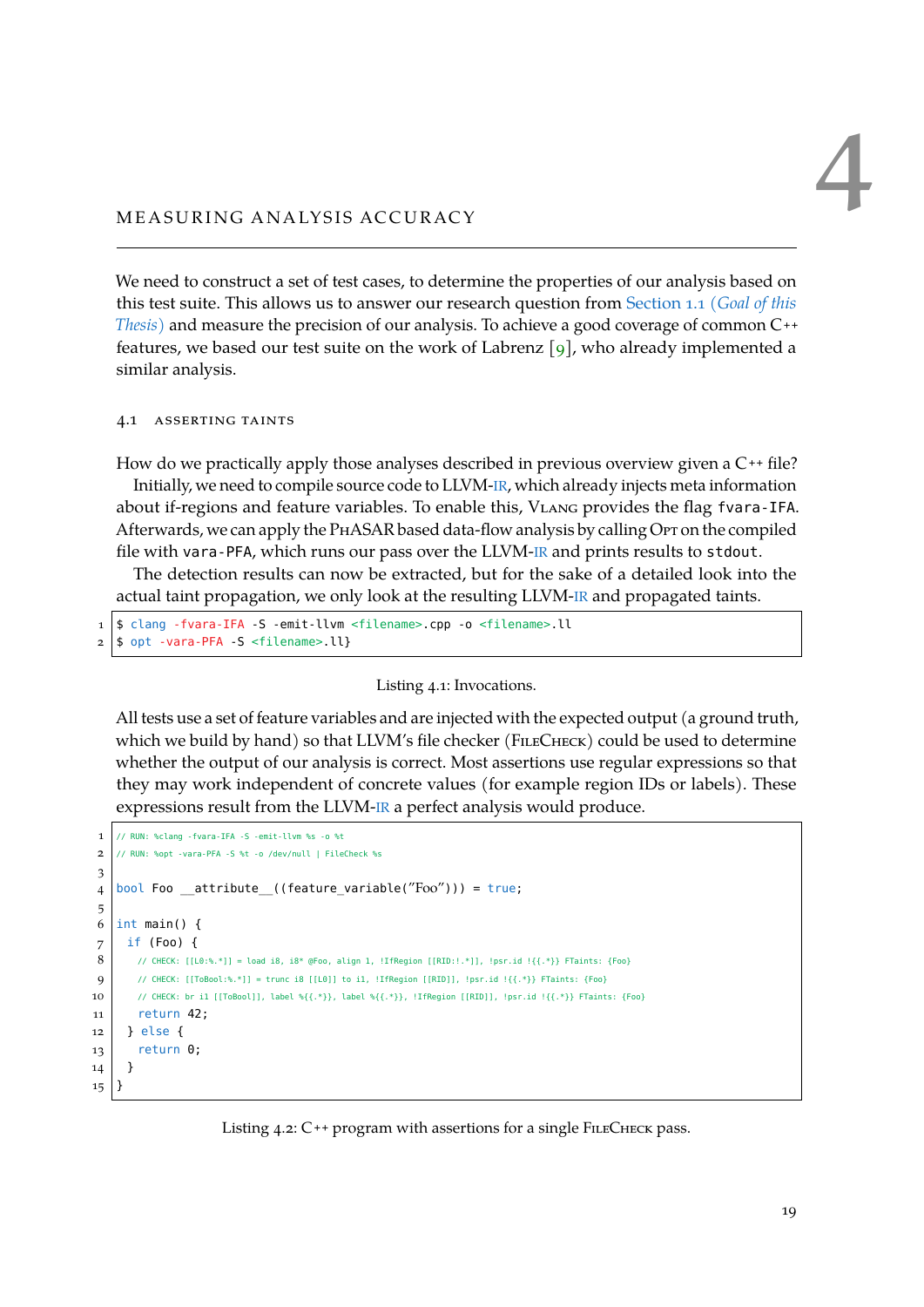We modularize different test cases by passes of LLVM FILECHECK where each run asserts statements of a single function body, which is detected by the mangled function name standardized for C **++** compilers. This allows us to neglect the order in which functions may appear in LLVM-[IR](#page-8-1). [Listing 4.3](#page-29-1) shows the content of a source file, which tests whether the faint of Foo is propagated through the function callee\_foo.

```
1 // RUN: %clang -fvara-IFA -S -emit-llvm %s -o %t
 2 // RUN: %opt -vara-PFA -S %t -o /dev/null > %t2
 3 // RUN: cat %t2 | FileCheck %s --check-prefix=CHECK-0
 4 // RUN: cat %t2 | FileCheck %s --check-prefix=CHECK-1
 5
 6 volatile int Foo __attribute_((feature_variable("Foo"))) = 1;
 7
 8 \vert void callee foo(int Arg) {
 9 // CHECK-1: {{^}}_Z10callee_fooi{{$}}
10 / // CHECK-1: [[Arg:%.*]] = alloca i32, align 4, !psr.id !{{.*}} FTaints: {}
11 volatile int A = 21;
12 // CHECK-1: [[A:\kappa,*]] = alloca i32, align 4, !psr.id !\{ \{\cdot,\cdot\} \} FTaints: \{\}13 A = Arg;
14 // CHECK-1: [[L0:%,*)] = load i32, i32* [[Arg]], align 4, !psr.id !({.}*)} FTaints: {Foo}
15 // CHECK-1: store volatile i32 [[L0]], i32* [[A]], align 4, !psr.id !{{.*}} FTaints: {Foo}
16}
17
18 \vert \text{void caller() } f10 // CHECK-0: \{I^{\wedge}\} Z6callery\{I\20 \int \, \text{int A} = 42;21 // CHECK-0: [(A:%,*)] = alloca i32, align 4, !psr.id !\{ {.*} \}} FTaints: {}
22 // CHECK-0: store i32 42, i32* [[A]], align 4, !psr.id !\{\{\cdot^*\}\}\ FTaints: {}
23 A = Foo;
24 // CHECK-0: [[L0:%,*)] = \text{load volatile i32, i32* } @\text{Foo, align 4, lpsr.id } {{(.*)}} FTaints: {Foo}
25 // CHECK-0: store i32 [[L0]], i32* [[A]], align 4, !psr.id !{{.*}} FTaints: {Foo}
26 callee foo(A);
27 // CHECK-0: [[L1:%.*]] = load i32, i32* [[A]], align 4, !psr.id !{{.*}} FTaints: {Foo}
28 // CHECK-0: call void @ Z10callee fooi(i32 [[L1]]), !psr.id !{{.*}} FTaints: {}
29 \mid}
```
Listing 4.3: C<sup>++</sup> program with assertions for multiple FILECHECK passes.

FILECHECK is limited on checking, whether checks appear in the required order and may unintentionally match to arbitrary subsequent code. If statements do not appear in the expected way, we have to be careful with assertions. As we check failing test anyway from hand, this is a good way to filter out errors in our test suite.

#### <span id="page-29-0"></span>4.2 test cases

To test, whether our analysis is flow-, context-, or field-sensitivity, as we are wanted to show for [RQ3,](#page-41-0) we construct specific test programs, which implement corresponding patterns.

We divided our test suite into five categories, where each category groups tests with similar properties of the analysis together. Most of the successful tests are already integrated into VaRA's development branch and part of the continuous integration ([CI](#page-8-8)).

On the next pages, we describe the different test categories in detail and motivate why we need them in our evaluation.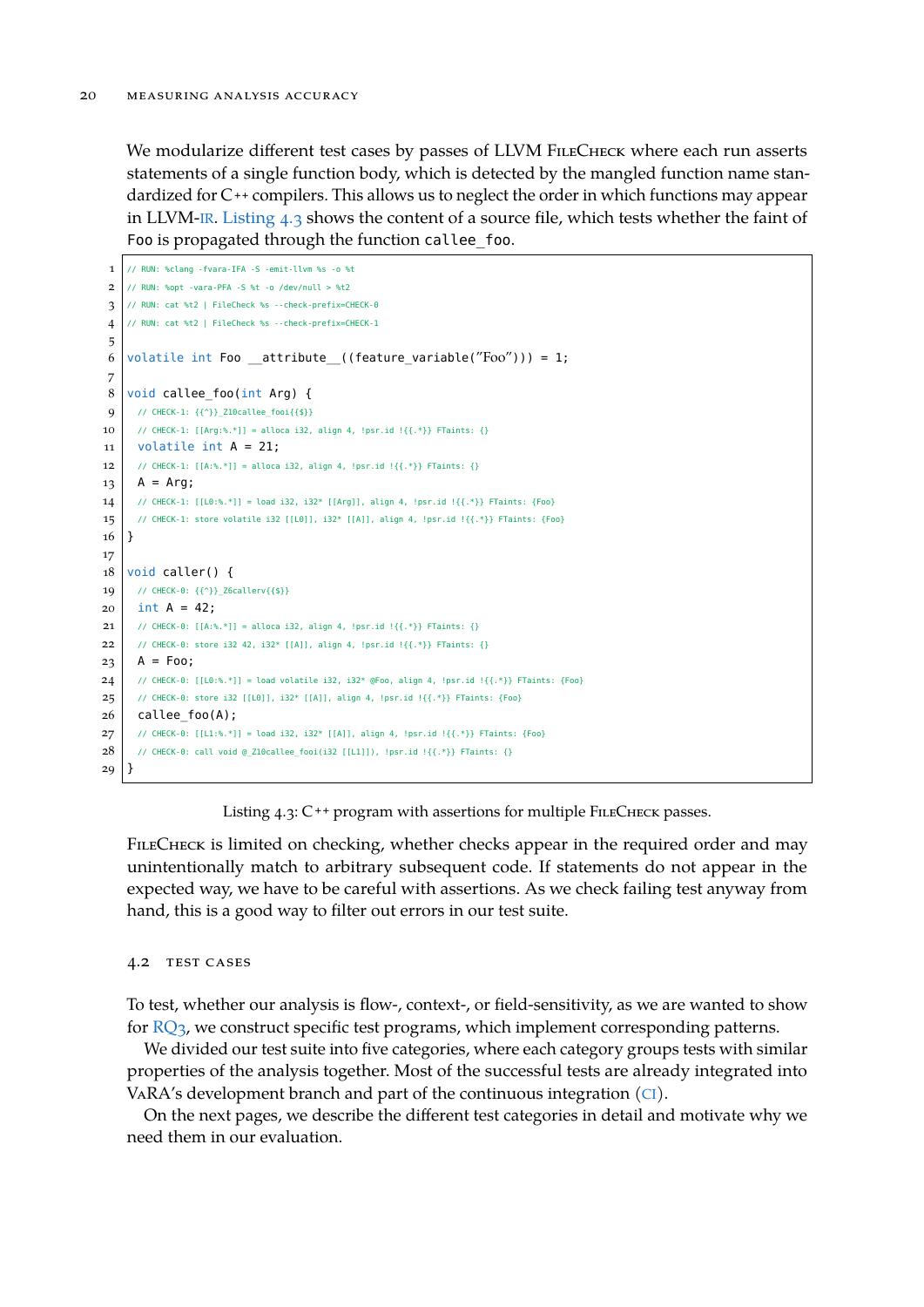CONTROL

Looking into control flow modification in  $C^{++}$  [\[17\]](#page-51-1) we came up with different tests for commonly used syntactical structures [\[9\]](#page-50-14).

#### if global

We use a globally defined feature variable in condition for if-else-statements.

if local

In addition to global declarations, we also test whether we can use locally declared feature variables to enable / disable execution of feature-related code.

while

In the next step we use a while-loop and expect correct taint propagation, if we use a tainted variable in either condition or body.

do while

For this test, we replace the prior loop with a do-while-loop.

for

Similar to the other tests of loops, this test consist of a simple for-loop.

switch

We use feature variable as switch condition.

switch cases

This also test a switch statement, but uses different features in cases.

#### switch fallthrough

We test, if a taint is propagated even if the control flow falls through cases to a statement below.

**EXCEPTION** 

This text expects that even the use of feature variable in a catch block is tainted.

```
jump
```
A jump with a goto-statement to an arbitrary location should not mess up taint propagation.

#### **UNREACHABLE**

This test consists of an infinite loop with a conditional jump. In [Listing 4.4,](#page-30-0) we expect that code after this if-statement is still tainted correctly, although it may not be reachable dependent on the value of Foo. It is important to initialize Foo in a non-static way, so that the compiler does not detect (or even remove) this code as dead.

```
1 Foo:
```

```
2 \mid if(Foo) \nvert3 goto Foo;
```

```
4 }
```
Listing 4.4: Infinite loop.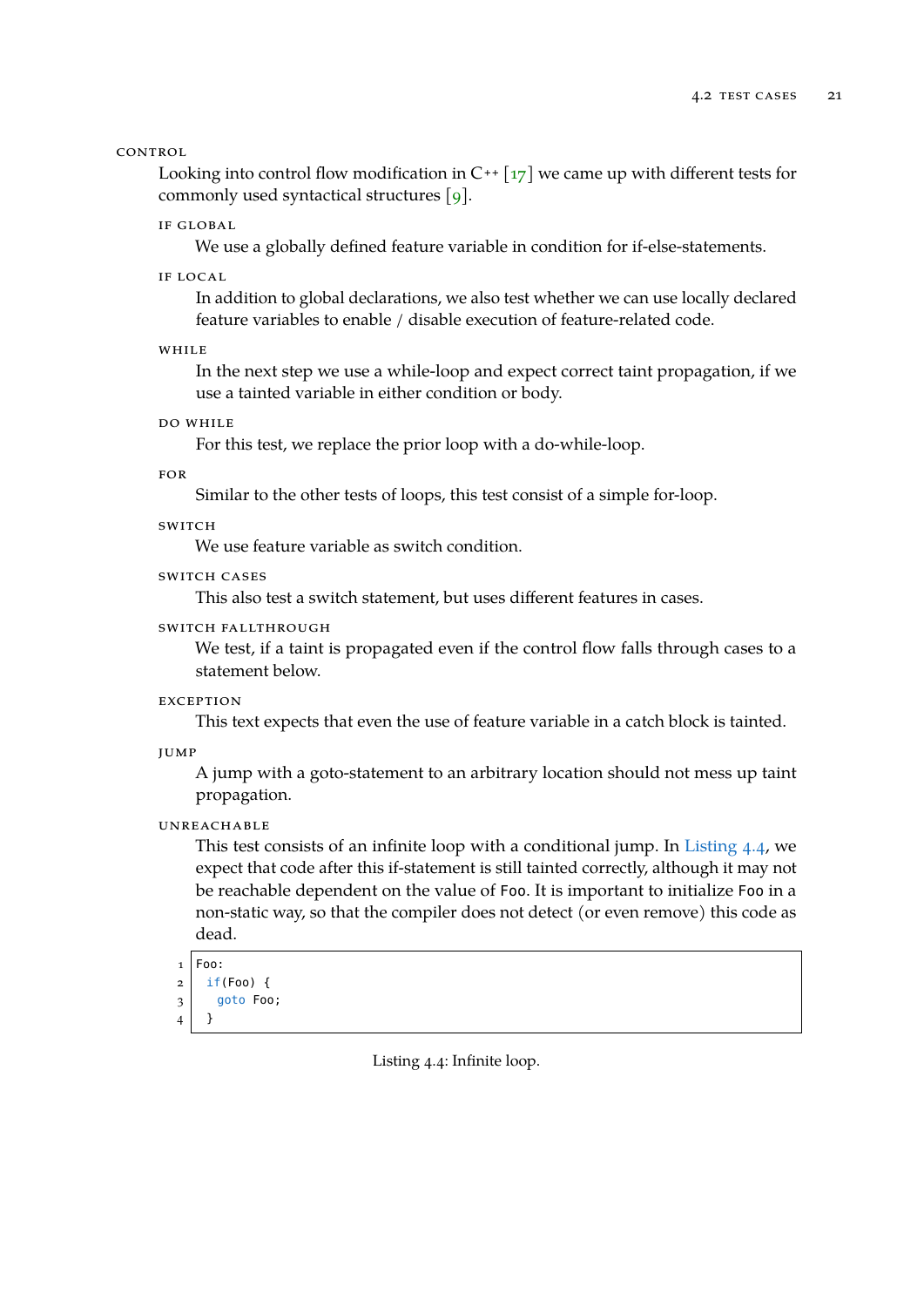#### operators

These programs test, whether feature taints are present after operator usage.

#### arithmetic

We test most of arithmetic operations in C<sup>++</sup> with for all fundamental types. [List](#page-31-0)[ing 4.5](#page-31-0) shows an small program, with which we can see whether a taint is correctly set and propagated. We expect that the integer a is initially untainted. After we add the feature variable Foo to a, we expect a single taint of this feature. Only with the following multiplication of the feature variable Bar, we expect two taints, respectively.

```
1 \text{ int } A = 0;
```
 $2$  A += Foo;

```
3 A *= Bar;
```
#### Listing 4.5: Arithmetic.

#### **TERNARY**

Instead of an if-else-statement, we use a ternary statement with a conditional operator, and a feature variable as operand.

**SHIFT** 

In addition to previously tested operators, we explicitly test, whether taints are present after we bitshift a variable either left or right.

#### bitmask

[Listing 4.6](#page-31-1) show, how we can use a bitmask on a feature variable to extract a specific bit. The result of this operation should still be tainted.

```
1 \text{ int } Foo = 0b0100;
```
 $2 | (Food & 0b0100) >> 2;$ 

Listing 4.6: Use of bitmask.

#### CAST

This test only casts a boolean feature variable to an integer, and we expect, that the result is still tainted.

#### <span id="page-31-3"></span>index

Similar to [Listing 4.7,](#page-31-2) we set only a specific index of an array with a tainted feature variable. This test is sorted in this category, as the array is accessed via pointer arithmetic. We expect that not the whole array is tainted, but the taint only is propagated, if we use the specific index. With this test, we can assert whether our analysis is field sensitive, in which case it would be able to handle the tainted field independently.

```
1 bool A[256];
```
 $2 \mid * (A + 42) = \text{Foo};$ 

Listing 4.7: Testing field-sensitivity.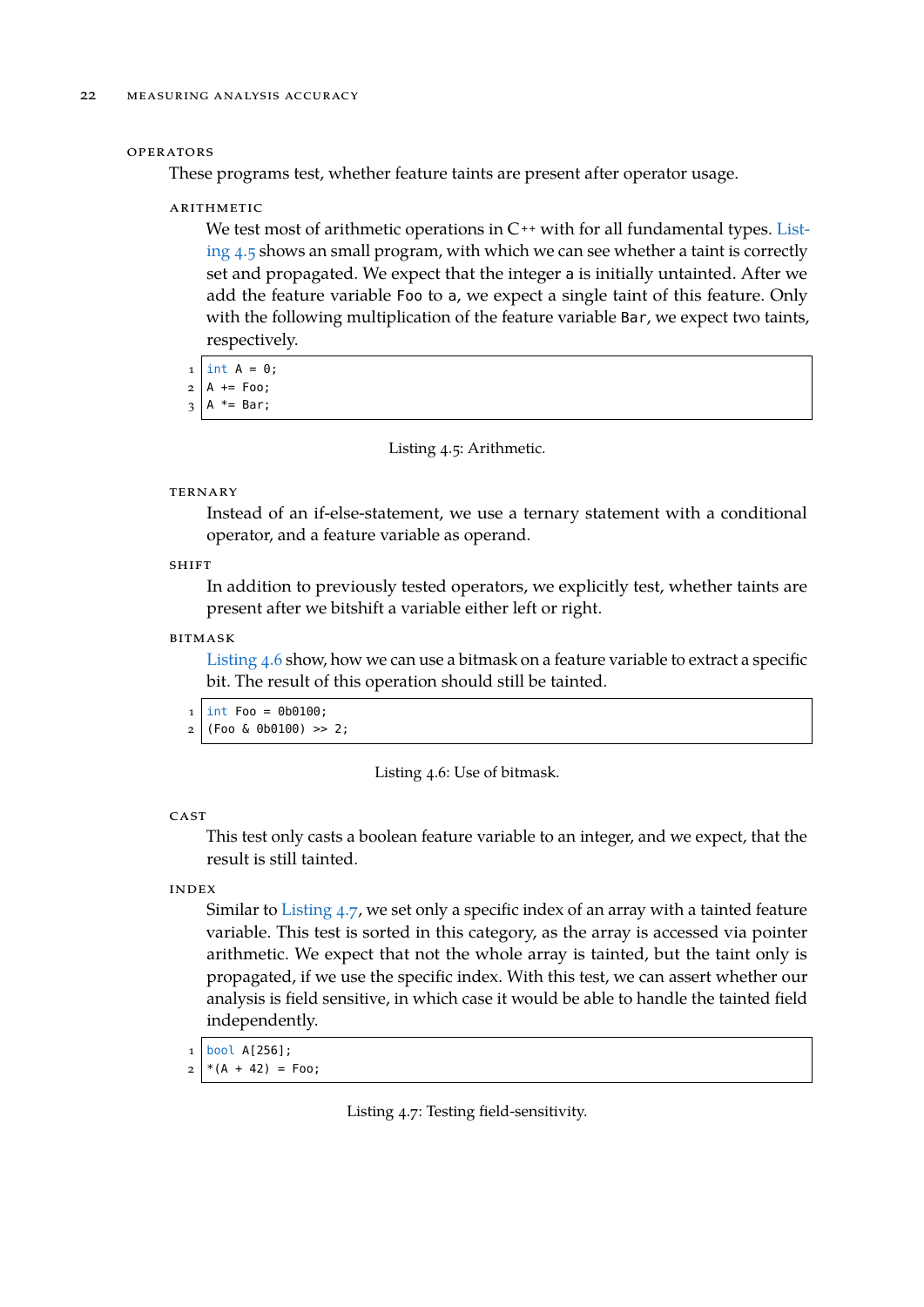#### data structures and pointers

We test, if our new analysis is field-sensitive.

#### <span id="page-32-0"></span>const

In this test, we declare a global and a local feature variable constant, and check whether the usage of those is tainted correctly.

#### array

We store value of feature variable in an array. This test is similar to **INDEX**, but we use square brackets to access the array at a specific index.

union

We use a union of bool and int, initialize the active member with a tainted variable, and check whether the taint is propagation correctly. Afterwards we set the other member of the union to an untainted value and expect, that no taint is present if we use this member now.

#### union struct

Instead of a basic type, we now initialize a union with a struct, which itself has a tainted field. We test, if accessing this field is tainted, but also if using any other field is not.

#### **STRUCT**

To test taint propagation with a struct, we use an object with two fields. Only first field is initialized with a tainted variable. As we already mentioned, we would expect, that the taint is only propagated, if we use the first member.

#### STRUCT BASE

This test checks, whether taint propagation works with on an inherited member of a struct.

pointer

Instead of copying the value of a feature variable, we only use a pointer to the address of this global variable. As the analysis should taint the identifier of the pointer, any dereference should be tainted.

#### pointer golf

For a more elaborate approach, we test different level of pointers to a feature variable and check whether tainting works for dereferencing as well.

#### pointer struct

We test, whether working with the pointer to a struct holds the same results as working without indirection.

#### function pointer

Depending on a configuration option, we may set a function pointer to a method, which executes code of that feature. We see in [Listing 4.8](#page-33-0) how we can use an if-else-statement to switch between a default implementation and code, which uses Foo and returns a tainted variable. We expect, that the return-statement is tainted, as the taint should have been propagated to the return value.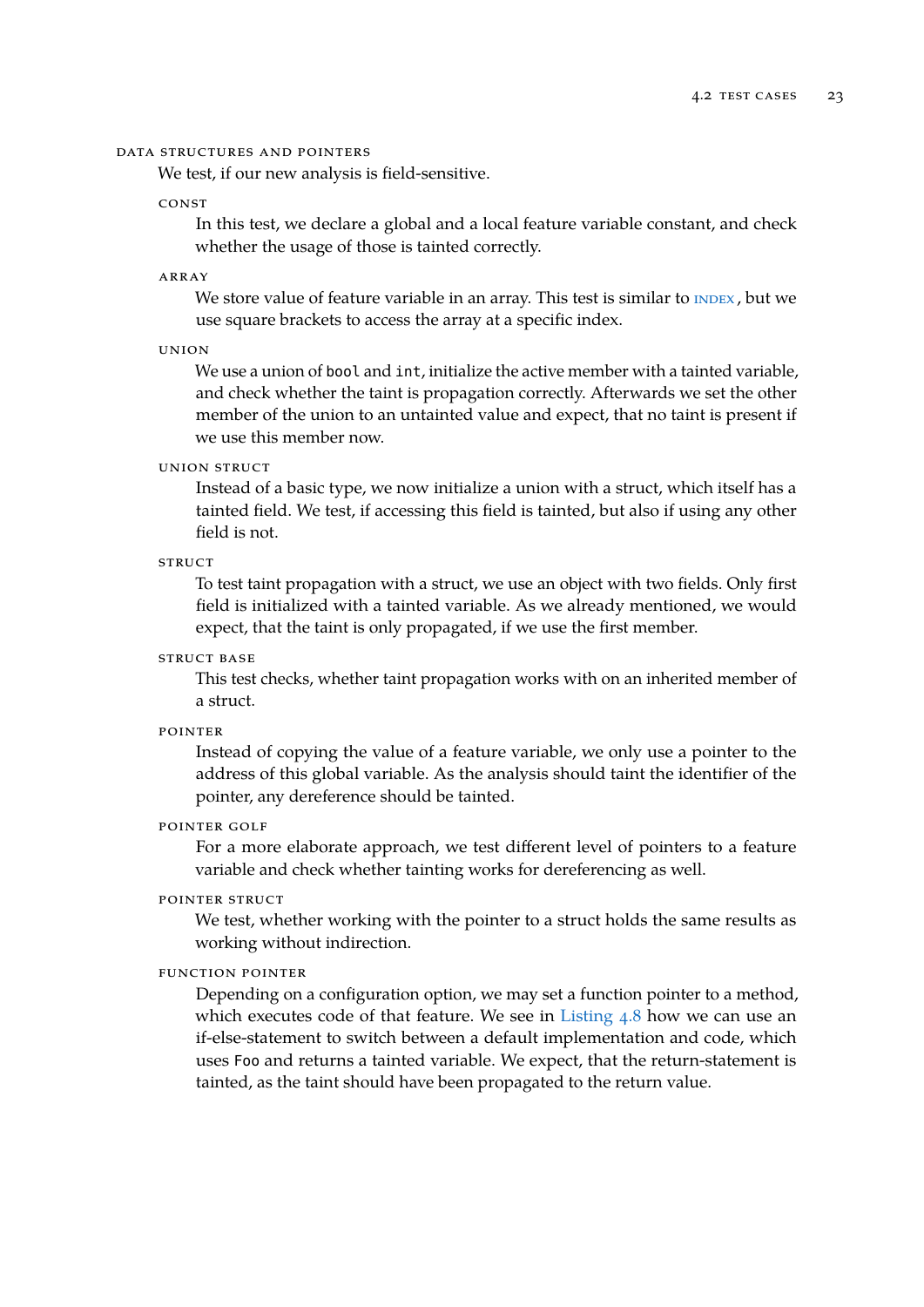```
1 bool getFoo() { return Foo; }
2 \text{ bool} getFalse() { return false; }
3
4 \mid int \text{ main()} \{5 bool (*Func)(int);
6
7 \mid if (...) {
8 Func = getFoo;
9 \mid \} else {
10 Func = getFalse;
11 \mid \}12
13 return Func();
14}
```
Listing 4.8: Model feature with function pointer.

```
function void
```
Similar to the previous test, but we use a void-pointer instead and only cast to a function pointer when we need to call the method called. We expect, that the taint propagation works regardless of whether we use a function pointer or void-pointer.

function virtual

For this test we build an object structure with inheritance similar to [Listing 4.9,](#page-33-1) where only one of the objects uses a feature variable, but both implement the virtual method getFoo. We call getFoo on either Enabled or Disabled, and expect taint propagation only for the first struct, as it actually returns a tainted variable.

```
1 struct Base {
2 \mid virtual bool getFoo();
3 };
4
5 Struct Enabled : Base {
6 bool getFoo() override {
7 return Foo;
8 }
9 | };
10
11 struct Disabled : Base {
12 bool getFoo() override { return false; }
13 };
```
Listing 4.9: Virtual function.

```
functions
```
To assert interaction of multiple functions, this test suite provides tests, which work on multiple methods. We look at how taints are propagated through function calls, arguments and return values. As we here test interprocedural properties, we can also test whether our analysis is context-sensitive.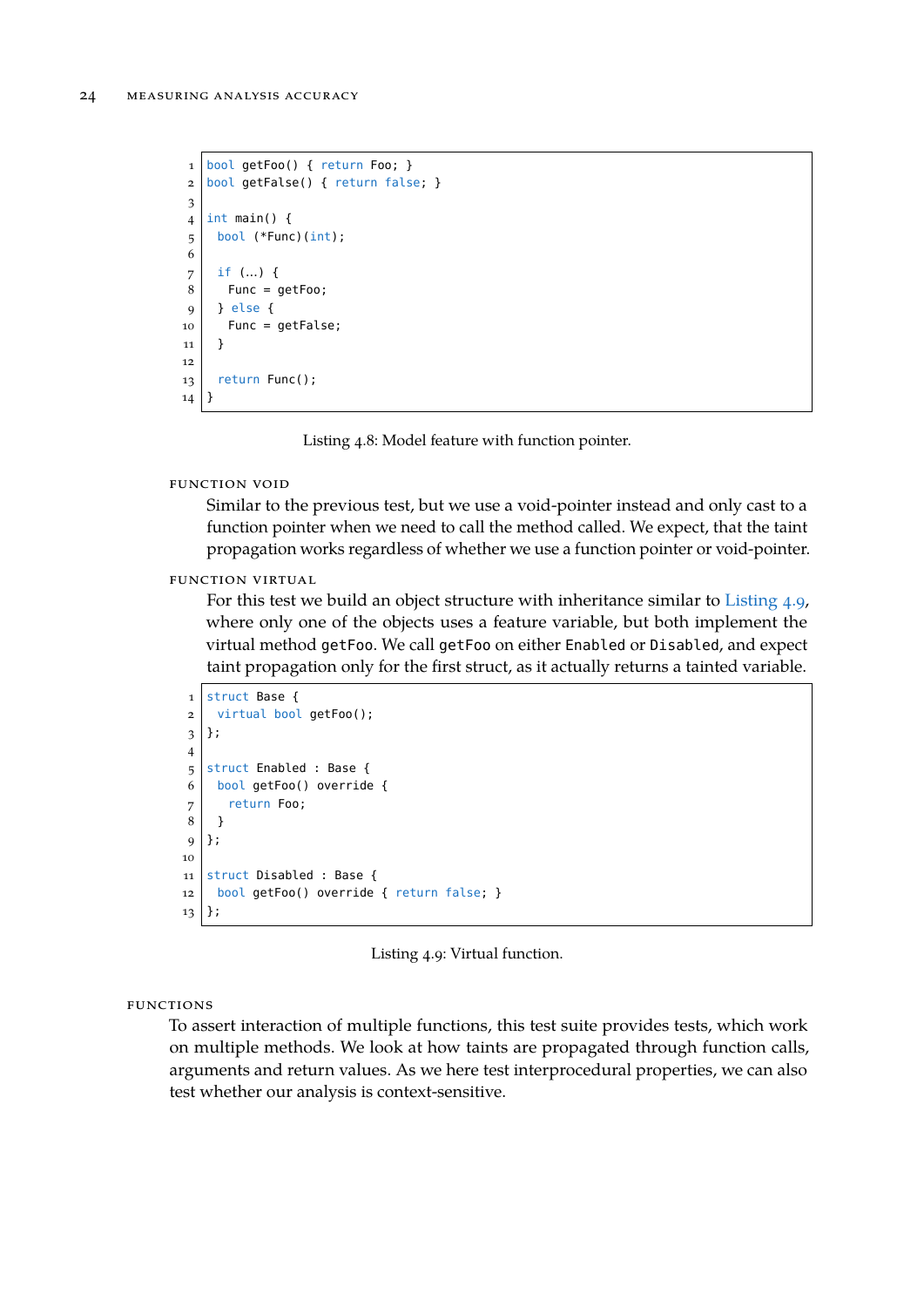#### call

For this test, we call methods with a single tainted parameter and expect, that the taint is correctly propagated.

#### call parameter

We test, whether the analysis still works, if we pass multiple tainted arguments to a method.

#### return

For this test, we simply call a method and return a tainted variable. We expect, that the function call gets tainted, as the taint should get propagated through the returned value.

call chain

In addition to the previous tests, now the function themselves calls other methods forwarding potentially tainted variables. If at some point a return statement is tainted, we expect that all enclosing calls get tainted as well.

#### struct parameter

This test taints the field of a struct and passes it as argument to a method. The function should then return the tainted field, and therefore we expect to see the initial function call tainted as well.

#### field parameter

We initialize a field with a tainted variable, but then only passes this variable as copy to a method. The taint should be propagated to any use of this parameter in the method body.

#### struct return

Instead of using a whole struct as argument, we now call a method, which returns a struct with a tainted field. We expect from a field-sensitive analysis, that only if we access the field this usage is tainted. If our analysis has no such property, we would instead see a taint of the whole struct and consequently the function call.

#### struct nested

We initialize the field of a struct, which itself is nested in a second struct, with a feature variable. Like in [Listing 4.10,](#page-34-0) we pass an instance of the enclosing struct as argument to a method. When the function uses that parameter, this should be tainted.

- <span id="page-34-0"></span> $1 \mid A.B.Foo = Foo$ :
- $2 | foo(\&A.B);$

Listing 4.10: Nested struct as argument.

#### variadic

If we can pass a tainted variable as argument to a variadic function. Accessing va arg should be tainted.

#### variadic forwarding

In addition to the previous test, the variadic function now forwards all its parameter to a second method. The taint should be propagated correctly through va\_list.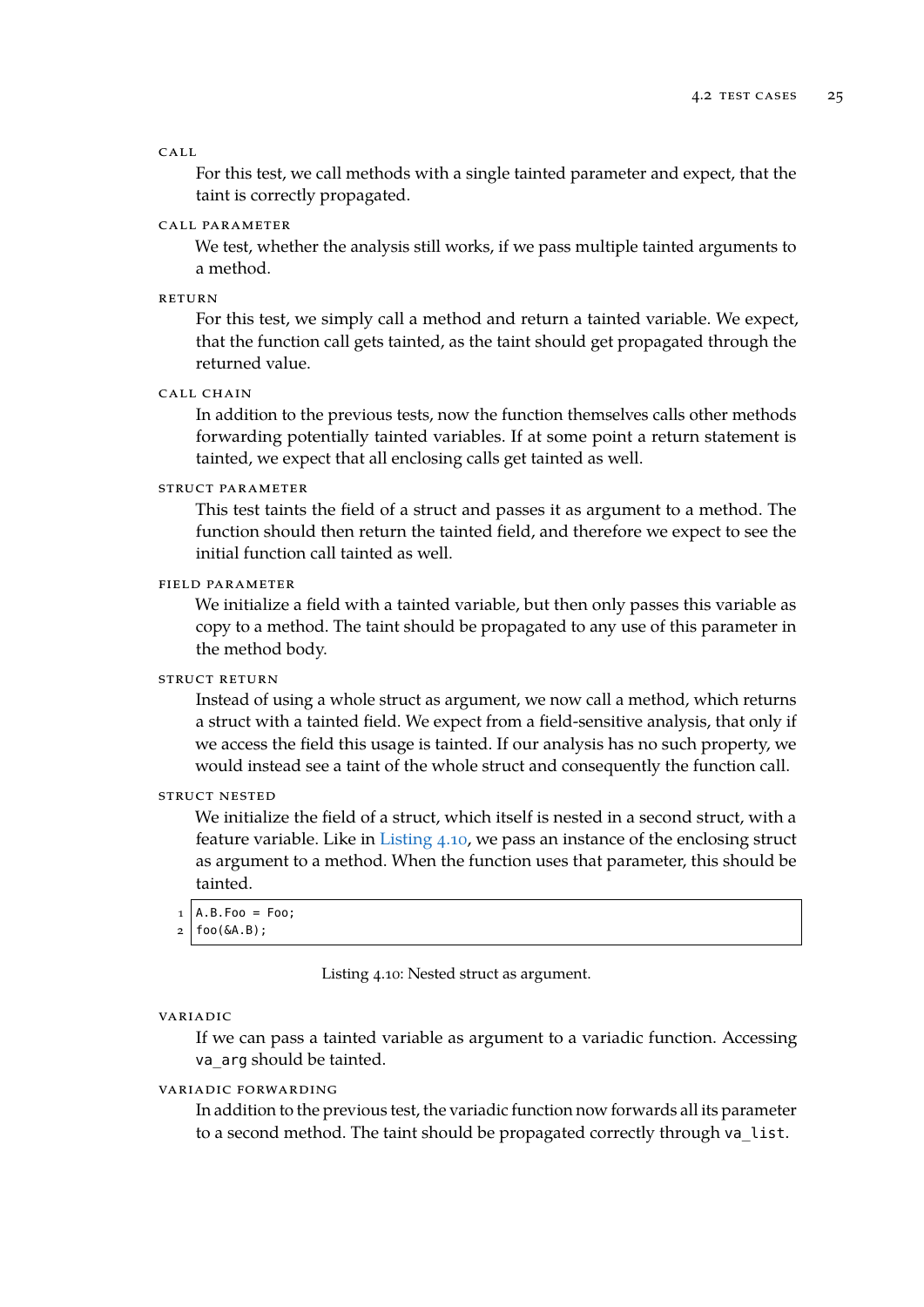#### **TEMPLATES**

In addition to the before mentioned more or less straightforward programs (in a sense, that the LLVM-[IR](#page-8-1) is kind of structural similar to the source code), this tests use templates and therefore more elaborate syntax and control flow, than previous tests.

#### **TEMPLATE**

This test utilizes a simple template, similar to [Listing 4.11,](#page-35-0) and checks, whether the taint of Foo is propagated if we use the parameterized typed member Value of this object.

```
1 template <typename T>
2 struct Template {
3 Template() : Value(Foo){};
4
5 T Value;
6 | };
```
Listing 4.11: Basic template.

template const

For this test we use the feature variable a type parameter for the template. Note, that the program [Listing 4.12](#page-35-1) only compiles, if Foo is constant, therefore this test is dependent on the success of [const](#page-32-0)

```
1 template <int Value>
2 \times 1 struct Template {
3 \mid int Tainted = Value;
4 };
5
6 :
7
8 Template<Foo>().Tainted;
```
Listing 4.12: Template with type prameter.

#### template pointer

We see in Listing  $4.13$ , how we can remove the dependency on  $\overline{\text{const}}$  $\overline{\text{const}}$  $\overline{\text{const}}$  for the previous test by using a pointer to the feature variable instead.

```
1 template <bool *Value>s
2 struct Template {
3 \mid bool *Tainted = Value;
4 };
5
6 :
7
8 Template<&Foo>();
```
Listing 4.13: Template with pointer type.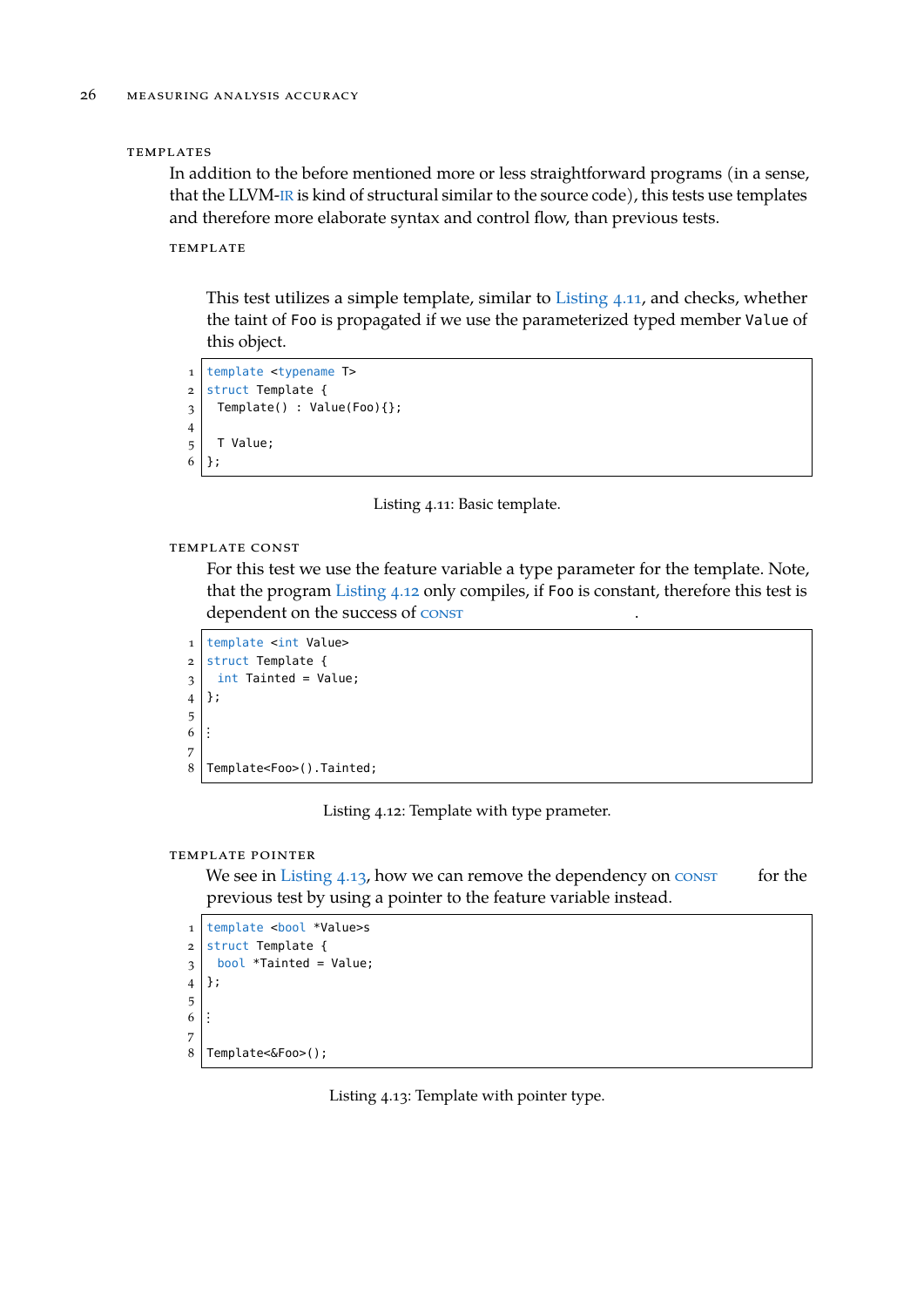#### template method

The approach of the previous test can be applied not only to a generic struct, but to a generic method as well.

#### TEMPLATE BASE

In addition to the previous two tests, we add inheritance from Template in [List](#page-35-1)[ing 4.12,](#page-35-1) and check whether the taint of Foo is propagated correctly.

#### <span id="page-36-0"></span>4.3 comparison

Our goal is to evaluate whether the PhASAR based dataflow analysis is an improvement compared with the original analysis. For this, we needed a baseline to show the capability of our analysis, therefore we run all tests and evaluated whether features are detected and taints correctly propagated throughout given programs. The same way, we then run the original analysis on the same tests and table whether we now detect prior missed taints and vice versa. For some tests the results are the same between both analyses.

With this automated approach, we are limited to only see whether FILECHECK succeeded or failed. In case of a successfully test, we already know that the analysis produces results similar to a *perfect* analysis, and we do not need to investigate further. On the other hand, if a test does not succeed, we can not automatically deduce, whether the fail results from missing taints or falsely positive tainted instruction. For those tests, we need to look into detail of the analyses outputs and compare them by hand to the expected values.

As output from our analysis can be huge for large tests, because we are basically printing the LLVM IR with taint annotations, we needed a fast way to identify, list and compare tainted statements between two analyses. To ease this process, we wrote a tool to display output in a side-by-side manner with colored highlighting of tainted instructions.

An example with an arbitrary test can be seen in  $Figure 4.1$ . We color coded instruction if taints are only detected by the new or old analysis and if both analyses find the same data flow. If both analyses find the same taints, statements are colored blue, otherwise the difference is highlighted green / red for additions / missing taints respectively.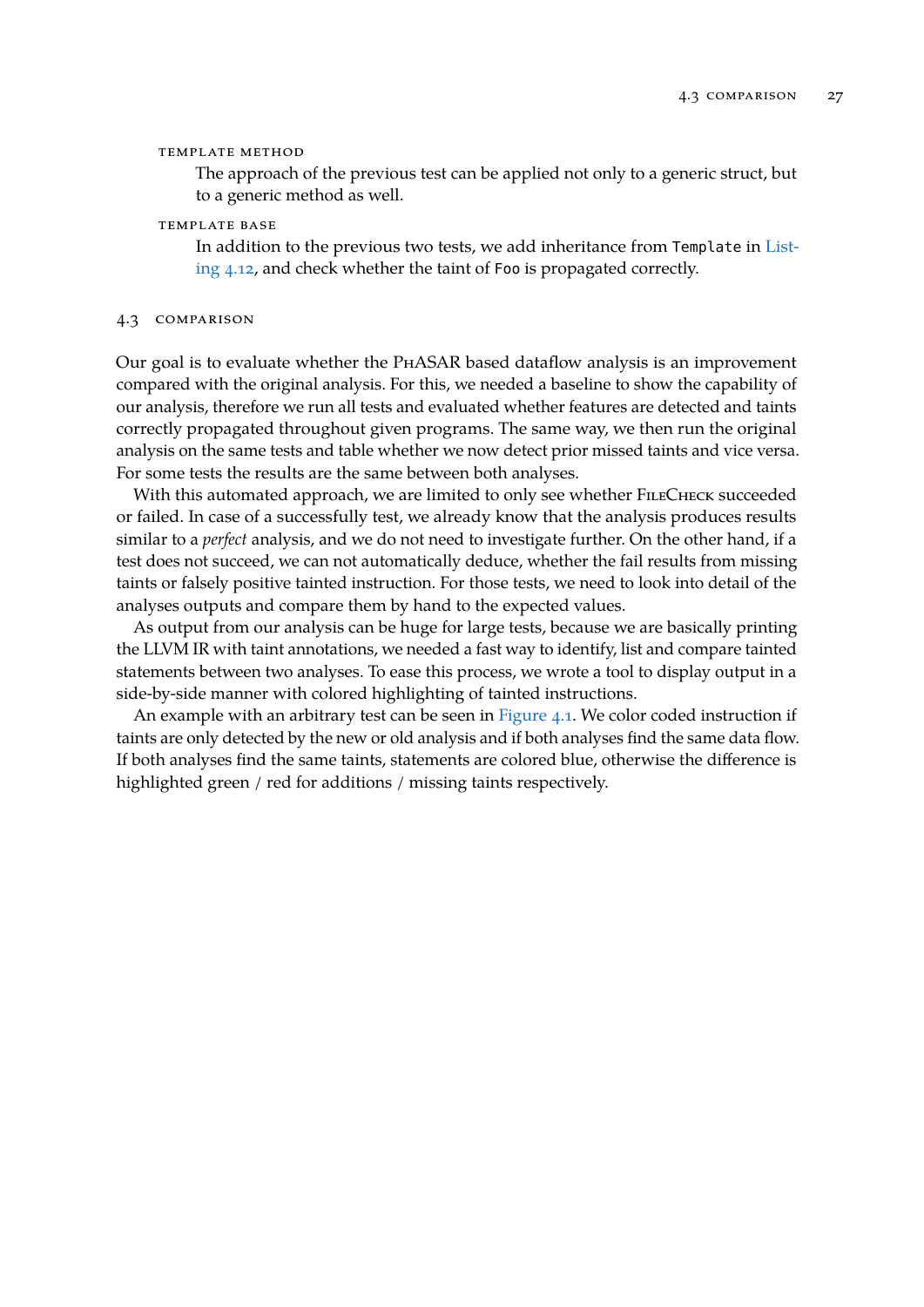<span id="page-37-0"></span>

|                | <b>VARA</b>                                         |                | VARA & PHASAR                                                              |
|----------------|-----------------------------------------------------|----------------|----------------------------------------------------------------------------|
|                | Z6FooGetb                                           |                | 1 Z6FooGetb                                                                |
| 2              |                                                     | $\overline{2}$ |                                                                            |
| 3              | $\$2 =$ alloca i8, align 1 FTaints: {}              | 3              | $\S$ 2 = alloca i8, align 1, !psr.id !8 FTaints: {}                        |
| 4              | $\$3 =$ zext il $\$0$ to i8 FTaints: {}             | 4              | $\$3 =$ zext il $\$0$ to i8, !psr.id !9 FTaints: {Bar, Baz}                |
| 5              | store i8 %3, i8* %2, align 1 FTaints: $\{\}$        | 5.             | store i8 %3, i8* %2, align 1, !psr.id !10 FTaints: {Bar, Baz}              |
| 6              | $-4 =$ load i8, i8* $-2$ , align 1 FTaints: {}      | 6              | $-4 =$ load i8, i8* $-2$ , align 1, !psr.id !11 FTaints: {Bar, Baz}        |
| $\overline{7}$ | $\$5$ = trunc i8 $\$4$ to il FTaints: {}            | $\overline{7}$ | $\$5 =$ trunc i8 $\$4$ to i1, !psr.id !12 FTaints: {Bar, Baz}              |
| 8              | br il %5, label %6, label %9 FTaints: $\{\}$        | 8              | br il %5, label %6, label %9, !psr.id !13 FTaints: {Bar, Baz}              |
| 9              |                                                     | 9              |                                                                            |
| 10             | $\$7 =$ load i8, i8* @Foo, align 1 FTaints: {Foo}   | 10             | $\S7 =$ load i8, i8* @Foo, align 1, !psr.id !14 FTaints: {Foo}             |
| 11             | $\$8 =$ trunc i8 $\$7$ to il FTaints: {Foo}         | 11             | $\$8 =$ trunc i8 $\$7$ to i1, !psr.id !15 FTaints: {Foo}                   |
| 12             | br label %12 FTaints: $\{\}$                        | 12             | br label %12, !psr.id !16 FTaints: $\{\}$                                  |
| 13             |                                                     | 13             |                                                                            |
| 14             | $\$10 =$ load i8, i8* $\$2$ , align 1 FTaints: {}   | 14             | $\$10 =$ load i8, i8* $\$2$ , align 1, !psr.id !17 FTaints: {Bar, Baz}     |
| 15             | $\$11 =$ trunc i8 $\$10$ to i1 FTaints: {}          | 15             | $\$11 =$ trunc i8 $\$10$ to i1, !psr.id !18 FTaints: {Bar, Baz}            |
| 16             | br label %12 FTaints: $\{\}$                        | 16             | br label %12, !psr.id !19 FTaints: $\{\}$                                  |
| 17             |                                                     | 17             |                                                                            |
| 18             | %13 = phi i1 [ %8, %6 ], [ %11, %9 ] FTaints: {Foo} | 18             | %13 = phi il [ %8, %6 ], [ %11, %9 ], !psr.id !20 FTaints: {Foo, Bar, Baz} |
| 19             | ret il %13 FTaints: {Foo}                           | 19             | ret il %13, !psr.id !21 FTaints: {Foo, Bar, Baz}                           |
|                |                                                     |                |                                                                            |

Figure 4.1: Example of side-by-side view of analysis output with the old analysis on the left and the new with PhASAR on the right.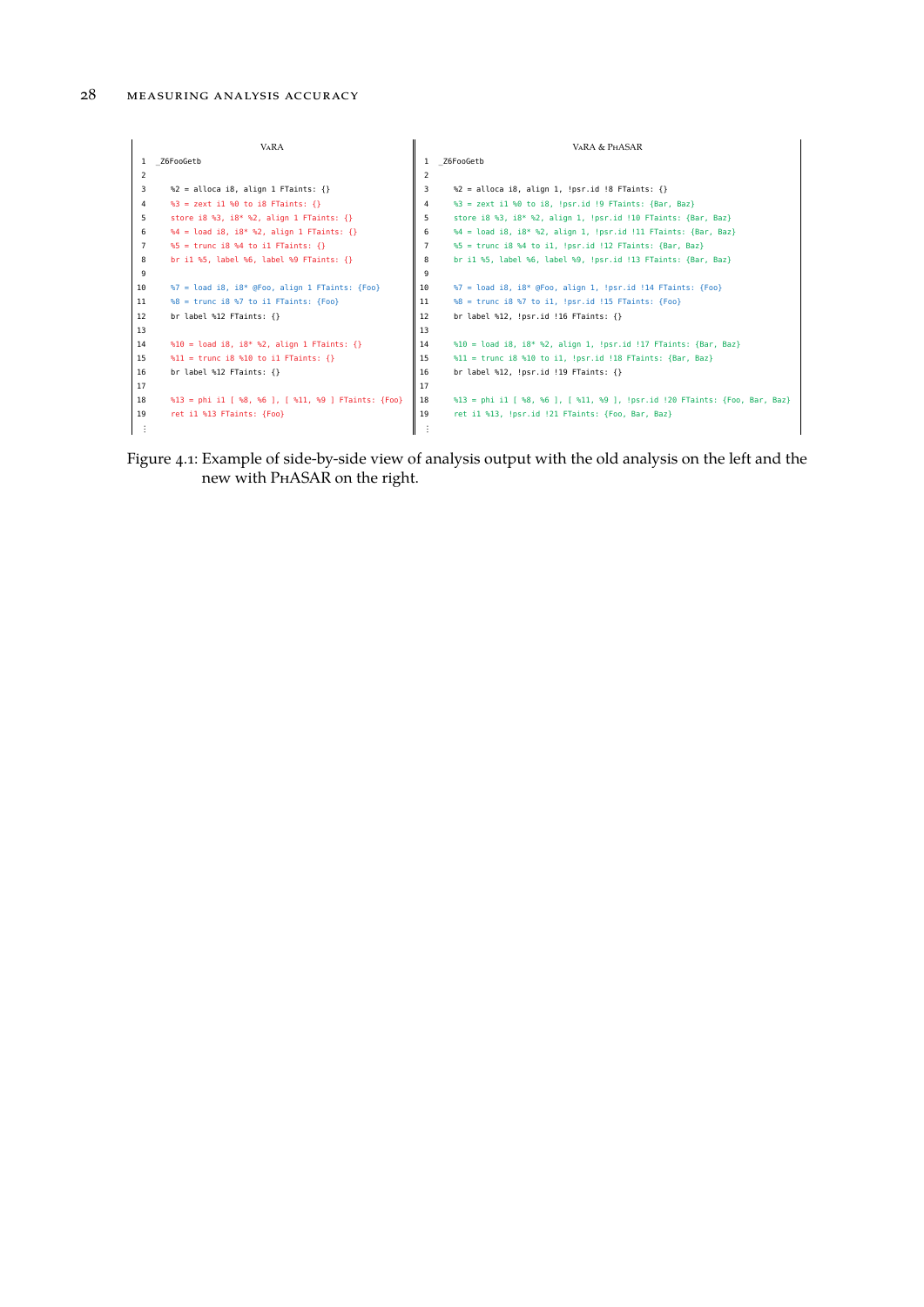<span id="page-38-0"></span>EVALUATION

In this chapter, we look at the results from the tests described in [Section 4.2 \(](#page-29-0)*Test Cases*) on both, the original VaRA taint propagation, and our replacement implementation using PhASAR for the data flow analysis. We will discuss each test suite separately and look into whether the tested properties are fulfilled by our analysis.

#### <span id="page-38-1"></span>5.1 RESULTS

While the following tables are grouped by tested properties, an overview over all tests and their respective results running the original VaRA analysis and our new analysis with PhASAR is presented in [Table A.1.](#page-48-1)

#### control

These tests show the improved capability for data-flow analysis with PhASAR, as we pass all. While the original analysis does perform decent, especially complicated control flow modifications like switch-statements may not work. Labrenz  $\lceil 9 \rceil$  stated in his thesis, that the original taint propagation of VaRA falsely taints exceptions, which we were not able to reproduce with our analysis.

| <b>Test</b>          | <b>VARA</b> | <b>VARA &amp; PHASAR</b> |
|----------------------|-------------|--------------------------|
| DoWhile              | yes         | yes                      |
| Exception            | yes         | yes                      |
| For                  | yes         | yes                      |
| Goto                 | no          | yes                      |
| <b>IfGlobal</b>      | yes         | yes                      |
| <b>IfLocal</b>       | yes         | yes                      |
| Switch               | yes         | yes                      |
| <b>SwitchCases</b>   | no          | yes                      |
| SwitchFallthrough    | yes         | yes                      |
| Unreachable          | no          | yes                      |
| While                | yes         | yes                      |
| Passed $($ of 11 $)$ | 8           | 11                       |

operators

Looking at any kind of operators, we are able to improve on the original analysis by now support all arithmetic operations. Using structs, especially testing on field-sensitivity shows, that PHASAR does not support this property yet.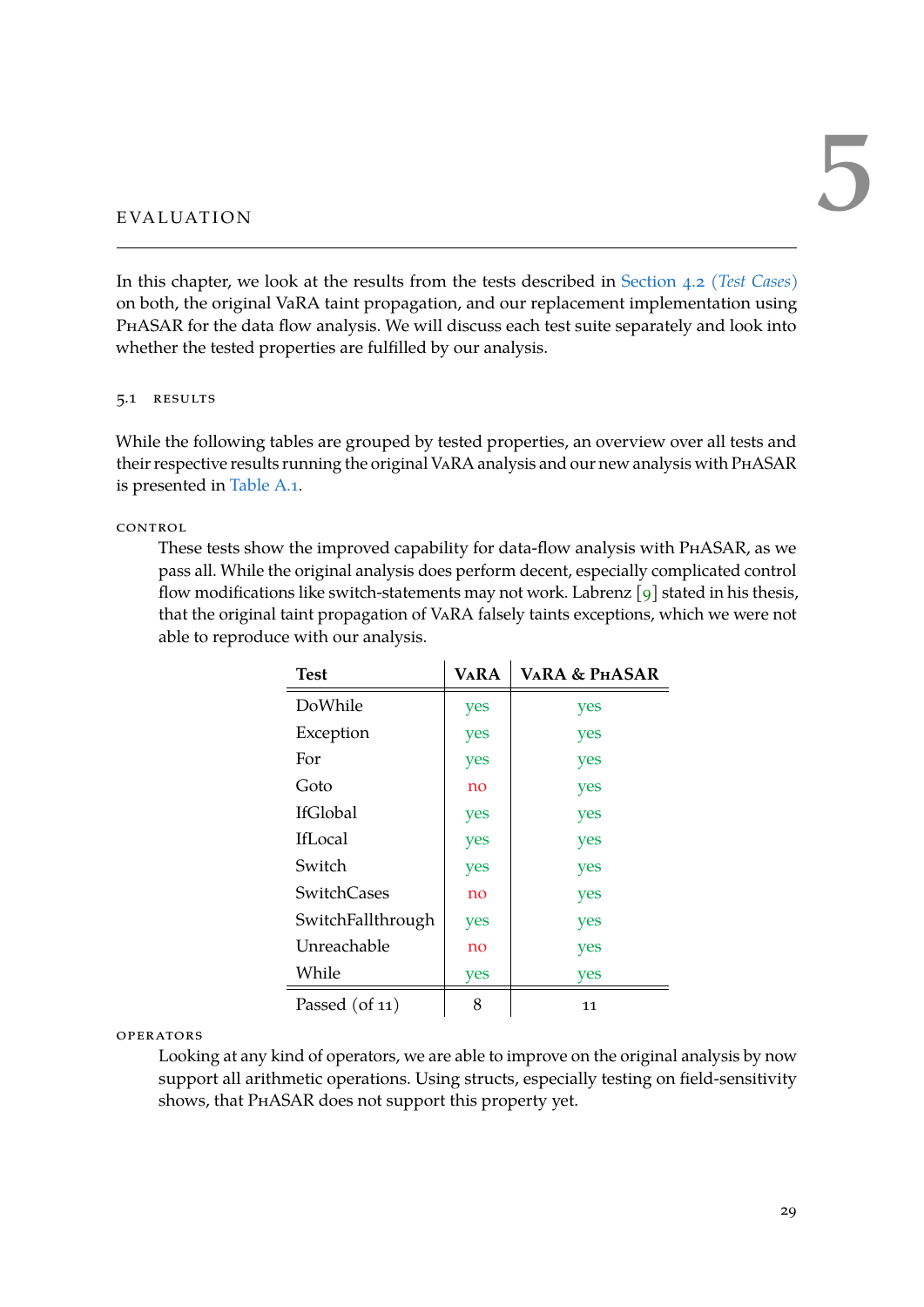| Test           | <b>VARA</b> | <b>VARA &amp; PHASAR</b> |
|----------------|-------------|--------------------------|
| Arithmetic     | no          | yes                      |
| <b>Bitmask</b> | yes         | yes                      |
| Cast           | yes         | yes                      |
| Index          | no          | no                       |
| Shift          | yes         | yes                      |
| Ternary        | yes         | yes                      |
| Passed (of 6)  |             |                          |

### data structures and pointers

We now support union types.

If we initialize our feature variable as global constant, if is directly optimizes by the compiler, therefore the feature variabel is missing in the first produced [IR](#page-8-1). Using a local constant shift the problem so that the compiler now keeps the allocation, but replaces any usage directly with the stored value.

Several test results are marked in brackets, as we are not able to produce comparable results with our new analysis. The load operation which works for most other tests, but for these test loading a global feature variable does not hold a taint. Sadly we will see this issue in the next scenarios more often and discuss it in [Section 5.2 \(](#page-40-0)*Issues*).

| <b>Test</b>            | VaRA | <b>VARA &amp; PHASAR</b> |
|------------------------|------|--------------------------|
| Array                  | no   | (no)                     |
| Const                  | no   | no                       |
| <b>FunctionPointer</b> | no   | yes                      |
| <b>FunctionVirtual</b> | no   | (no)                     |
| FunctionVoid           | no   | (no)                     |
| Pointer                | yes  | yes                      |
| PointerGolf            | no   | yes                      |
| PointerStruct          | no   | (no)                     |
| Struct                 | no   | no                       |
| <b>StructBase</b>      | no   | yes                      |
| Union                  | no   | yes                      |
| UnionStruct            | no   | (no)                     |
| Passed $($ of 12 $)$   | 1    | 5                        |

functions

As PhASAR constructs an [ESG](#page-8-6), we now can analyse interprocedural data flow in a sophisticated manner. For the tests with structs, we again see, that our analysis is not field-sensitive. Five test are unable to load a feature variable.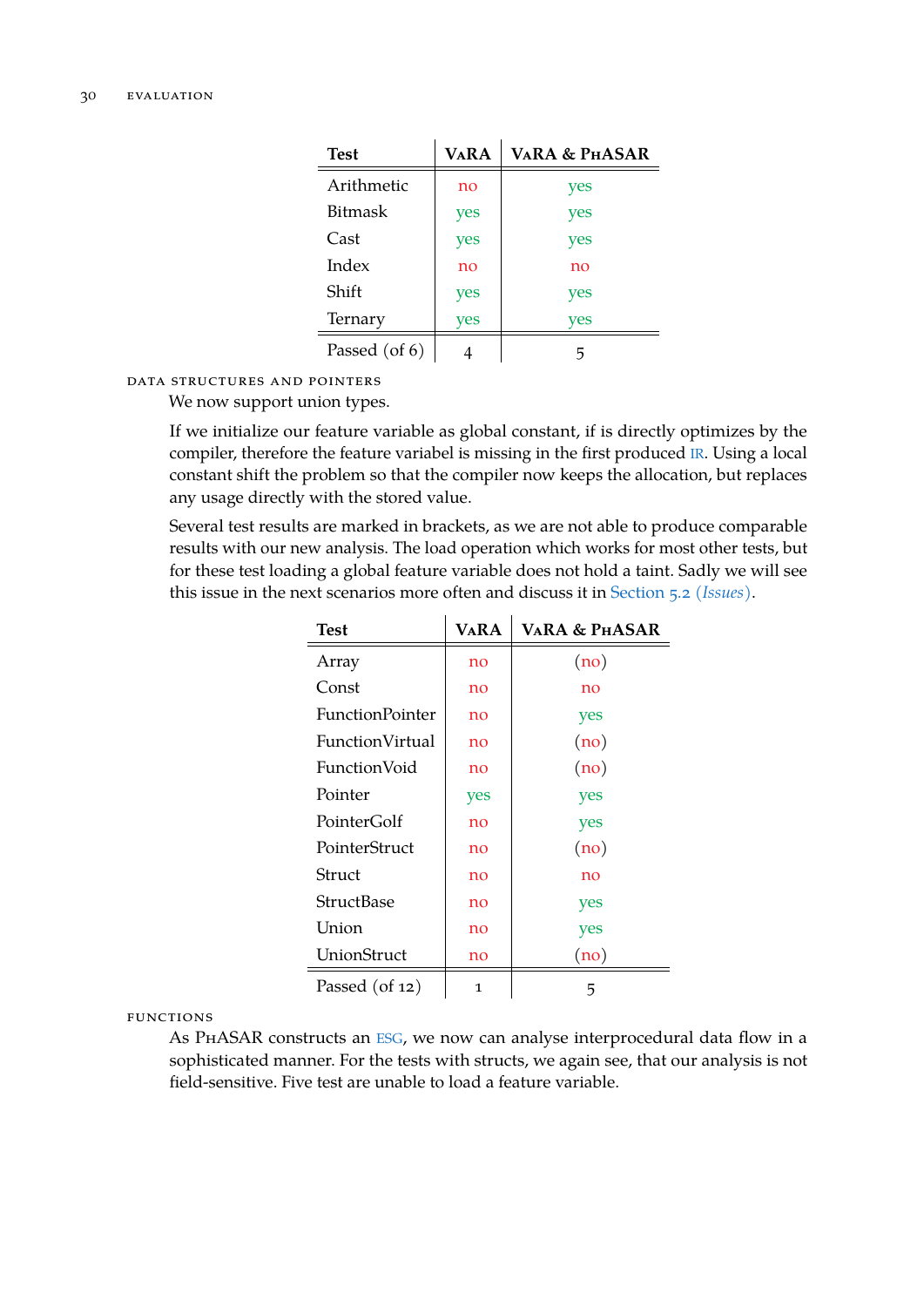| <b>Test</b>            | <b>VARA</b> | <b>VARA &amp; PHASAR</b> |
|------------------------|-------------|--------------------------|
| Call                   | no          | (no)                     |
| CallChain              | no          | yes                      |
| CallParameter          | no          | (no)                     |
| FieldParameter         | no          | yes                      |
| Return                 | no          | yes                      |
| <b>StructParameter</b> | yes         | no                       |
| StructNested           | no          | (no)                     |
| StructReturn           | no          | no                       |
| Variadic               | no          | (no)                     |
| VariadicForwarding     | no          | (no)                     |
| Passed (of 10)         | 1           | $\overline{2}$           |

**TEMPLATES** 

Generic templates are support by neither of the analyses, and our new one additionally fails once without even loading at loading a feature variable. We assume, that we do not support any kind of generic code.

| Test                   | <b>VARA</b> | <b>VARA &amp; PHASAR</b> |
|------------------------|-------------|--------------------------|
| Template               | no          | (no)                     |
| TemplateBase           | no          | no                       |
| <b>TemplateConst</b>   | no          | no                       |
| TemplateMethod         | no          | no                       |
| <b>TemplatePointer</b> | no          | no                       |
| Passed (of $5$ )       | Ω           |                          |

#### <span id="page-40-0"></span>5.2 issues

Most tests work out of the box. For some test we saw strange behaviour, as our analysis sometimes fails to taint the load of a feature variable.

This behavior does not occur for the original analysis and only in selected tests. We assume that the bug is actually part of PhASAR, therefore we only inherit it for our analysis.

We addressed this issue with the development team of PHASAR, but at the point of this publication, we have not found a solution or workaround yet.

An example of this bug can be seen in [Listing 5.1.](#page-41-1) This program does not produce any usable results with our analysis. Interestingly, if we comment-out line 6, we taint the load of the feature variable correctly.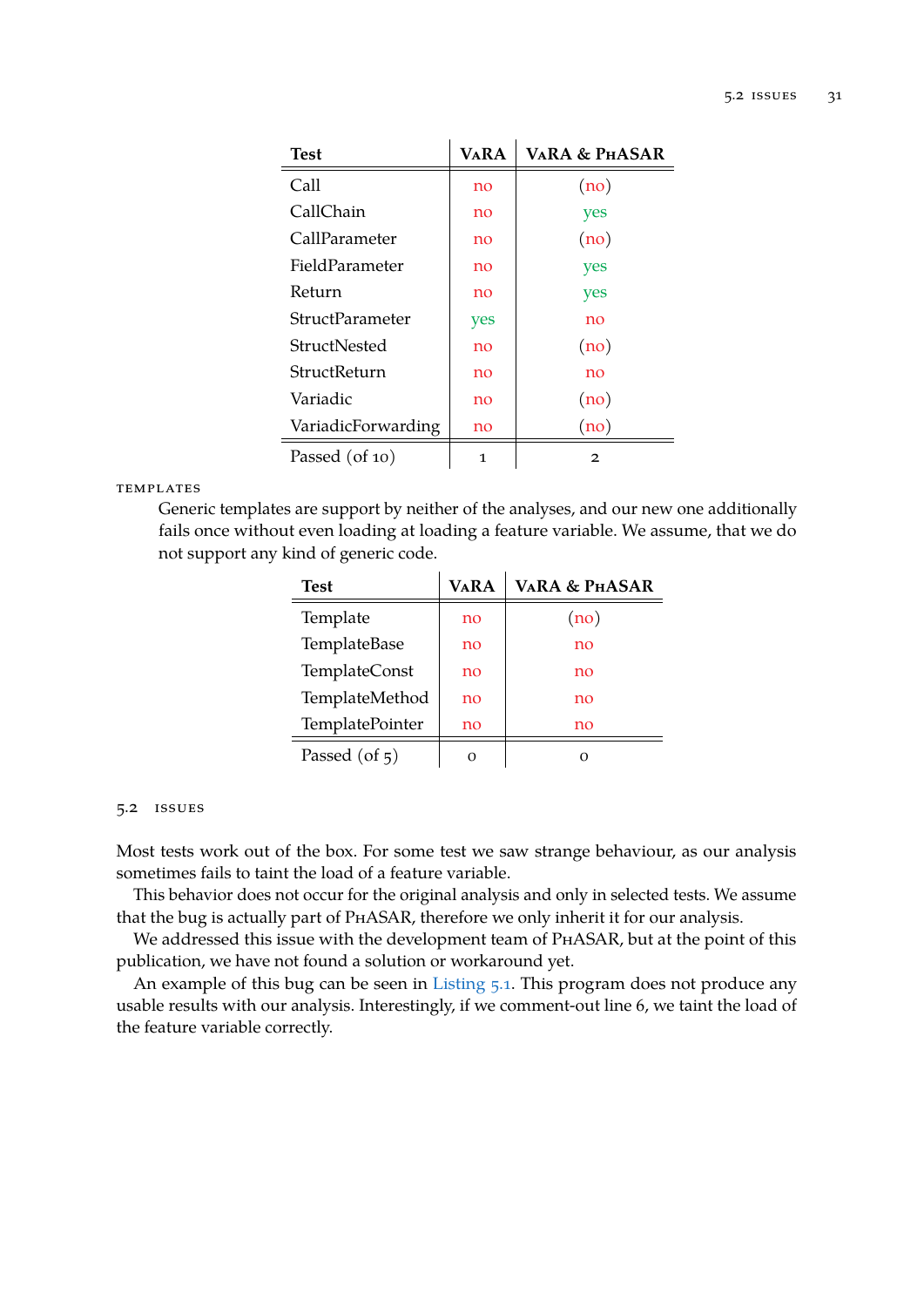```
1 \text{ int } \text{main}() {
2 \mid bool A[256];
3 \mid A[42] = F_{00};4 // CHECK: [[L0:%,*]] = load i8, i8* @Food of 1, !psr.id !{.*}} FTaints: {Foo}
5 \mid bool *B = A;
6 bool Tainted = B[42];
7 return 0;
8 }
```
Listing 5.1: Failing test program.

#### <span id="page-41-0"></span>5.3 DISCUSSION

To sum up, we now pass 24 of 44 tests, while the old analysis only passed 14 taints of our suite. Given the already mentioned issues with PhASAR, we can still conclude, that our analysis performs better (measured on correctly propagated taints) than the original one. We try to answer our research questions declared in Section 1.1 (*[Goal of this Thesis](#page-10-1)*):

RQ<sub>1</sub> Can we improve the detection accuracy of the rudimentary data-flow analysis used in VaRA<sup>1</sup> with an external tool?

> Yes. Given, that we showed with our vastly different test scenarios, that we are able to propagate way a lot more taints correctly than the original analysis, we can assume, that we improved our overall detection accuracy of the data-flow analysis.

RQ2 Can our new analysis correctly model common features and implementation patterns used in C/C **++**?

> As seen in [Table A.1](#page-48-1) we are able to model most common control flow modifiers and operators in C **++**. Functions are supported to a certain degree, while their may currently still be issues with some use cases, as discussed in [Section 5.2 \(](#page-40-0)*Issues*). Our analysis is not field-sensitive, therefore we only have rudimentary support of struct and classes, and none for templates.

RQ3 To what extent does our new analysis support different static analysis properties, such as flow-, context-, or field-sensitivity?

> As introduced in Section 2.3 (*[Data-flow Analysis](#page-15-0)*) an [IDE](#page-8-0) analysis is always context-sensitive. With the interprocedural [ESG](#page-8-6), our analysis is also flow-sensitive. On the other hand, as we saw with our test cases, the analysis is not field-sensitive. Field-sensitive patterns (like structs) have only rudimentary support, which is the expected behaviour without field-sensitivity.

<sup>1</sup> <https://github.com/se-sic/VaRA-Tool-Suite> (visited on 22/11/2021)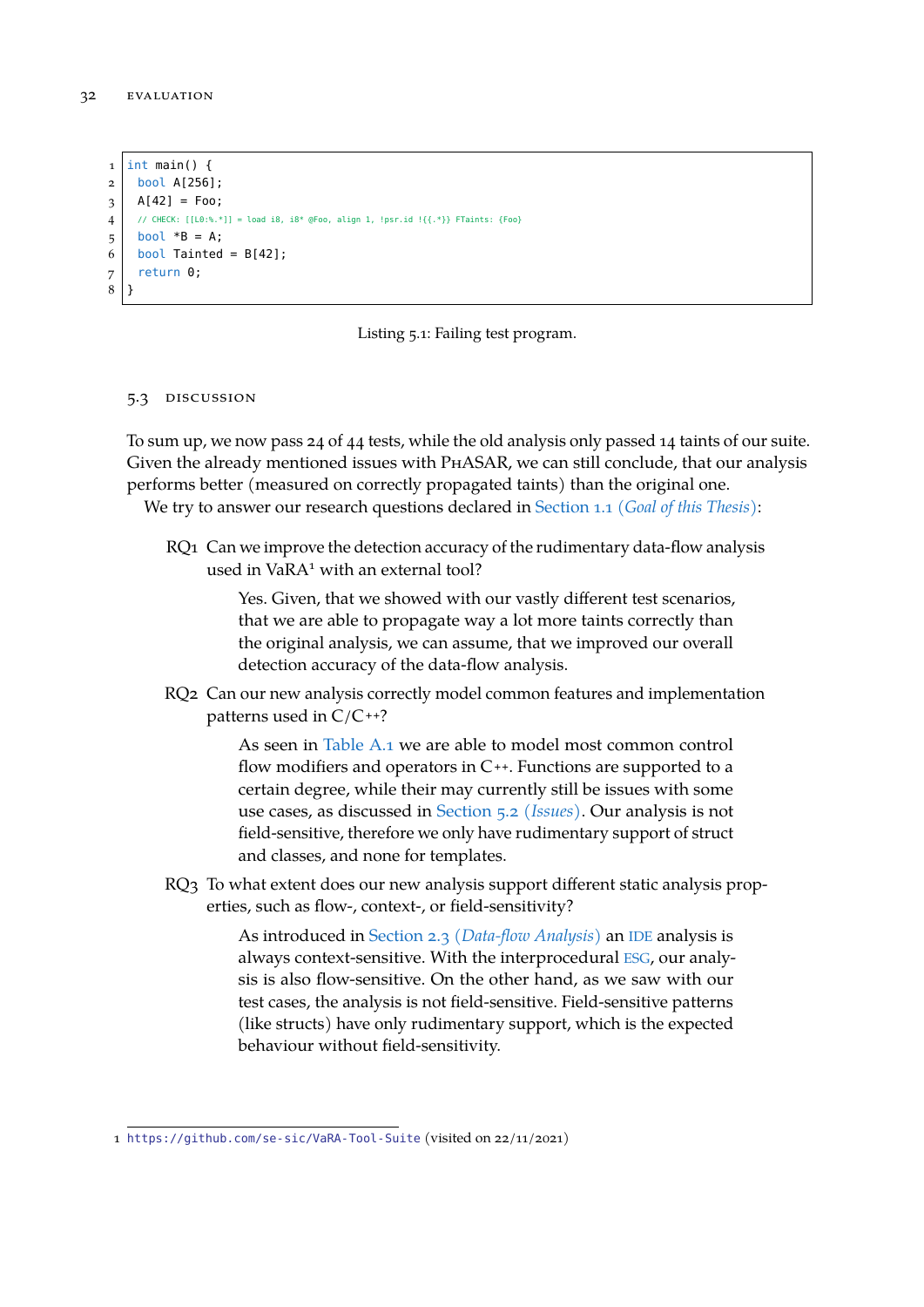#### <span id="page-42-0"></span>5.4 threats to validity

While using *The C ++ Programming Language*[\[17\]](#page-51-1) as reference on C **++** language features, this analysis is obviously biased on our selection of common languages features. We tried to minimize this effect by systematically constructing test cases from the language specification of C **++**.

Our more complex tests depend on the correctness of basic taint propagation. For example, testing behaviour inside a function requires, that the taint for function calls is already correctly handled in the first place. As this may have become a major issue, in practice we recognized, that on one hand basic syntactical structures are in most cases already perfectly handled and on the other hand constructed our tests trying to minimize the overlap of tested patterns.

Given, that all assertions on which instructions should be tainted are dependent on the correctly writen file checks, we may have wrong assertions at some point. As this can only prevented to some degree by carefully writing those tests, we tried to minimize those bugs by evaluating each tests several times and constructing scenarios in a way, that it should be pretty clear, whether an instruction should be tainted or not. We additionally compared our results (as far as they are also covered) with Labrenz  $\lceil 9 \rceil$ , our analyses have different behaviour and looked into detailed reasoning, why this may be the case.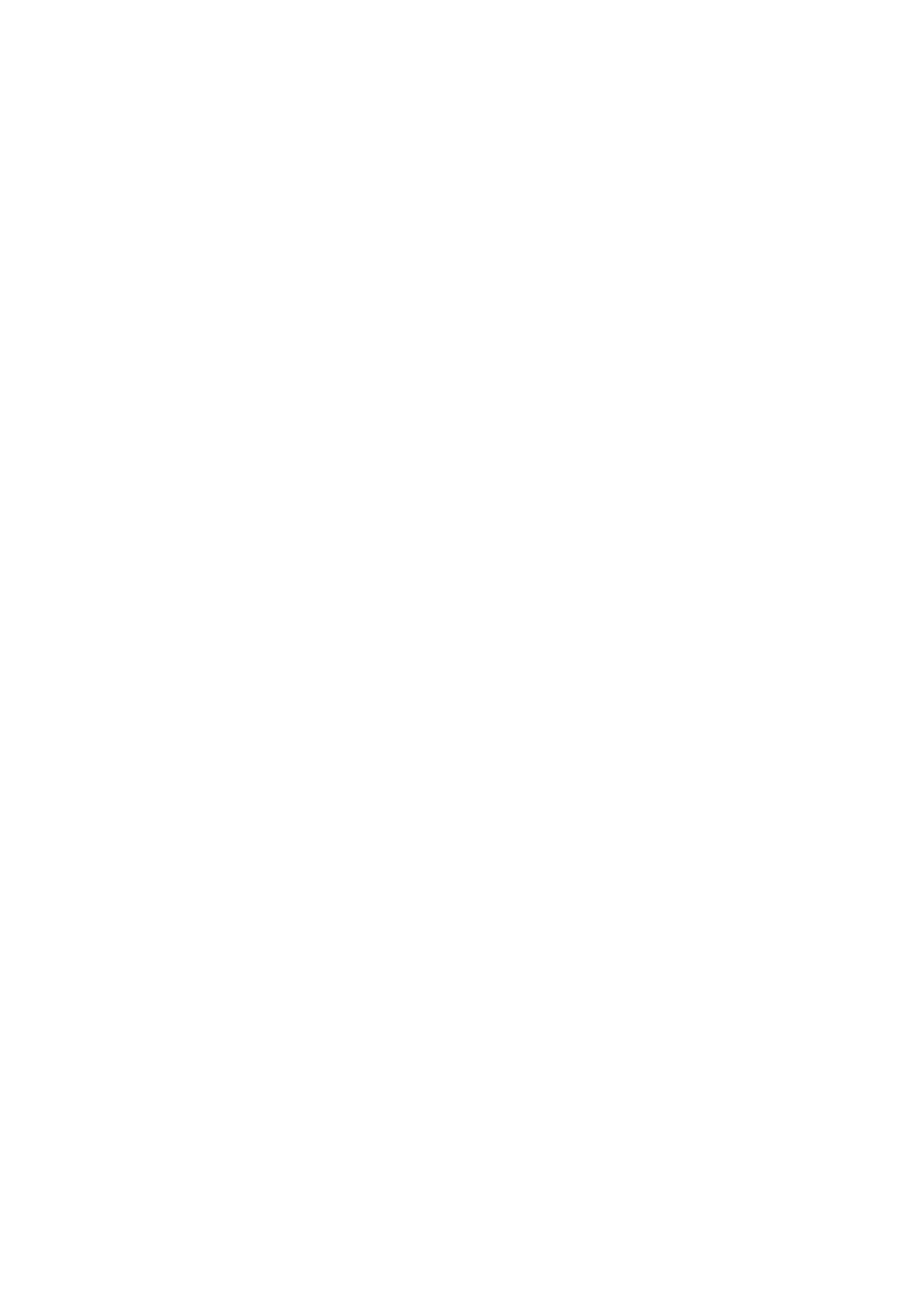# <span id="page-44-0"></span>RELATED WORK

A very similar approach to improve the accuracy of a detection algorithm in VaRA was made by Labrenz [\[9\]](#page-50-14). He compared the data-flow analyses of VARA and PHASAR in a similar fashion, but mainly focused on commit regions instead of feature regions. We improve on his test suite by adding sophisticated assertion using FileCheck and adapted all tests to propagate taints of feature variables. To improve the coverage of modern language features, we added several tests for modern C<sup>++</sup> like generic templates. We tried to improve on the results, aiming at a more elaborated measurement of our analysis properties. Our test suite is intended to be reusable within the VaRA framework.

A more recent paper was written by Allen, Gauthier, and Jordan [\[2\]](#page-50-15), utilising static taint analysis to detect vulnerabilities in web applications. They aim at adapting the [IFDS](#page-8-5) algorithm on very large industrial Java projects and proof that this type of analysis is still researched, and a very successful approach to solve data-flow problems.

Our main framework for region analyses is VARA, which was introduced by Sattler  $\lceil 15 \rceil$ . We improved on the original data-flow analysis by replacing it with PHASAR to provide a more precise detection of feature regions.

The initial publication on PhASAR by Schubert, Hermann, and Bodden [\[16\]](#page-51-0) described the algorithmic approach and allows us to inherit the properties of this analysis for our work. For example, as PhASAR's data flow analysis is already context-sensitive, we can assume the same holds for our analysis.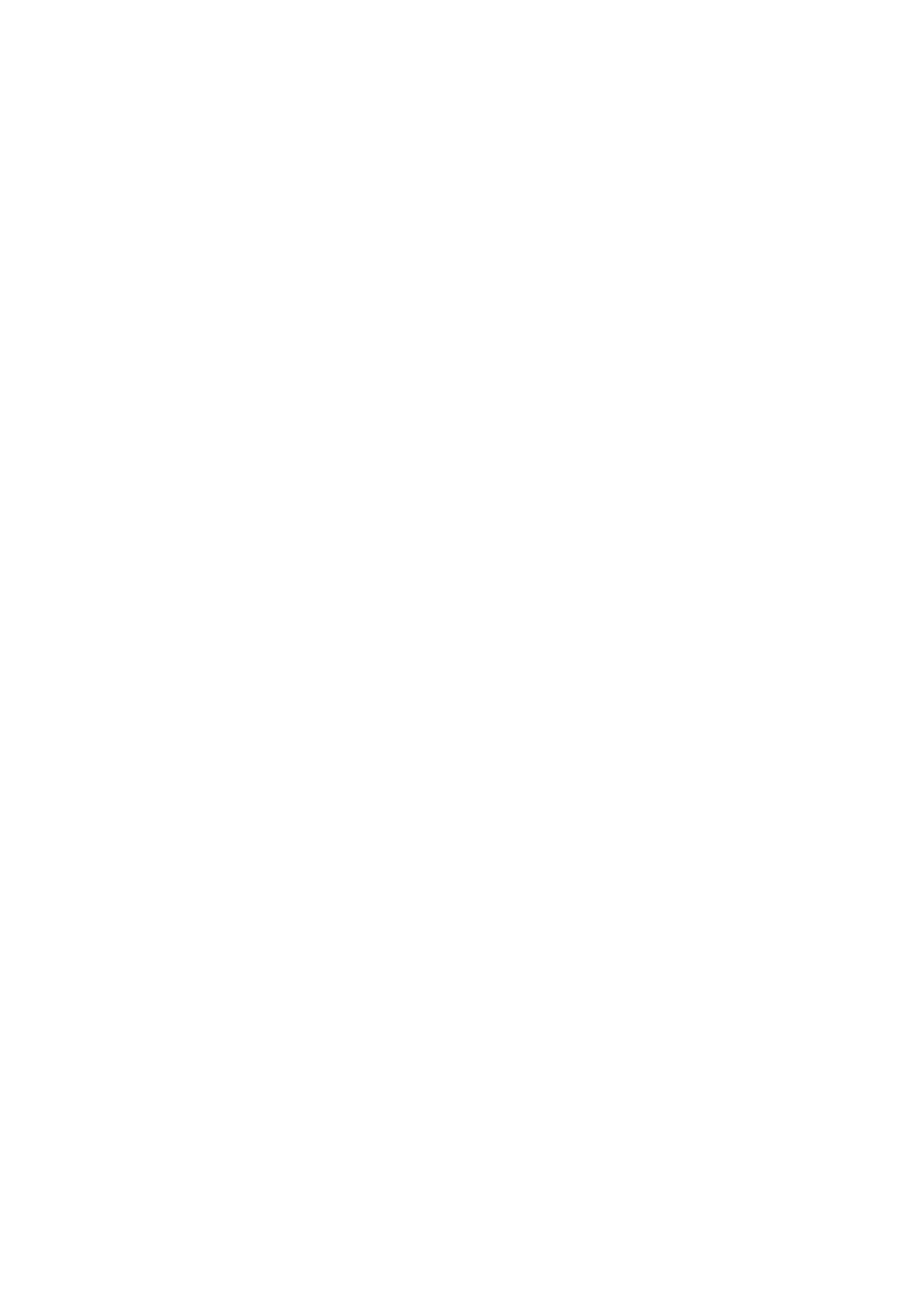# <span id="page-46-0"></span>CONCLUSION AND OUTLOOK

In this chapter we want to summarize previous findings and give a recommendation on whether to use the new over the old analysis. Last, we will look into the future, how others can benefit from our work and what we can improve in our own framework to make taint propagation even more precise and increase the amount of obtained information about code regions.

#### <span id="page-46-1"></span>7.1 summary

This thesis looked into theory and implementation of data-flow analyses and how we can use LLVM to implement a pipeline with VaRA and PhASAR to detect feature regions. We have shown an example of how we annotate LLVM[IR](#page-8-1) with metadata and how we extract relevant information after running our compiler passes.

To measure whether we can expect an improvement of the new analysis with PhASAR over the old analysis, we evaluated both new data-flow analysis on a large test suite and compared the results. This showed that for several test cases PhASAR performs better and more robust in regard to more complex language features of C **++**.

While we had some issues with processing taints, we can still conclude with the remaining results, that we can improve the feature-region detection by using an external analysis tool, in this case we decided on PhASAR.

We have seen no disadvantage from using the new analysis over the old one, and therefore strongly encourage the use of PhASAR within VaRA for further work with data flow problems.

#### <span id="page-46-2"></span>7.2 further improvements / integrations

As discussed in [Section 5.2,](#page-40-0) we encountered some isolated issues with taint initialization and need to investigate on possible bugs further, as we were not able to resolve them so far. We currently assume, the problem originates from PhASAR itself, but we still wait for feedback from their development team. To keep track of this progress, we provided all failing test cases as individual branches / repository issues in our codebase.

For the feature-region detection in VaRA, we are currently developing a dominator / postdominator taint propagation, which allows propagating a taint to not only the first feature related code block, but all dominated instructions as well, therefore detecting more affected instructions. This does not only increase the size of the acquired information on feature regions, but also works in addition to the current detection only improving the current results.

It would be interesting to evaluate our analysis on larger scale industrial projects. So far, all our tests have been purely synthetically created to test specific properties of the data-flow analysis, so we do not know yet, how we perform on real-world software. As we are currently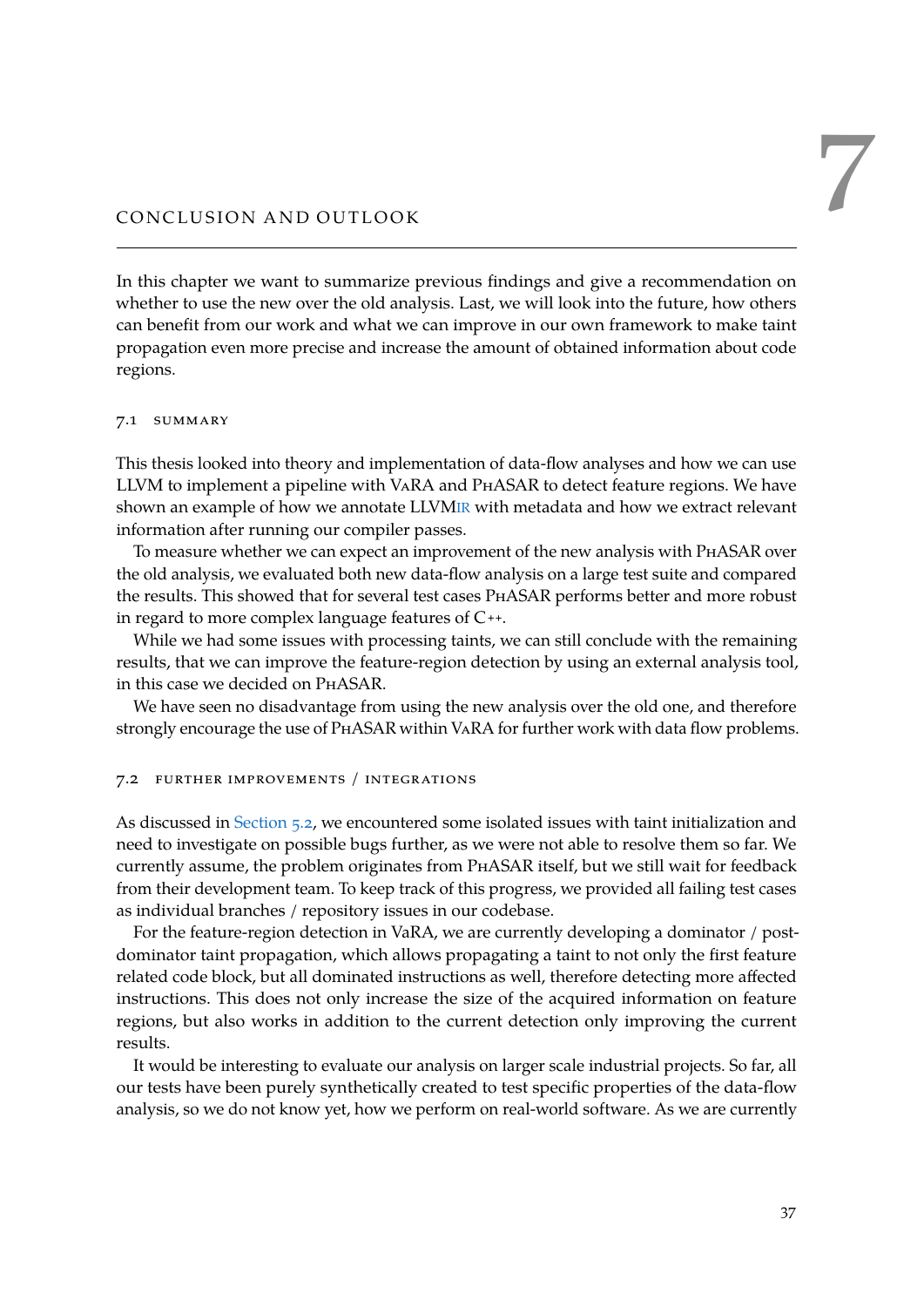developing a feature library for VaRA, we may construct feature variables directly from source locations given in a feature model.

Unrelated to the implementation of the data-flow analysis itself, we would like to expand on how feature variables may be initialized and used to switch-on features in VaRA. An example of such a pattern, which we currently do not support, is to use a function pointer, which either points to a method executing code of a feature, enabling it dynamically, or some default implementation. This differs from our current approach, where we can only detect conditional and branch statements to create feature regions.

It may be worth to look into other data-flow analyses frameworks, which may even perform better than PhASAR. At the time of this publication, field-sensitivity for PhASAR is already in development. This would hopefully resolve some of our failing test cases regarding data structures.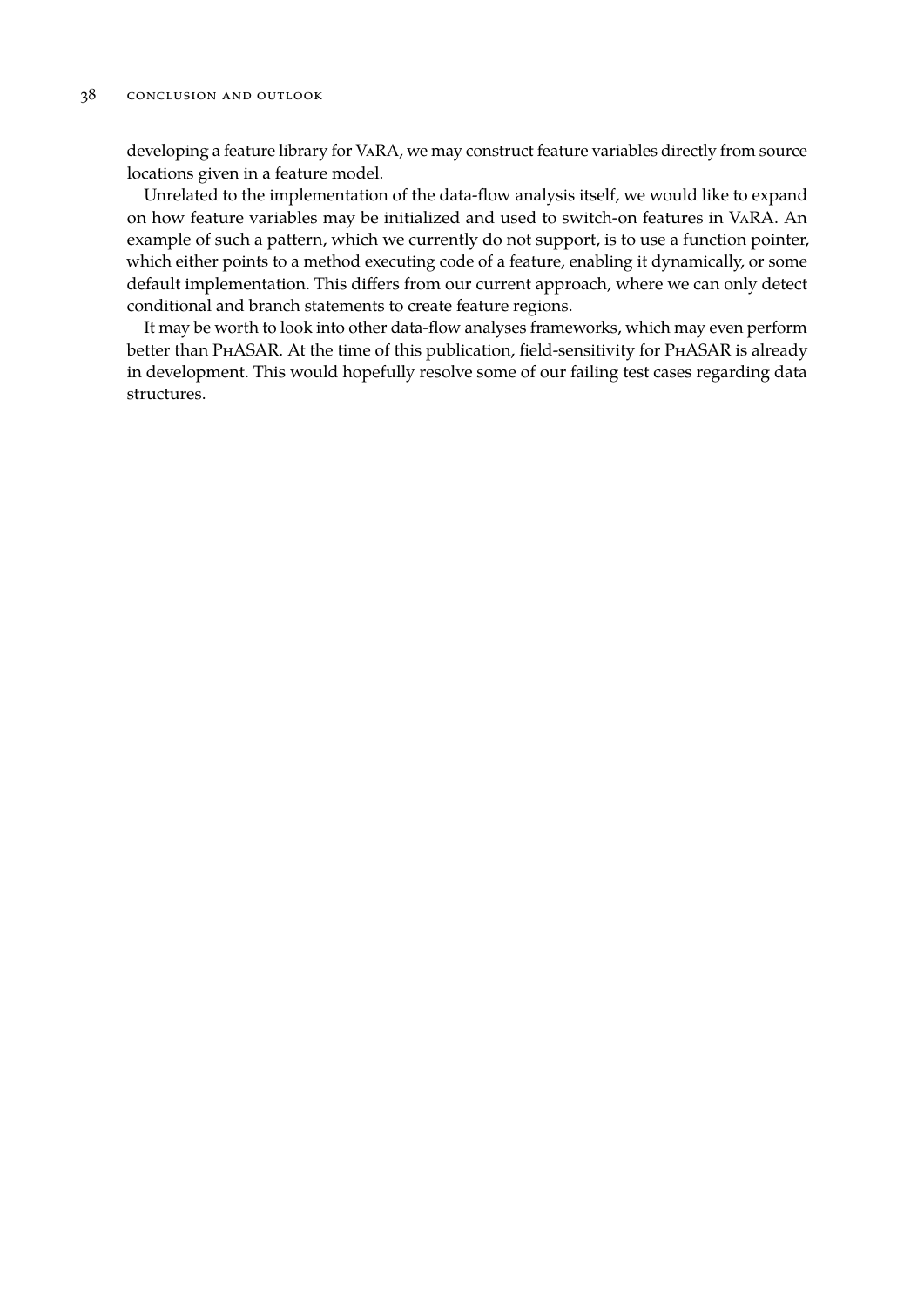### <span id="page-48-1"></span><span id="page-48-0"></span>A P P E N D I X

|                              | <b>Test</b>            | VARA | VARA & PHASAR |
|------------------------------|------------------------|------|---------------|
|                              | DoWhile                | yes  | yes           |
|                              | Exception              | yes  | yes           |
|                              | For                    | yes  | yes           |
|                              | Goto                   | no   | yes           |
|                              | IfGlobal               | yes  | yes           |
| CATTRO                       | IfLocal                | yes  | yes           |
|                              | Switch                 | yes  | yes           |
|                              | SwitchCases            | no   | yes           |
|                              | SwitchFallthrough      | yes  | yes           |
|                              | Unreachable            | no   | yes           |
|                              | While                  | yes  | yes           |
|                              | Arithmetic             | no   | yes           |
|                              | <b>Bitmask</b>         | yes  | yes           |
| <b>OPERATORS</b>             | Cast                   | yes  | yes           |
|                              | Index                  | no   | no            |
|                              | Shift                  | yes  | yes           |
|                              | Ternary                | yes  | yes           |
|                              | Array                  | no   | (no)          |
|                              | Const                  | no   | no            |
|                              | <b>FunctionPointer</b> | no   |               |
|                              | FunctionVirtual        |      | yes           |
| DATA STRUCTURES AND POINTERS | FunctionVoid           | no   | (no)          |
|                              | Pointer                | no   | (no)          |
|                              | PointerGolf            | yes  | yes           |
|                              |                        | no   | yes           |
|                              | PointerStruct          | no   | (no)          |
|                              | Struct                 | no   | no            |
|                              | StructBase             | no   | yes           |
|                              | Union                  | no   | yes           |
|                              | UnionStruct            | no   | (no)          |
|                              | Call                   | no   | (no)          |
|                              | CallChain              | no   | yes           |
|                              | CallParameter          | no   | (no)          |
|                              | FieldParameter         | no   | yes           |
| <b>FUNCTIONS</b>             | Return                 | no   | yes           |
|                              | StructParameter        | yes  | no            |
|                              | StructNested           | no   | (no)          |
|                              | StructReturn           | no   | no            |
|                              | Variadic               | no   | (no)          |
|                              | VariadicForwarding     | no   | (no)          |
|                              | Template               | no   | (no)          |
|                              |                        | no   | no            |
|                              | TemplateBase           |      |               |
|                              | <b>TemplateConst</b>   | no   | no            |
| TEMPLATES                    | TemplateMethod         | no   | no            |
|                              | TemplatePointer        | no   | no            |

#### Table A.1 : Overview of all test cases.

A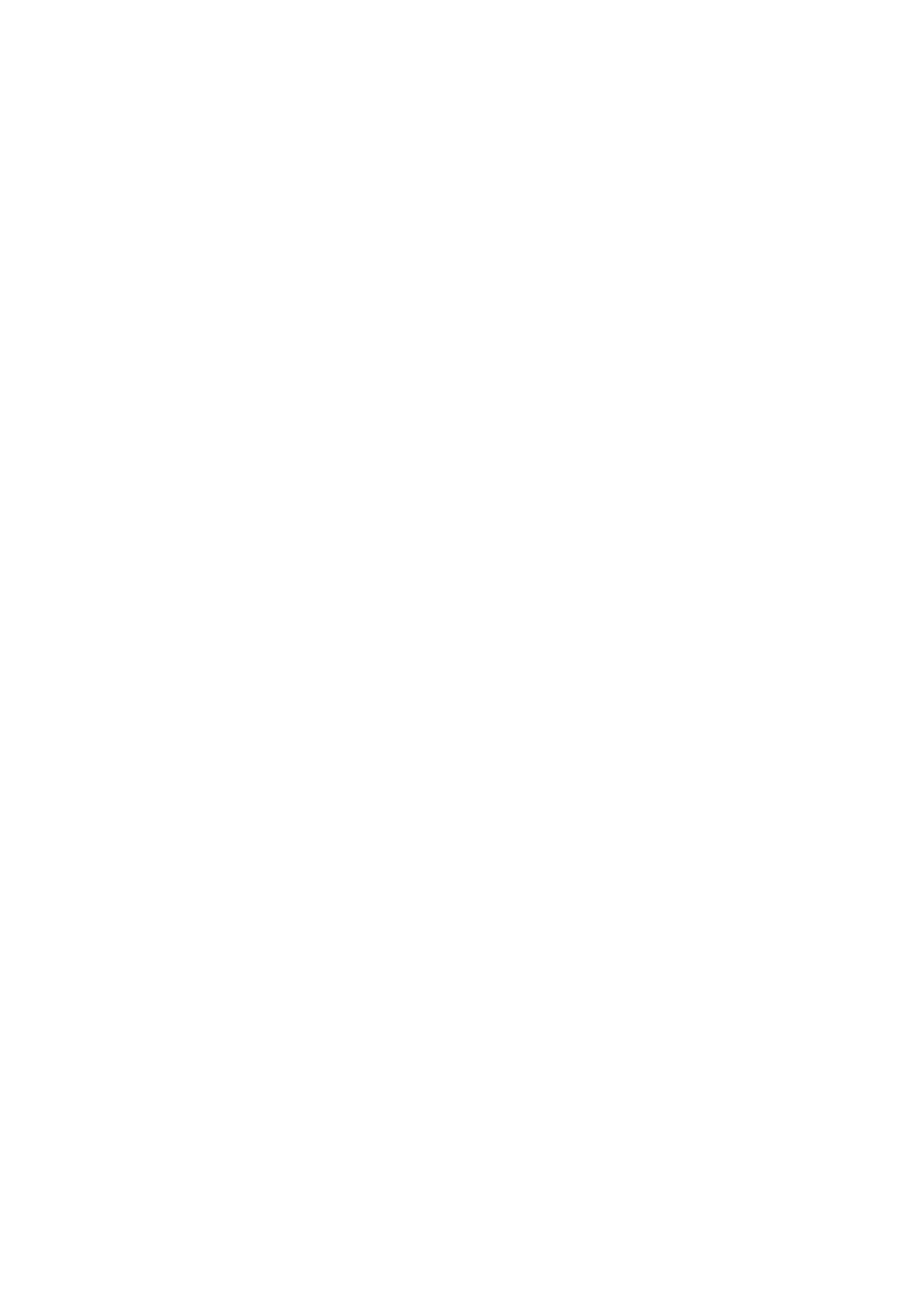#### <span id="page-50-0"></span>**BIBLIOGRAPHY**

- <span id="page-50-5"></span>[1] Alfred V. Aho, Ravi Sethi, and Jeffrey D. Ullman. *Compilers: Principles, Techniques and Tools*. Addison-Wesley, 1988.
- <span id="page-50-15"></span>[2] Nicholas Allen, François Gauthier, and Alexander Jordan. *IFDS Taint Analysis with Access Paths*. 2021.
- <span id="page-50-1"></span>[3] Sven Apel, Don Batory, Christian Kästner, and Gunter Saake. *Feature-Oriented Software Product Lines: Concepts and Implementation*. Springer, 2013.
- <span id="page-50-8"></span>[4] Eric Bodden. "Inter-procedural data-flow analysis with IFDS/IDE and Soot." In: *International Workshop on State of the Art in Java Program analysis*. Beijing, China: ACM.
- <span id="page-50-11"></span>[5] Ron Cytron, Jeanne Ferrante, Barry K. Rosen, Mark N. Wegman, and F. Kenneth Zadeck. "Efficiently Computing Static Single Assignment Form and the Control Dependence Graph." In: *ACM Transactions on Programming Languages and Systems* (1991).
- <span id="page-50-2"></span>[6] Krzysztof Czarnecki, Kasper Østerbye, and Markus Völter. "Generative Programming." In: *Object-Oriented Technology*. Lecture Notes in Computer Science. Springer, 2002.
- <span id="page-50-4"></span>[7] Christian Kaltenecker, Alexander Grebhahn, Norbert Siedmung, Jianmei Guo, and Sven Apel. "Distance-Based Sampling of Software Configuration Spaces." In: *Software Engineering, Fachtagung des GI-Fachbereichs Softwaretechnik*. Innsbruck, Austria, 2020.
- <span id="page-50-3"></span>[8] Kyo Kang, Sholom Cohen, James Hess, William Novak, and A. Peterson. *Feature-Oriented Domain Analysis (FODA) Feasibility Study*. Tech. rep. Software Engineering Institute, 1990.
- <span id="page-50-14"></span>[9] Simon Labrenz. "An Empirical Comparison of Static Taint Analyses from VaRA and PhASAR." Bachelor's Thesis. Germany: University of Passau, 2019.
- <span id="page-50-10"></span>[10] Chris Lattner. "LLVM." In: *The Architecture of Open Source Applications*. Vol. 1. 2011.
- <span id="page-50-9"></span>[11] Chris Lattner and Vikram Adve. "LLVM: A Compilation Framework for Lifelong Program Analysis & Transformation." In: *International Symposium on Code Generation and Optimization*. Palo Alto, California, USA, 2004.
- <span id="page-50-6"></span>[12] Flemming Nielson, Hanne Riis Nielson, and Chris Hankin. *Principles of program analysis*. Springer, 1999.
- <span id="page-50-12"></span>[13] LLVM Project. *LLVM Language Reference Manual*. url: https://llvm.org/docs/ [LangRef.html](https://llvm.org/docs/LangRef.html) (visited on 22/11/2021).
- <span id="page-50-7"></span>[14] Thomas W. Reps, Susan Horwitz, and Shmuel Sagiv. "Precise Interprocedural Dataflow Analysis via Graph Reachability." In: *Symposium on Principles of Programming Languages*. San Francisco, California, USA: ACM Press, 1995.
- <span id="page-50-13"></span>[15] Florian Sattler. "A Variability-Aware Feature-Region Analyzer in LLVM." Master's Thesis. Germany: University of Passau, 2017.